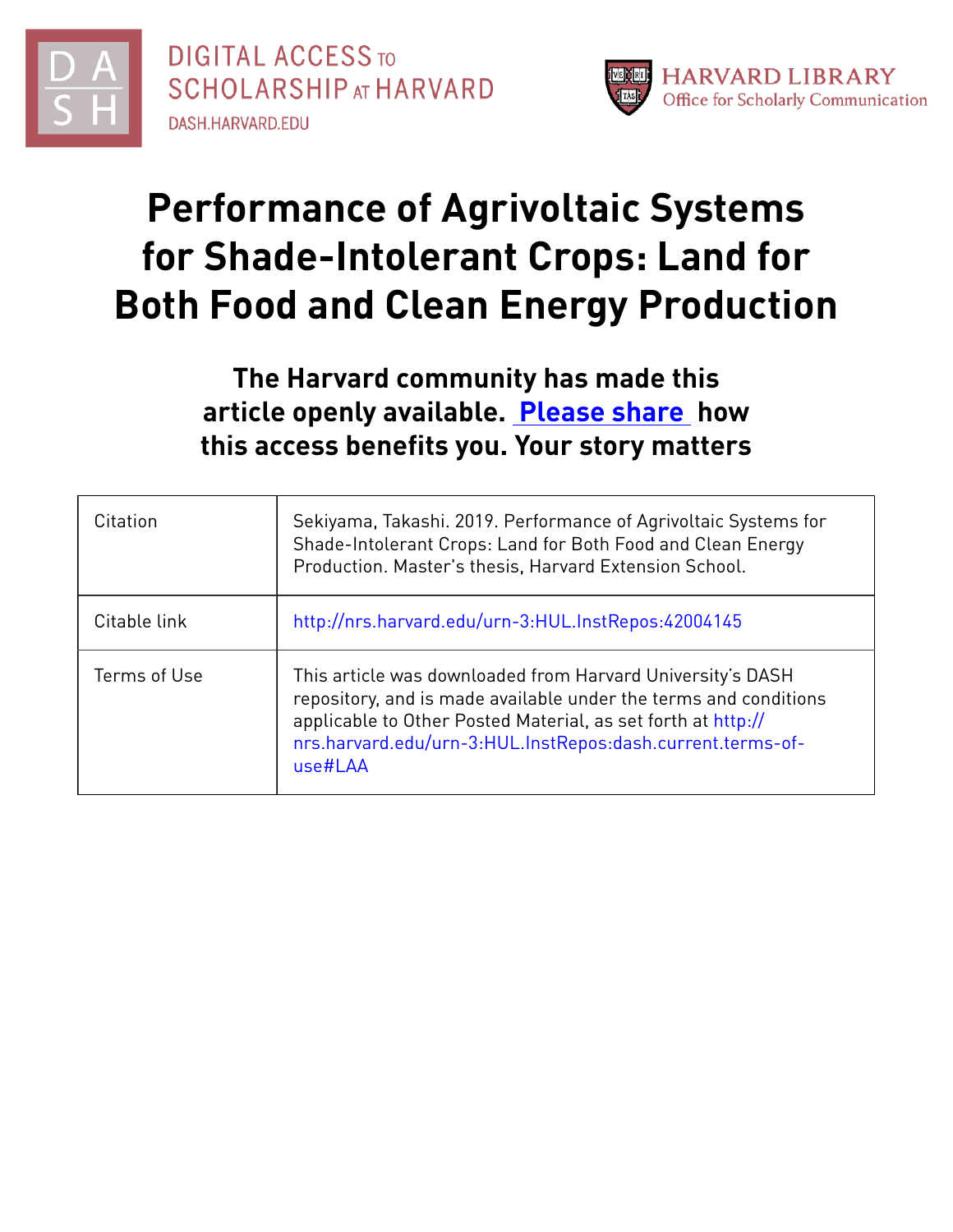Performance of Agrivoltaic Systems for Shade-intolerant Crops:

Land for Both Food and Clean Energy Production

Takashi Sekiyama

A Thesis in the Field of Sustainability

for the Degree of Master of Liberal Arts in Extension Studies

Harvard University

March 2019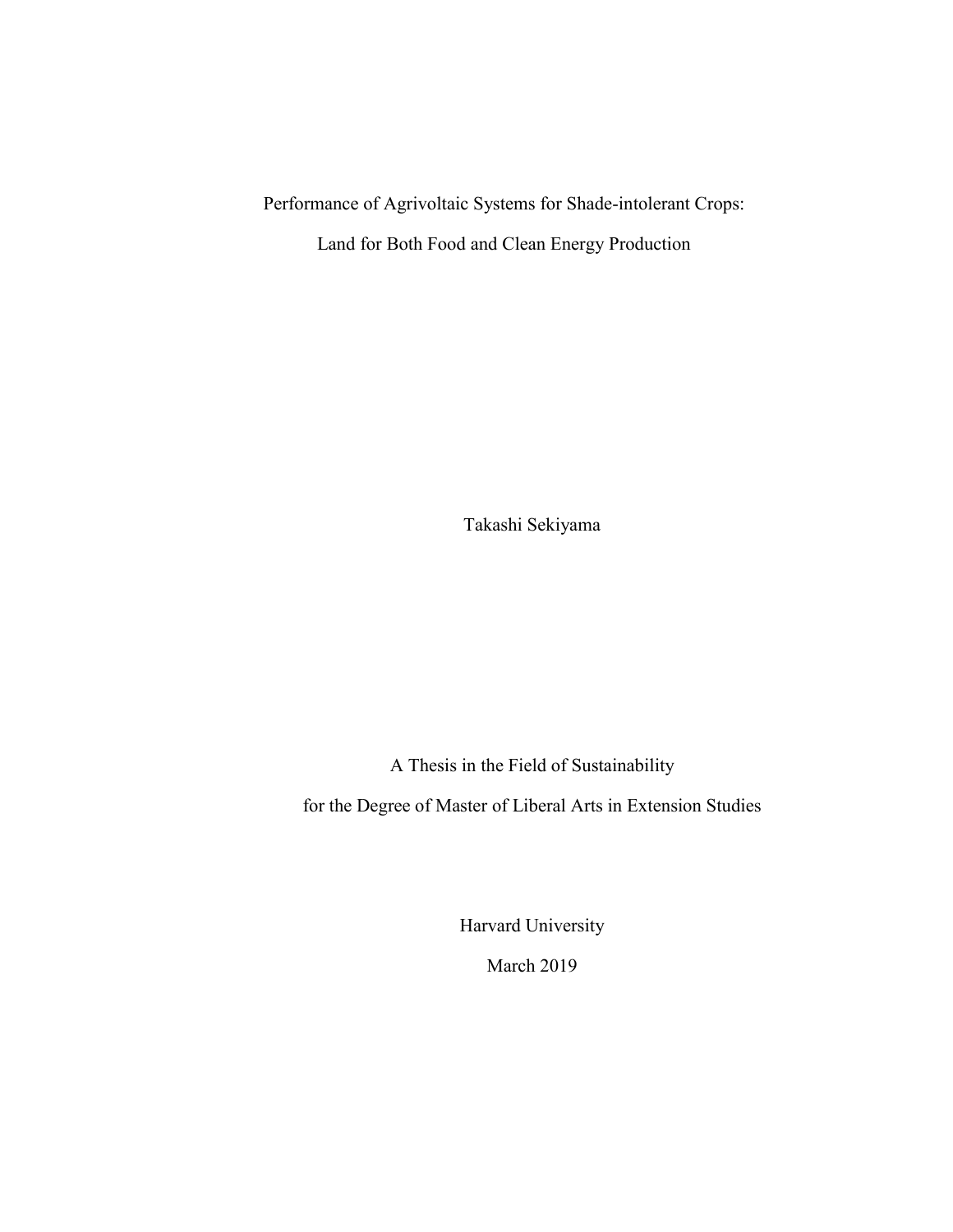Copyright 2019 Takashi Sekiyama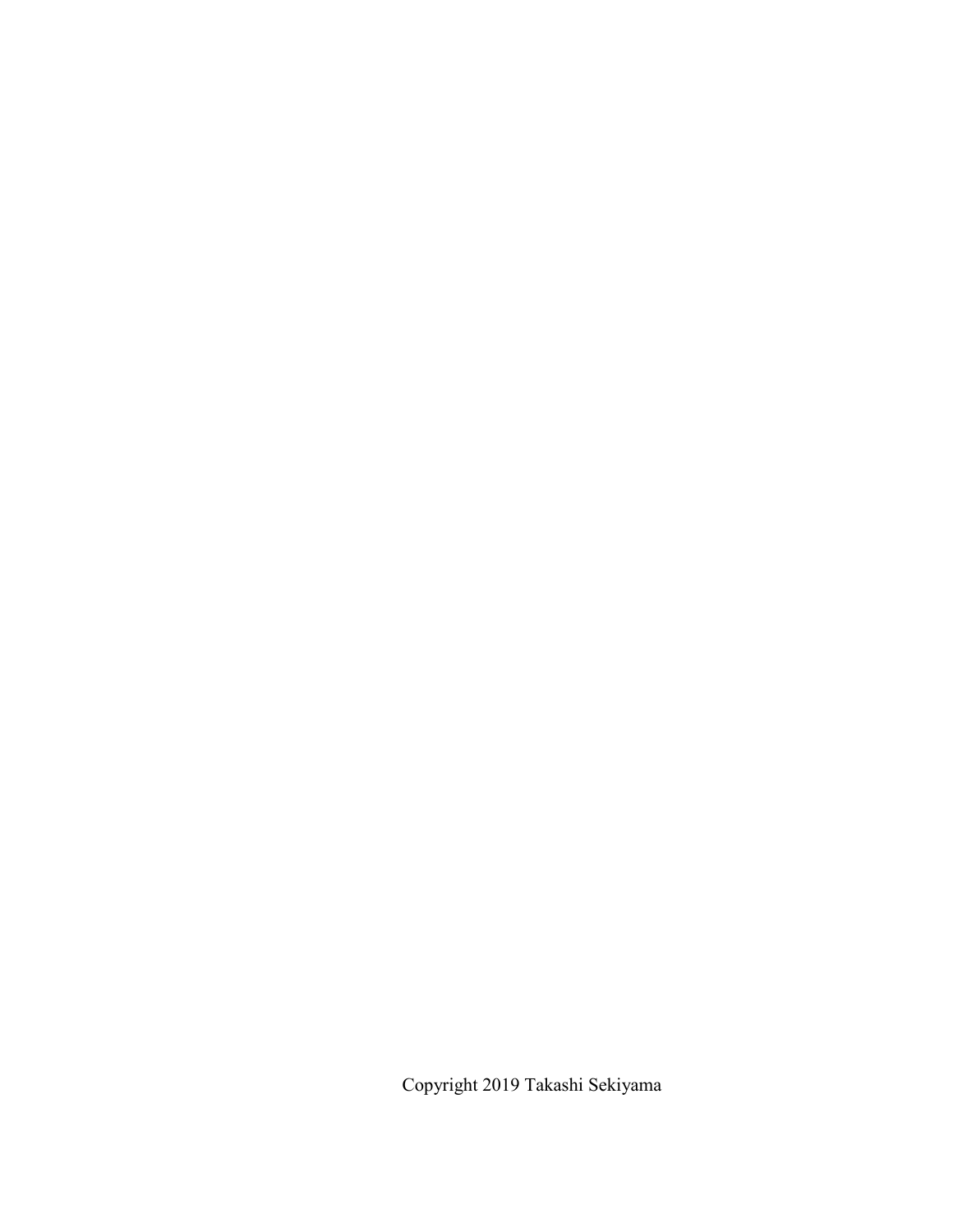Abstract

The purpose of this research was to examine the performance of agrivoltaic systems, which produce crops and electricity simultaneously, by installing stilt-mounted photovoltaic (PV) panels on farmland. As PV power stations continue to enjoy remarkable growth, land occupation with the purpose of establishing solar farms will intensify the competition for land resources between food and clean energy production. In a bid to reduce this competition, previous studies have suggested that agrivoltaic systems can produce shade-tolerant crops such as lettuce under PV modules. However, if agrivoltaics work well only for some shade-tolerant crops, as existing studies seem to infer, their practical applicability would be very limited. Thus, the research considered three related questions: 1) Is it possible to grow shade-intolerant crops under the shade of agrivoltaic PV panels? 2) Can stilt-mounted agrivoltaic systems mitigate the trade-off between crop production and clean energy generation even when applied to shadeintolerant crops? 3) Is it financially feasible for farmers to adopt stilt-mounted agrivoltaic systems for shade-intolerant crops? In order to answer these questions, this research explored the performance of an agrivoltaic farm producing corn, a typical shadeintolerant crop.

The research was conducted at a  $100 \text{-} m^2$  experimental farm with three subconfigurations: no modules (control), low-module density, and high-module density. Eight 0.76-m-wide PV module arrays, spaced at 0.71 m intervals, comprised the highdensity configuration, while four PV module arrays spaced at 1.67 m intervals comprised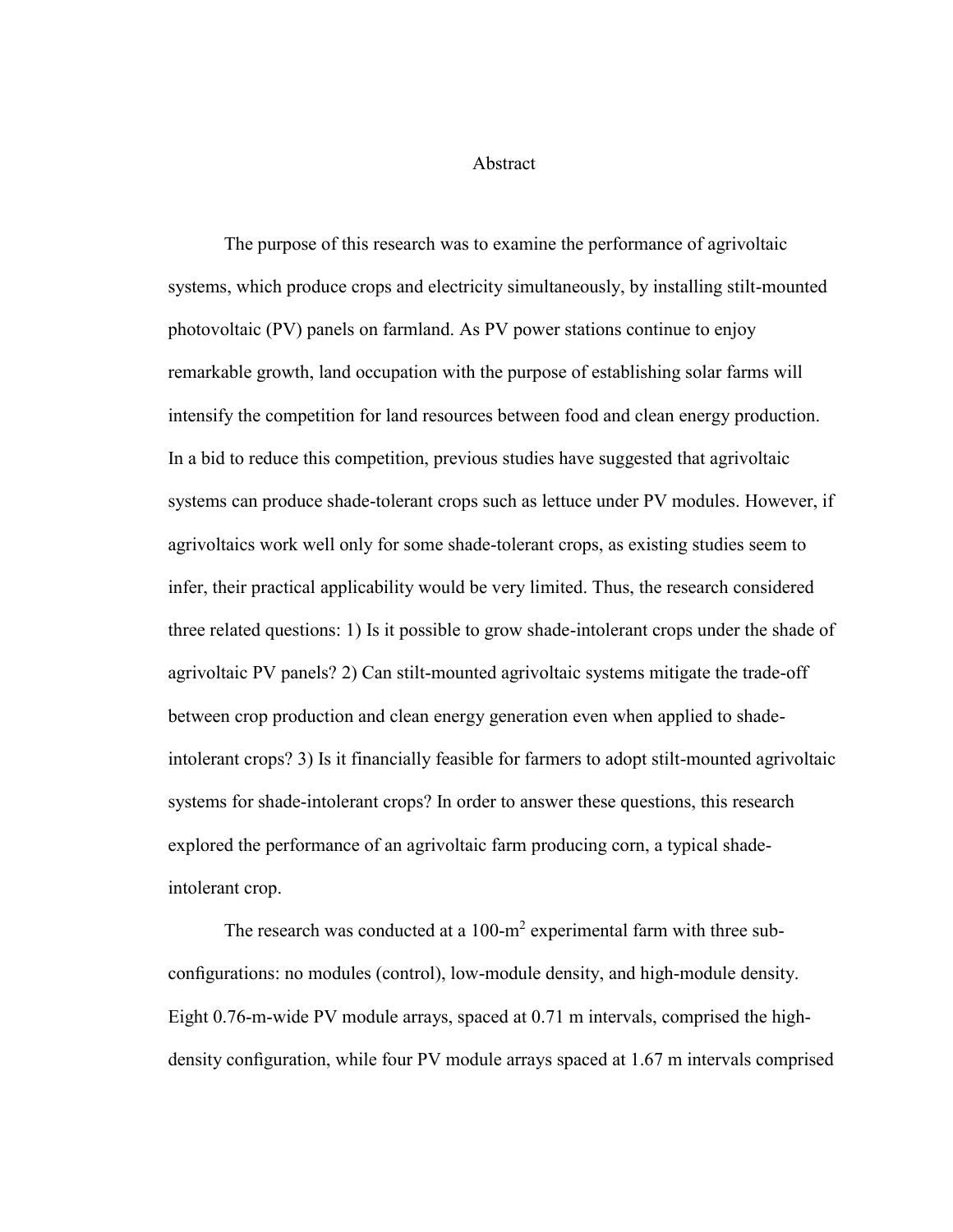the low-density configuration. In each configuration, 25 corn stalks were planted 0.5 m apart (9 stalks/m<sup>2</sup>).

The results showed that the stilt-mounted agrivoltaic system can mitigate the trade-off between crop production and clean energy generation even when applied to shade-intolerant crops. First, the biomass of corn stover grown in the low-density PV module configuration was larger than that of the no-module control configuration by 4.9%. Second, the corn yield per square meter of the low-density configuration was larger than that of the control by 5.6%. Third, the total annual revenue of the high-density configuration was 8.3 times larger than that of the control, while that of the low-density configuration was 4.7 times larger. Furthermore, according to the cost-benefit analysis for this case study, a good return on the investment is likely for such agrivoltaic systems. The cost-benefit ratios of high-density and low-density configurations over a 20-year period were 1.90 and 1.78, respectively, indicating that both systems would be financially feasible.

The results of this research should encourage more conventional farmers, clean energy producers, and policy makers to consider adopting stilt-mounted PV systems. Beyond its applications in agriculture, this system has the potential to generate electricity on pasture land, water surfaces, roads, and many other places without devastating the natural environment. Particularly in densely populated regions, mountainous areas, small inhabited islands, and barren desert areas, where land resources are relatively scarce, this system could exploit limited land resources for simultaneous food and clean energy production.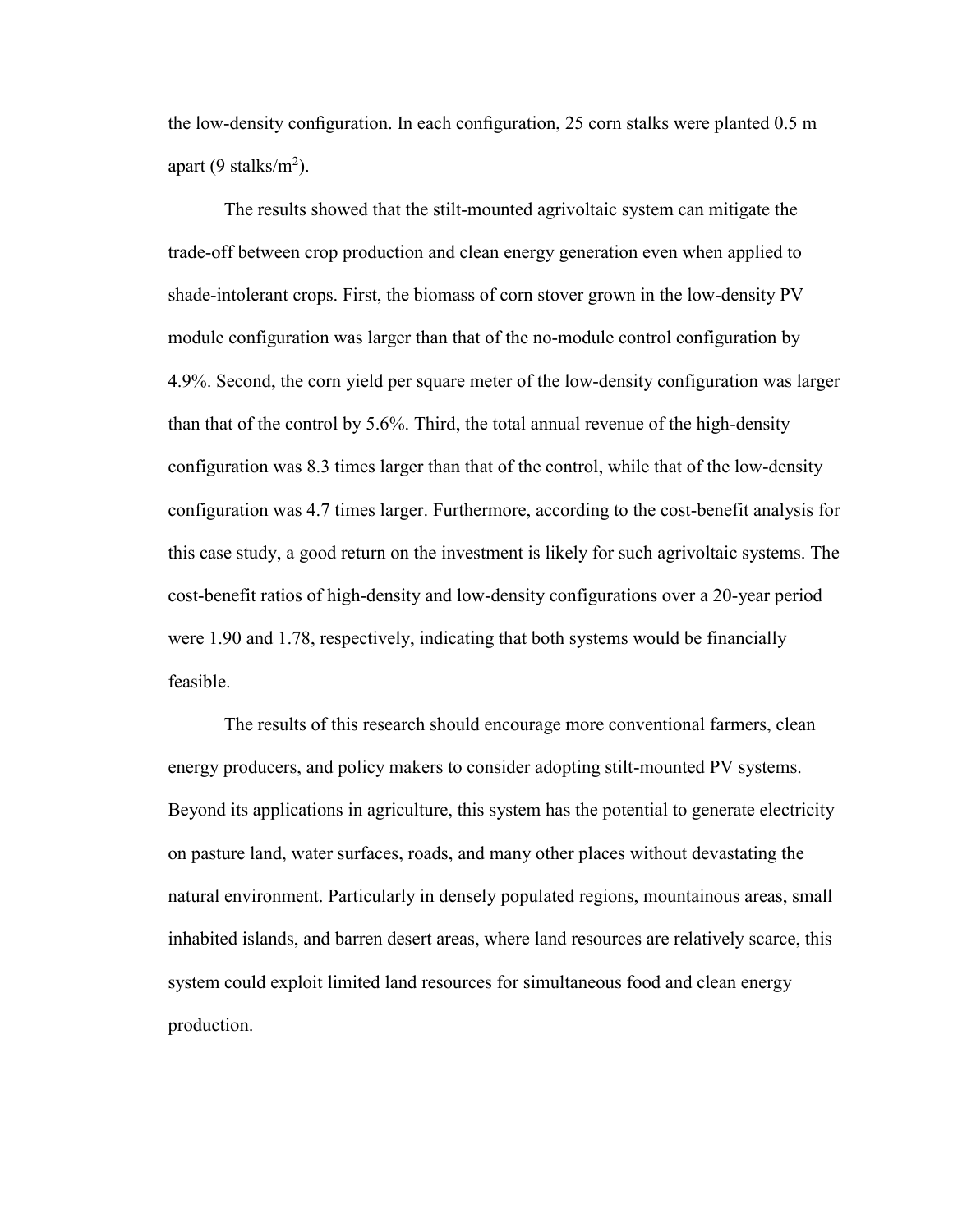#### Acknowledgements

I wish to express my deepest appreciation to all those who offered their assistance, guidance, and support during this research project. This project would not have been successful without the guidance and thoughtful direction of my thesis director, Mr. Akira Nagashima, who has given his time and institute resources to support this thesis. I would also like to thank the faculty of the Sustainability program of the Harvard University Extension School, who helped guide my understanding of various environmental problems. My research advisor, Dr. Mark Leighton, was a tremendous source of support throughout the development of my thesis, reviewing multiple iterations of the initial proposal and providing constant guidance. Last, but certainly not least, I thank my friends and family, particularly Eriko Sekiyama, for her patience, understanding, and unconditional support.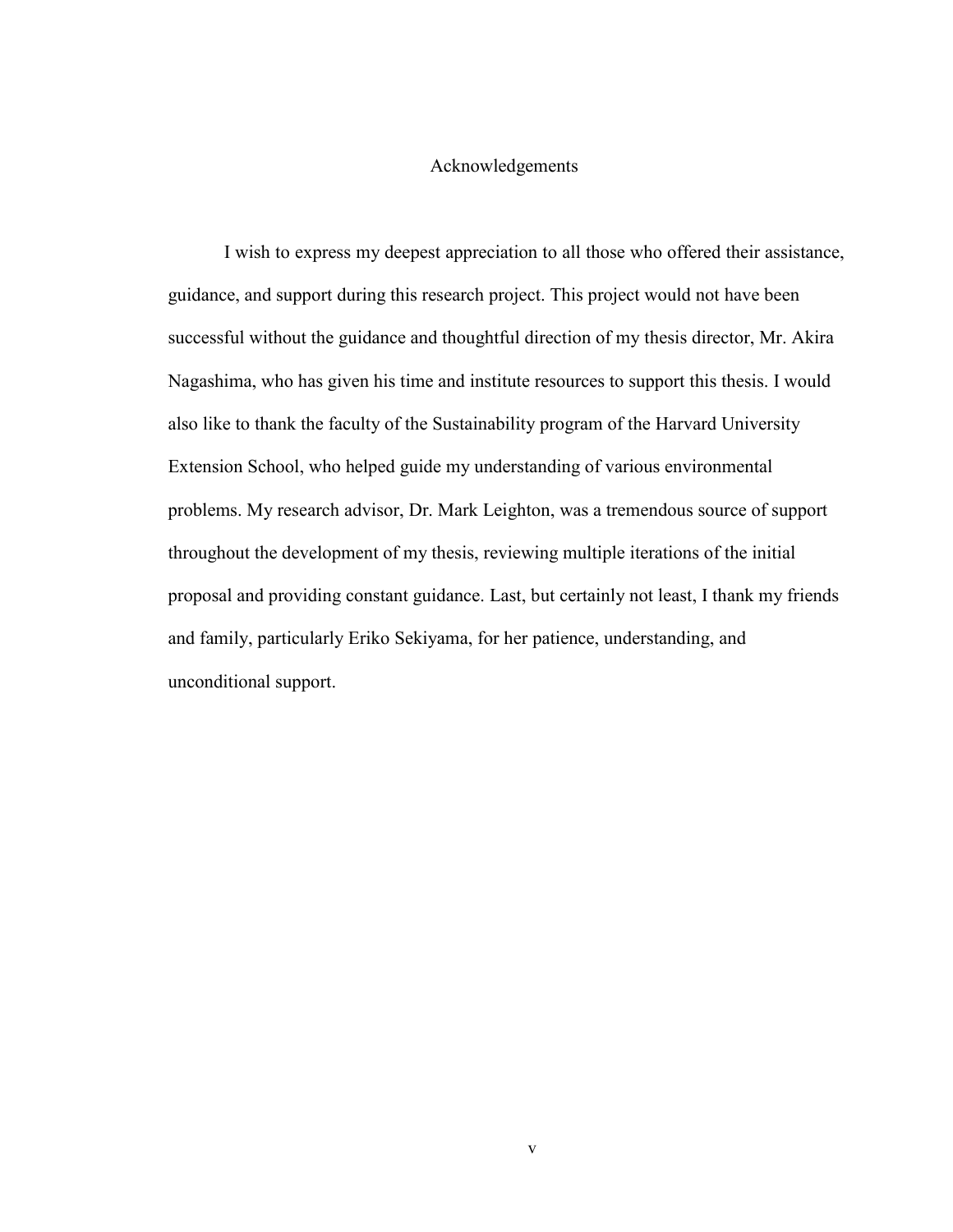# Table of Contents

| I.                                                                                   |
|--------------------------------------------------------------------------------------|
|                                                                                      |
|                                                                                      |
|                                                                                      |
|                                                                                      |
| Financial feasibility in different countries and regions8                            |
|                                                                                      |
|                                                                                      |
|                                                                                      |
|                                                                                      |
| The Sensitivity of Corn Yield per Square Meter to Changes in Shading Level.15<br>II. |
|                                                                                      |
|                                                                                      |
|                                                                                      |
|                                                                                      |
|                                                                                      |
|                                                                                      |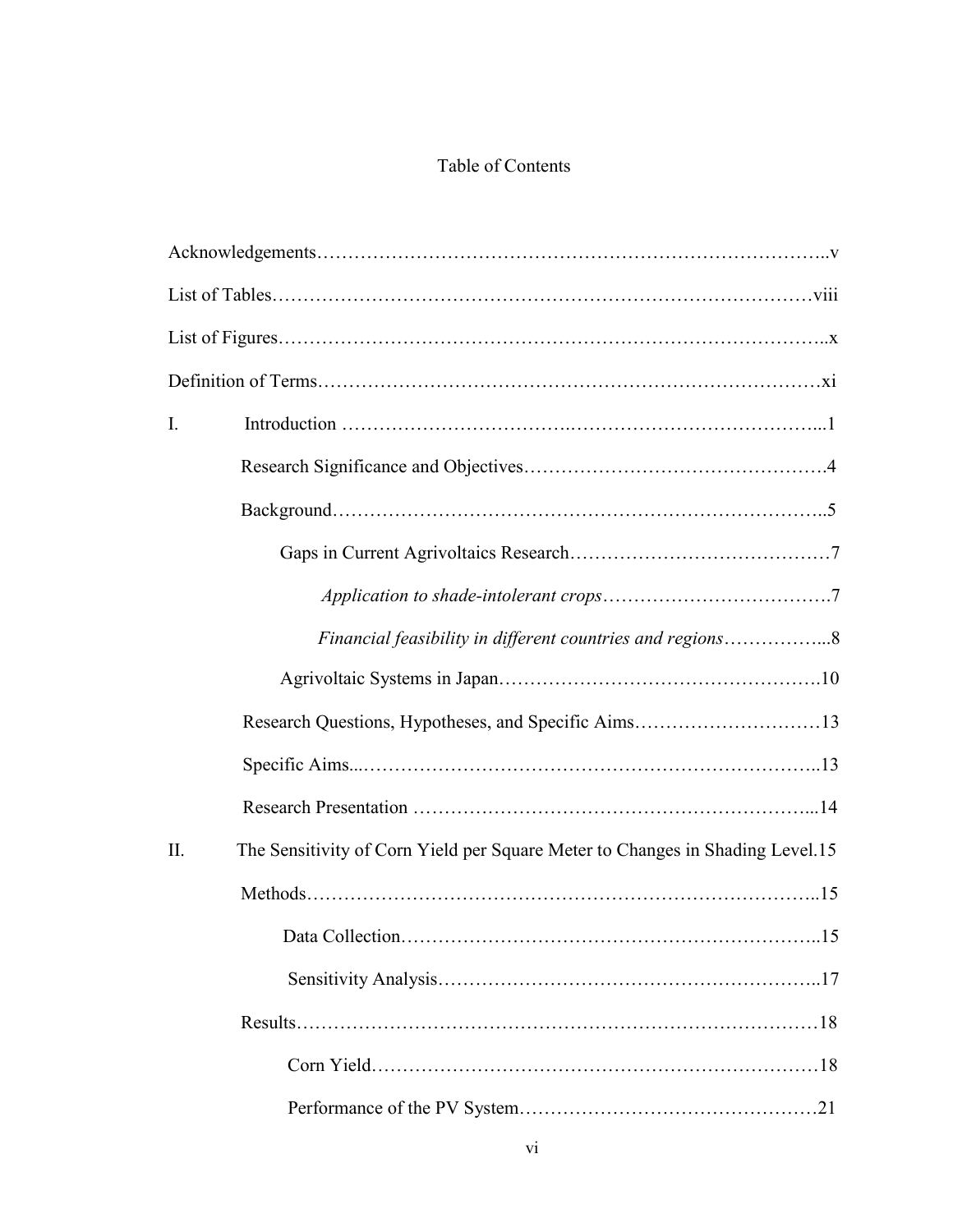| III. |                                                                 |  |
|------|-----------------------------------------------------------------|--|
|      |                                                                 |  |
|      |                                                                 |  |
|      |                                                                 |  |
|      |                                                                 |  |
|      |                                                                 |  |
|      |                                                                 |  |
| IV.  |                                                                 |  |
|      |                                                                 |  |
|      |                                                                 |  |
|      |                                                                 |  |
|      |                                                                 |  |
|      | Further Solar-Sharing Potential with Stilt-mounted PV Modules46 |  |
|      |                                                                 |  |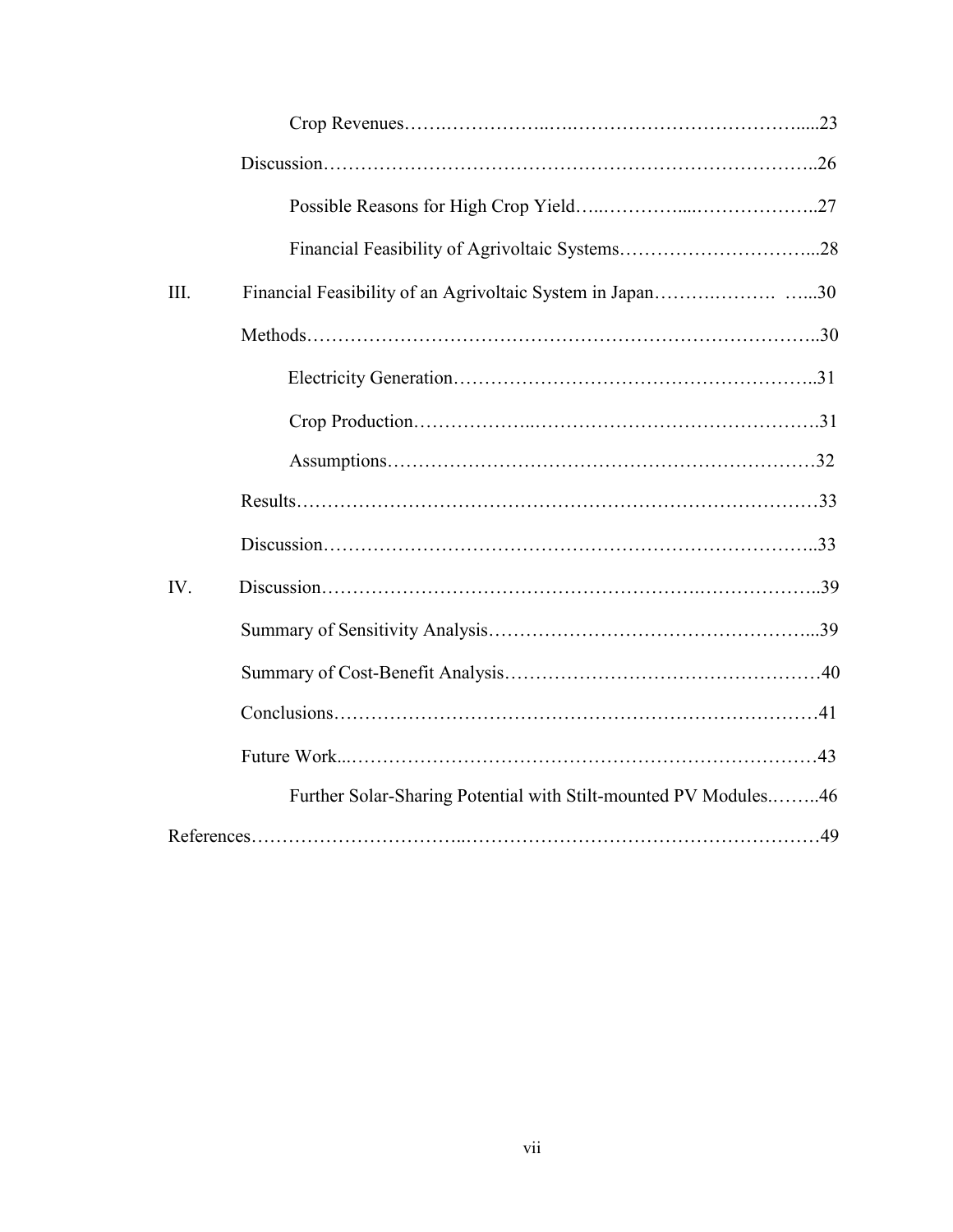## List of Tables

| Table 1  | Typical prices of PV systems in selected countries in 2013 (IEA, 2014). 9             |
|----------|---------------------------------------------------------------------------------------|
| Table 2  |                                                                                       |
| Table 3  | Average fresh weight of corn crops grown in different configurations 19               |
| Table 4  | Average biomass (dry basis) of corn stover grown in different                         |
|          | $configurations \dots 19$                                                             |
| Table 5  |                                                                                       |
| Table 6  | Power output (kWh) of stilt-mounted agrivoltaic PV modules in the high-               |
|          |                                                                                       |
| Table 7  | Power output (kWh) of stilt-mounted agrivoltaic PV modules in the low                 |
|          |                                                                                       |
| Table 8  | Annual average price of sweetcorn in Tokyo Metropolitan Central Wholesale             |
|          |                                                                                       |
| Table 9  | Annual revenue per square meter from corn crops grown in different                    |
|          |                                                                                       |
| Table 10 | Annual total revenue per square meter from corn crops and PV in different             |
|          |                                                                                       |
|          | Table 11 Annual total revenue per square meter with different feed-in-tariff rates 25 |
| Table 12 | Light saturation points of selected crops (Solar Sharing Network, 2018a) 28           |
| Table 13 | Financial feasibility of high-density configuration agrivoltaic system (10-year       |
|          |                                                                                       |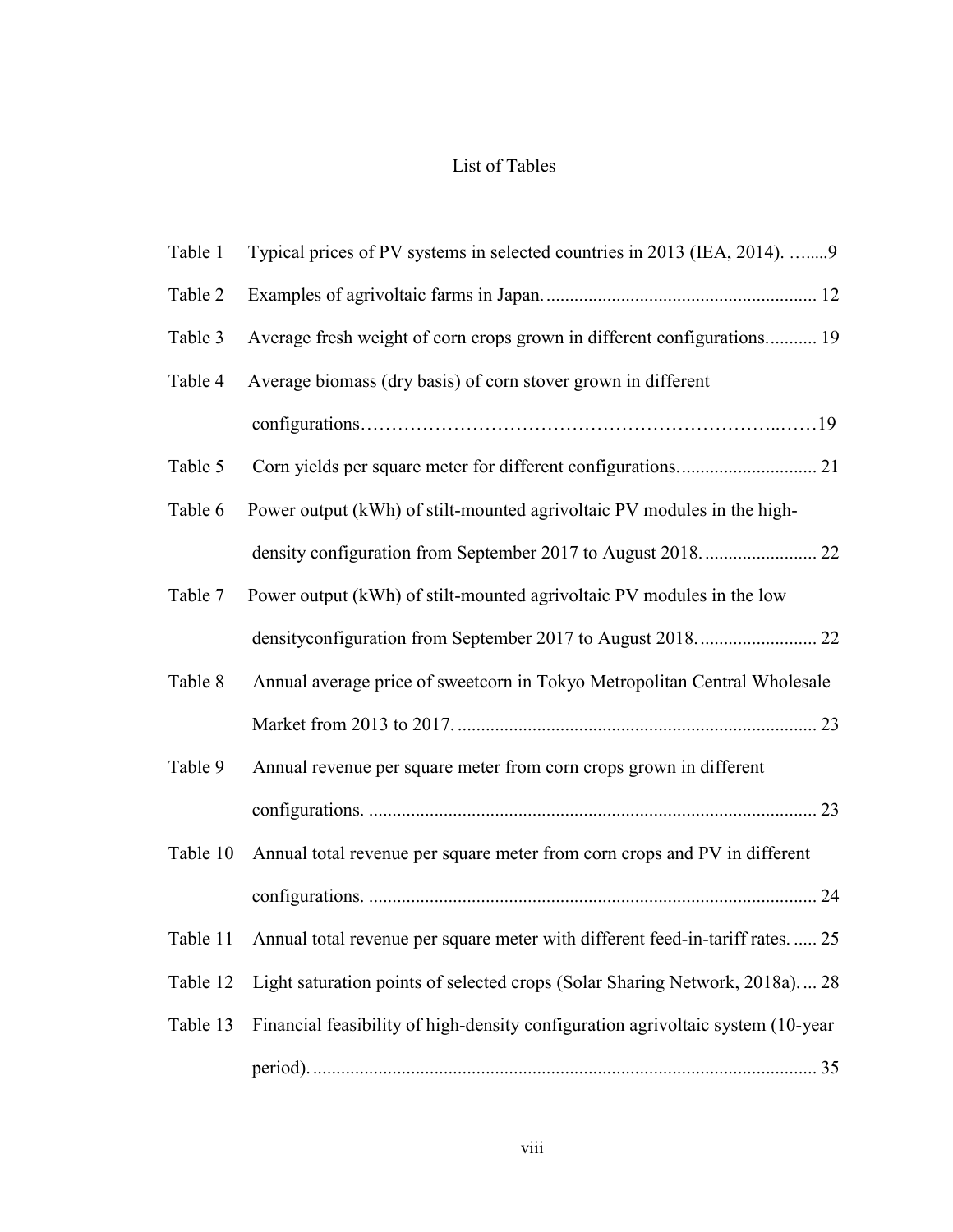| Table 14 Financial feasibility of low-density configuration agrivoltaic system (10-year  |  |
|------------------------------------------------------------------------------------------|--|
|                                                                                          |  |
| Table 15 Financial feasibility of high-density configuration agrivoltaic system (20-year |  |
|                                                                                          |  |
| Table 16 Financial feasibility of low-density configuration agrivoltaic system (20-year  |  |
|                                                                                          |  |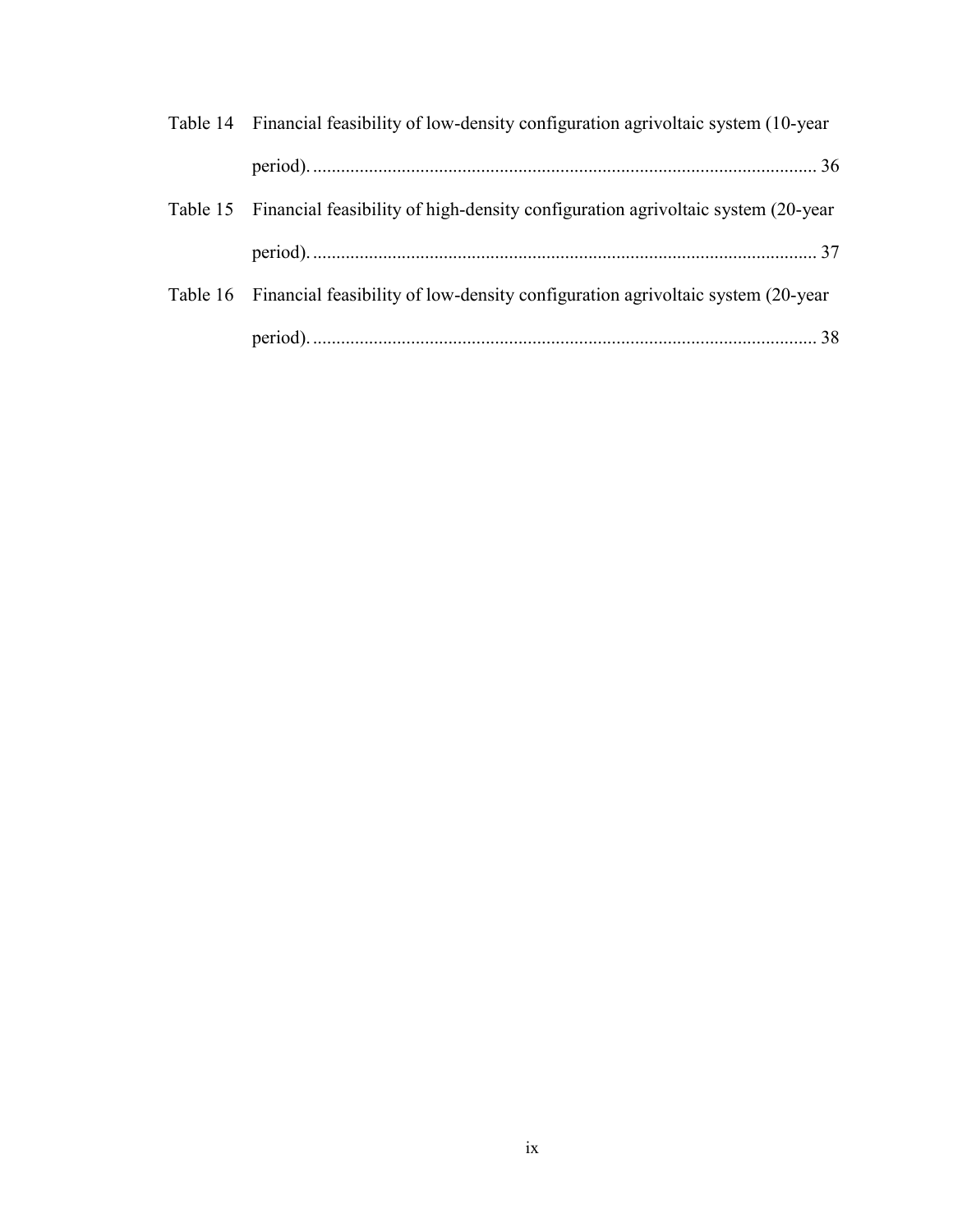# List of Figures

| Figure 1 Three different types of agrivoltaic system: (a) using the space between PV     |
|------------------------------------------------------------------------------------------|
|                                                                                          |
|                                                                                          |
| Figure 3 Sensitivity of fresh weight of reproductive corn parts with respect to the      |
|                                                                                          |
| Figure 4 Sensitivity of crop biomass of corn stover with respect to the spacing between  |
|                                                                                          |
| Figure 5 Sensitivity of annual PV power output with respect to the spacing between       |
|                                                                                          |
| Figure 6 Change in feed-in-tariff rate for PV power generation in Japan (Data: METI,     |
|                                                                                          |
| Figure 7 Sensitivity of annual total revenue per square meter to changes in the feed-in- |
|                                                                                          |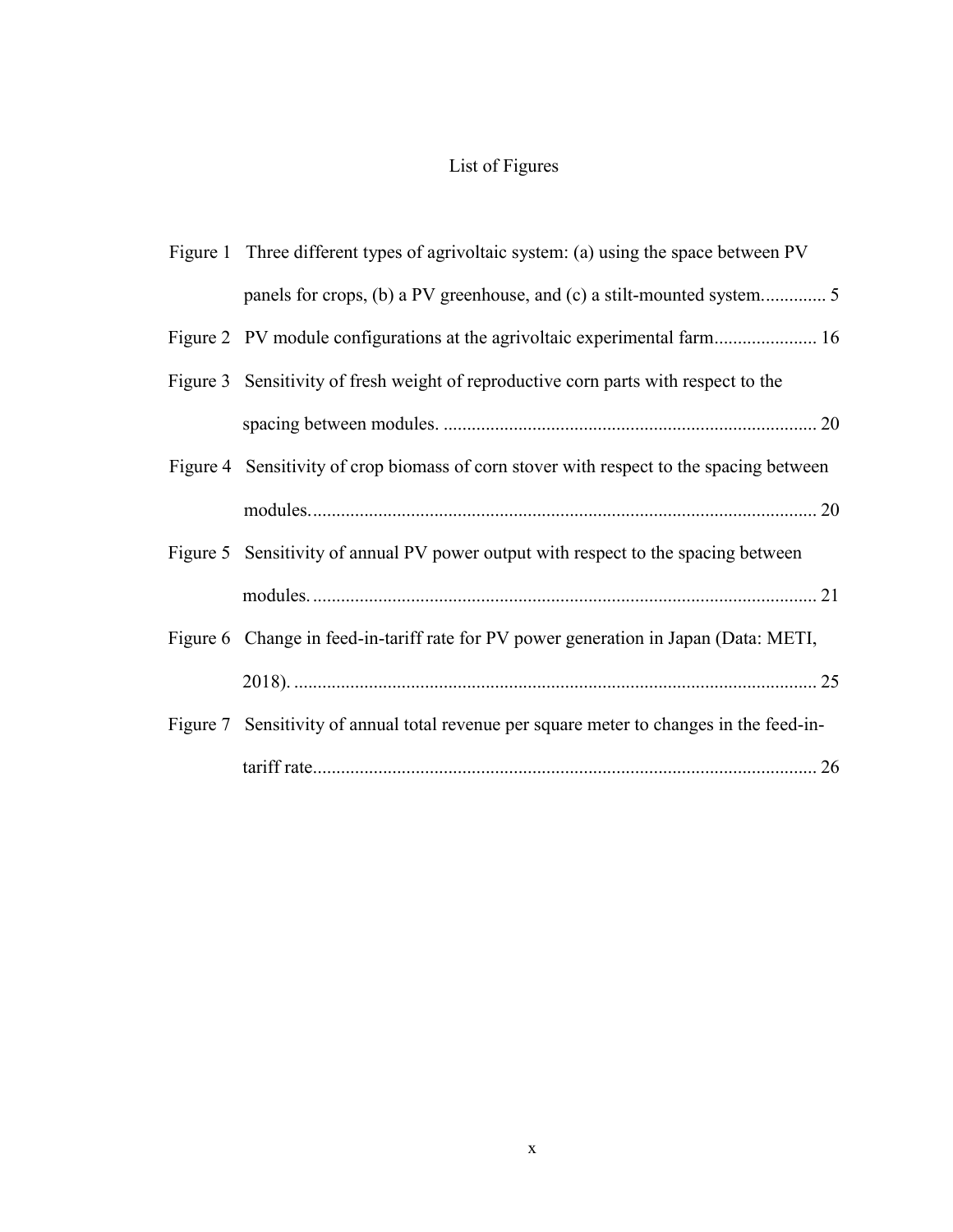### Definition of Terms

Agrivoltaic: Co-developing the same area of land for agriculture and photovoltaic

power generation

EIA: United States Energy Information Administration

IEA: International Energy Agency

JSSA: Japan Solar Sharing Association

MAFF: Japanese Ministry of Agriculture, Forestry and Fisheries

METI: Japanese Ministry of Economy, Trade and Industry

NREL: United States National Renewable Energy Laboratory

PV: Photovoltaic

SEIA: Solar Energy Industries Association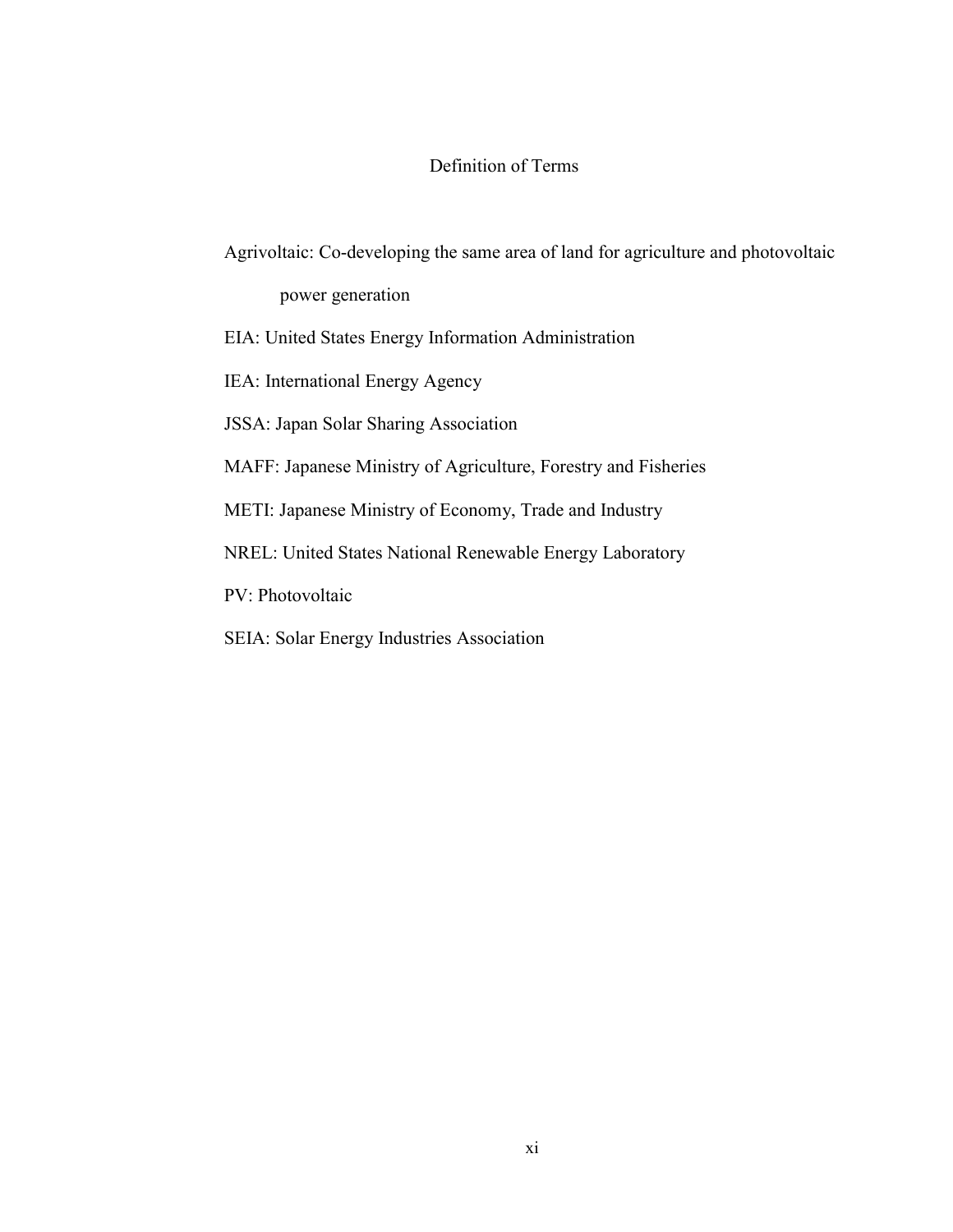#### Chapter I

#### Introduction

Our society relies heavily on fossil fuels, which is not sustainable. The major fossil fuels including coal, oil, and natural gas dominate global energy consumption and, while their benefits are undeniable, they also cause serious environmental problems, from air pollution to global warming. Fossil fuels are also non-renewable; they draw on finite resources that will eventually dwindle. Thus, our continued reliance on fossil fuels is not possible, neither environmentally nor materially.

In contrast to fossil fuels, renewable energy resources are constantly replenished and more environmentally friendly. Commonly used renewable energy sources include biomass, hydropower, geothermal, wind, and solar. Today, the use of renewable energy is increasing. In 2017, 11% of total U.S. energy consumption and approximately 17% of U.S. electricity generation was from renewable energy sources (EIA, 2018). In addition, renewable energy plays an important role in reducing greenhouse gas emissions. Nonbiomass renewable sources of energy such as hydropower, geothermal, wind, and solar do not directly emit greenhouse gases. Despite these strengths, renewable energy is typically more expensive to produce and use than fossil fuels and energy sources are not always available. For example, clouds reduce electricity generation from solar power plants, low-wind days reduce electricity generation from wind farms, and droughts reduce the water available for hydropower.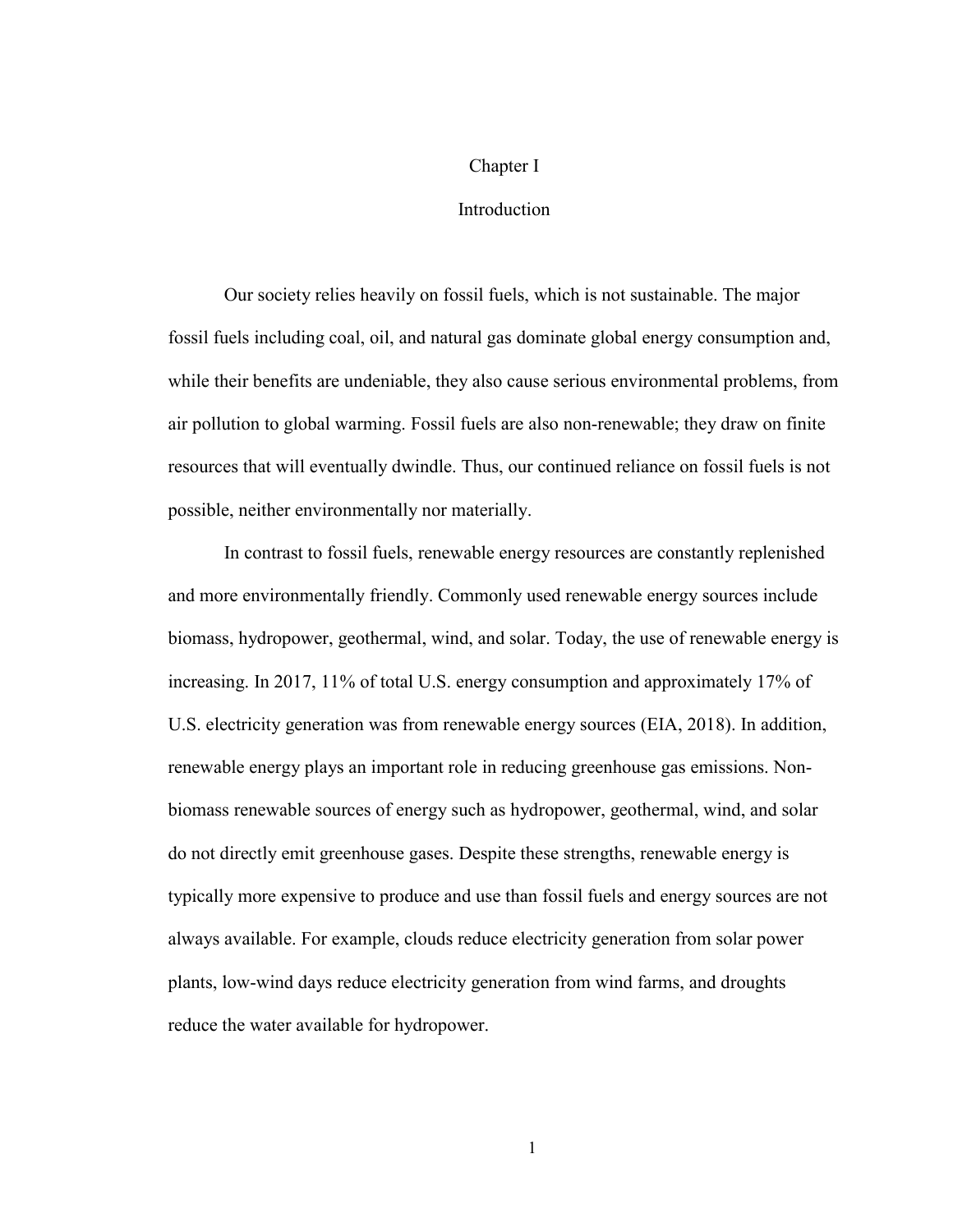Among renewable energy technologies, photovoltaic (hereafter called "PV") power generation has enjoyed remarkable growth over the past decade. PV systems have several advantages. First, PV systems can supply electricity in locations where electricity distribution systems do not exist, and they can also supply electricity to the electric power grid. Second, PV arrays can be installed quickly and at any size. Also, PV systems do not directly emit air pollutants, which harm human health and the global climate. PV systems designed for the supply of commercial power into the electricity grid are known as PV power stations, solar farms, or solar parks. Commercial PV power stations are different from building-mounted and other decentralized solar power applications because they supply power at the utility level, rather than to a local user or users. Most existing largescale solar power plants are owned and operated by independent power producers (SEIA, 2018).

According to International Energy Agency (hereinafter called "IEA"), the installed capacity of PV in major countries was approximately 402 GW in 2017, 70 times higher than in 2006. Additions in 2017 alone amounted to at least 96 GW. Although PV's overall share of global power generation remains low at 2.1%, Honduras, Germany, Greece, Italy, and Japan now have enough PV capacity to theoretically produce more than 5% of their annual electricity demand with PV. Solar is beginning to have a noticeable impact among sources of power generation growth. By the end of 2017, 29 countries had at least 1 GW of cumulative PV system capacity and eight countries had installed at least 1 GW. China alone accounts for 32% of the global installed capacity. The United States ranks second (51 GW) with Japan third (49 GW) and Germany fourth (42 GW) (IEA, 2018a).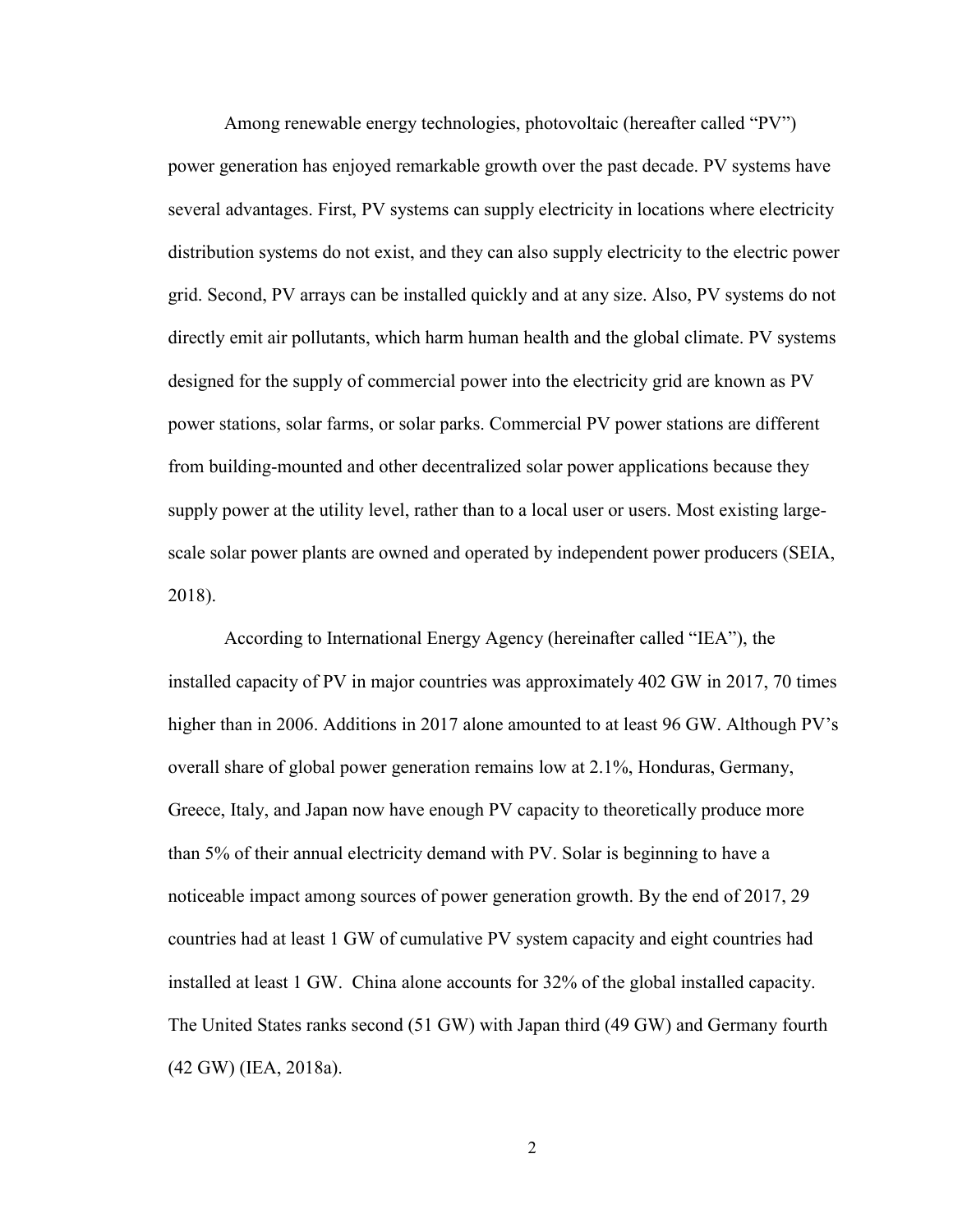Government incentives have promoted the recent growth of PV power stations. Compared with fossil fuel systems, the levelized cost of PV systems is higher. Investors of residential and commercial PV systems are typically faced with fundamental economic challenges: the cost of electricity from such systems exceeds that of electricity from fossil fuel-based utilities and other sources. Consequently, without financial incentives, building and land owners will not invest in PV systems, and utilities will not purchase electricity from these systems. Therefore, the feed-in-tariff initiatives favored in Europe, together with comparable measures adopted in the United States, China, and Japan, have played an indispensable role in promoting PV systems in these countries.

As PV power stations continue to enjoy remarkable growth, land occupation intended for solar farms will intensify competition for land resources between food and clean energy production (e.g., Nonhebel, 2005). The question remains as to how competition for land resources between food and energy production can be resolved. Although PV systems require less land than other renewable energy options (Fthenakis  $\&$ Kim, 2009), in reality, commercial PV power stations can occupy a considerable land area at local scales. In many cases, the most suitable sites for solar power plants, which perform optimally with long daylight hours and minimal cloud cover, are classified as agricultural land. This presents an issue in that land supporting viable and diverse agriculture is likely to have more value as agricultural land than as a solar farm (Neil, Stapleton, & Martell, 2017). This competition could be particularly serious in densely populated regions, mountainous areas, and small inhabited islands.

However, this competition could be reduced by agrivoltaic systems, which produce crops and electricity at the same time by installing compact solar panels on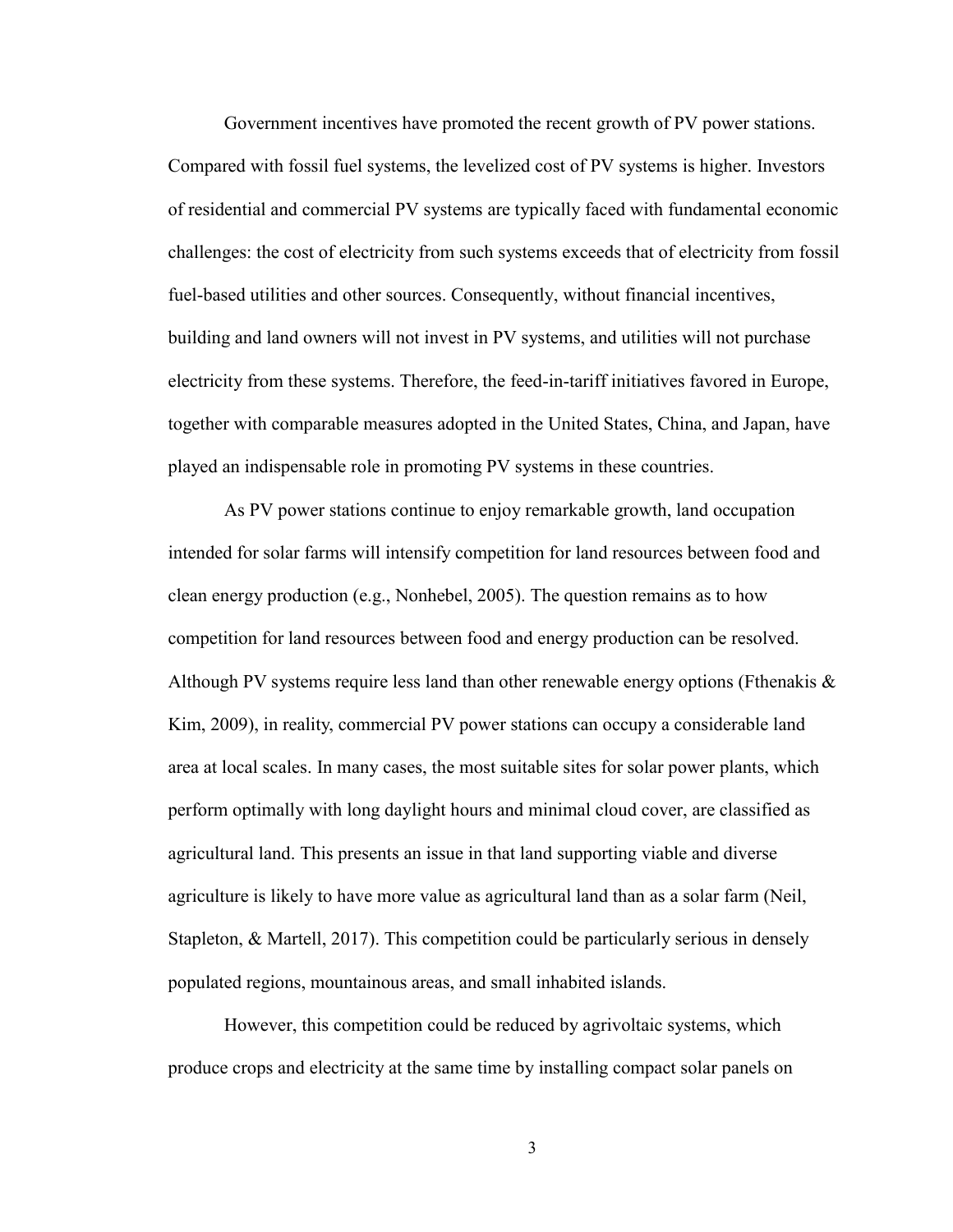farmland. Although previous studies have indicated that this system effectively produces shade-tolerant crops and electricity simultaneously (e.g. Marrow et al., 2013), further studies are required to evaluate its practical applications. In particular, the performance of shade-intolerant crops, which are expected to grow poorly in low-light environments, has not yet been fully explored for agrivoltaic systems. As well as the feasibility of crop production, the financial feasibility of agrivoltaic systems should also be determined via cost-benefit analyses in different countries and regions.

#### Research Significance and Objectives

The fundamental problem tackled by this research was how to reduce competition for land resources between food production and PV power generation. In other words, the main objective was to identify a PV system that can help reduce the tension between limited land resources and increasing demands for food and clean energy. Roof-top PV systems can partially satisfy home electricity demands, but other sectors consume more electricity. In the United States, for example, the residential sector accounts for only 37.1% of the final electricity consumption, while 36.0% and 21.3% of the total is consumed by the commercial sector and industry, respectively (IEA, 2018b). As a major renewable energy source, large (commercial-scale) PV power stations are key for meeting the demands of those sectors. Although lifecycle studies of PV systems show a lower requirement for land than other renewable energy options (Fthenakis & Kim, 2009), commercial PV power stations nevertheless occupy vast tracts of land at local scales.

This problem could be solved by agrivoltaic systems. Thus, this thesis has the following objectives: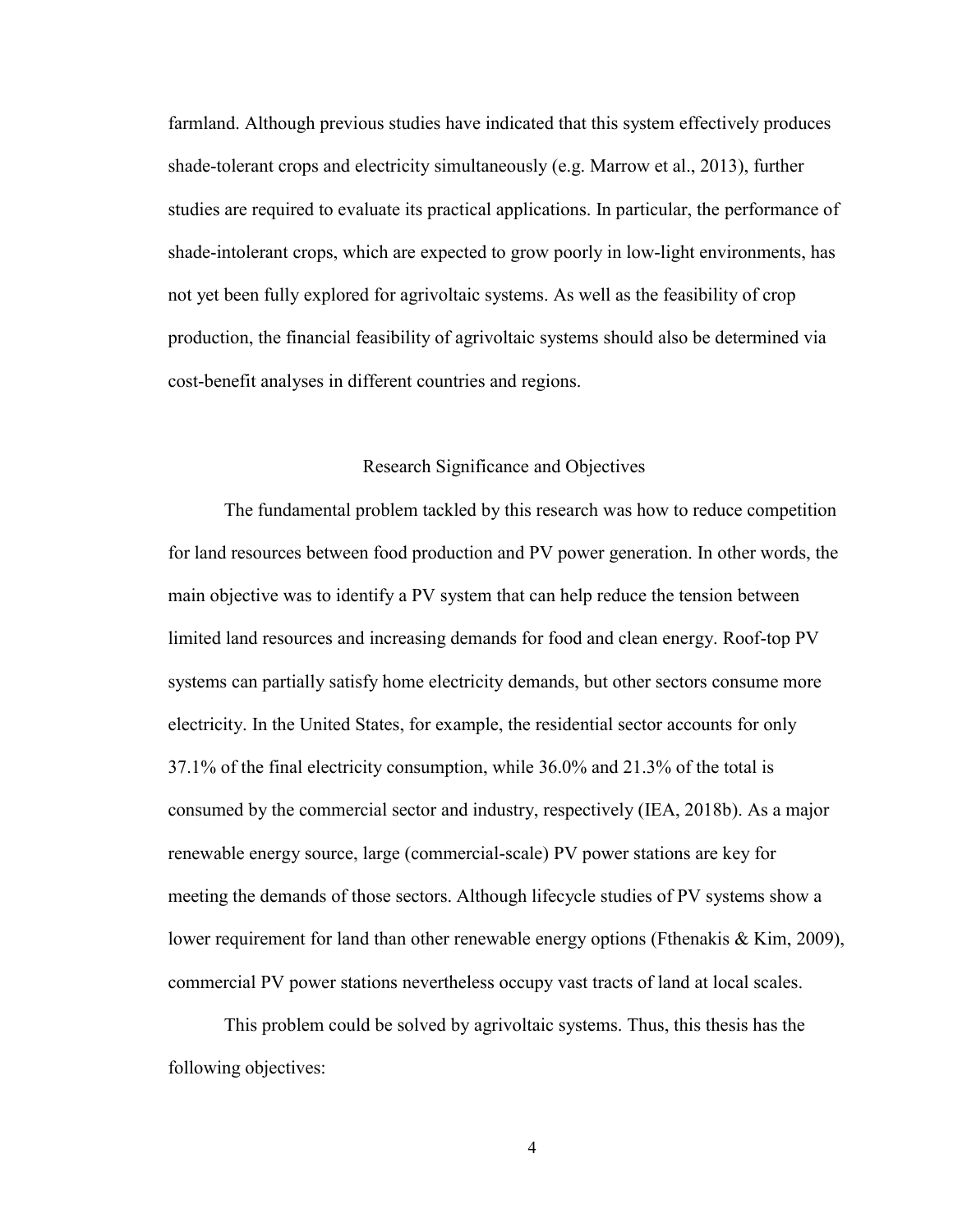- To evaluate the effectiveness of agrivoltaic systems at reducing competition for land resources between agriculture and PV power generation.
- To examine the applications of agrivoltaic systems to shade-intolerant crops.
- To determine the financial feasibility of agrivoltaic systems in countries where detailed agrivoltaic farm experiments have not yet been reported.

#### Background

To date, three types of agrivoltaic systems, which simultaneously enable crop and electricity production on farmland, have been proposed (Figure 1). The first type was



<span id="page-16-0"></span>Figure 1. Three different types of agrivoltaic system: (a) using the space between PV panels for crops, (b) a PV greenhouse, and (c) **a** stilt-mounted system.

proposed in the early 1980s, using the space between PV rows for crops (Goetzberger, 1982). The second type is a PV greenhouse, in which part of its transparent covering is replaced by PV modules. The use of PV for greenhouses is a promising solution for the competition for land resources between food and energy production because it allows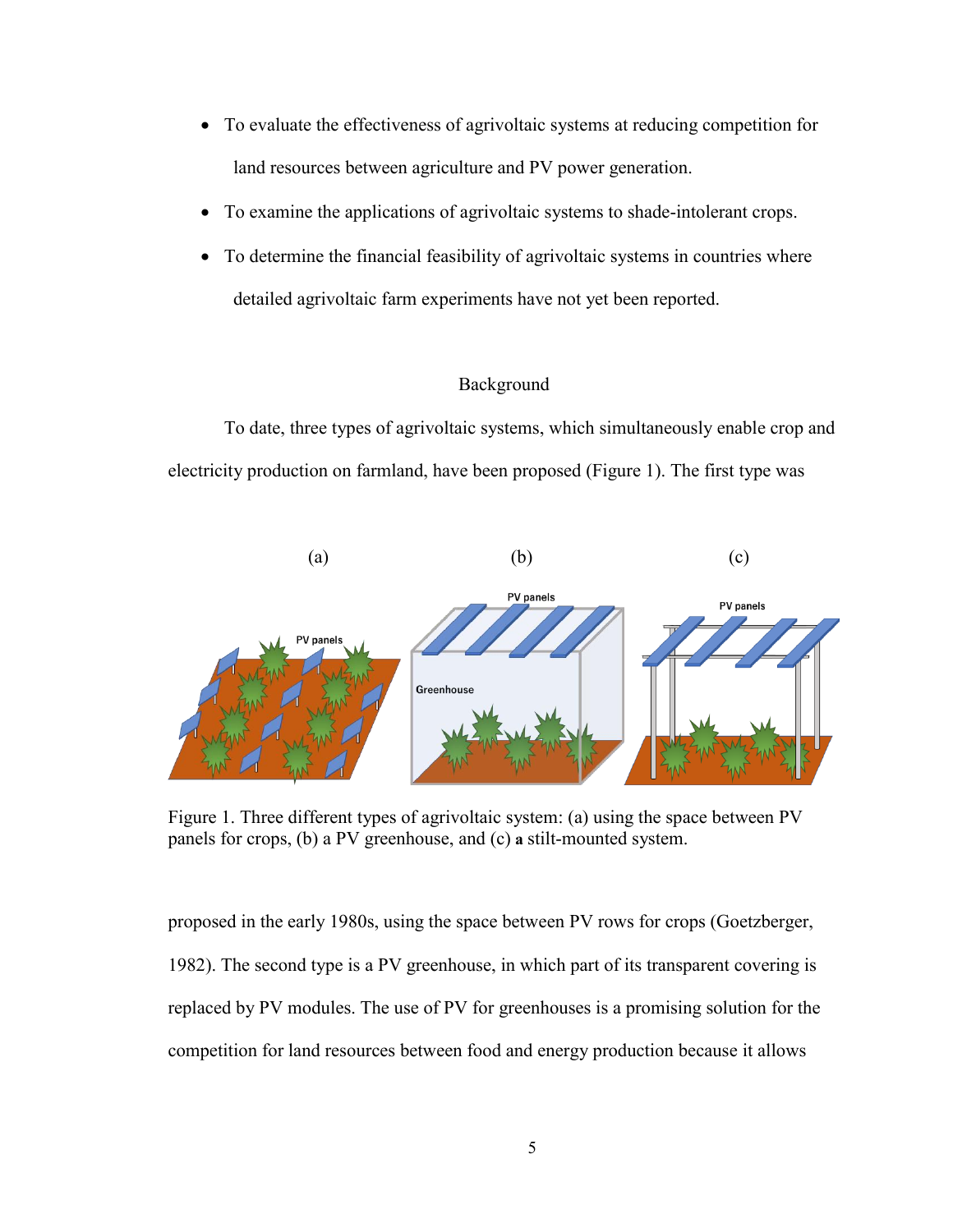continuous food production and electricity generation throughout the year (Scognamiglio, 2014). The third type consists of stilt-mounted PV modules above the crops.

Stilt-mounted agrivoltaic systems were originally invented by Akira Nagashima, an agricultural machinery engineer, in 2004. Nagashima devised and patented a special structure similar to a garden pergola (Japan Patent No. 2005-277038, 2005). The structure is made of pipes and rows of PV panels mounted above the ground and arranged at certain intervals to allow enough sunlight for photosynthesis to penetrate to the ground. The system is designed to guarantee adequate sunlight for crops and sufficient space for agricultural machinery. Moreover, the structure has no concrete footing so can be easily dismantled.

Existing studies have focused on agrivoltaics with stilted solar arrays. Farm experiments with stilt-mounted PV modules were recently reported in France (e.g. Marrow et al., 2013), Japan (Nagashima, 2014), and the United States (Majumdar & Pasqualetti, 2018). They indicated that the system of planting shade-tolerant crops does not decrease land productivity. Adoption of agrivoltaic systems may therefore require minimal adaptation of cropping practices. The first reported agrivoltaic farm experiment was performed in Montpellier, France, in 2013 (Marrow et al., 2013). Marrow and colleagues grew lettuce crops with a system consisting of 0.8-m-wide stilt-mounted PV modules, mounted at a height of 4 m and tilted at an angle of 25°. The same area of land was used to successfully produce both electricity and food. Their results showed that shading created by the PV arrays had no significant effect on the lettuce yield. The growth rate below the PV panels was not reduced except during the juvenile phase of the crop.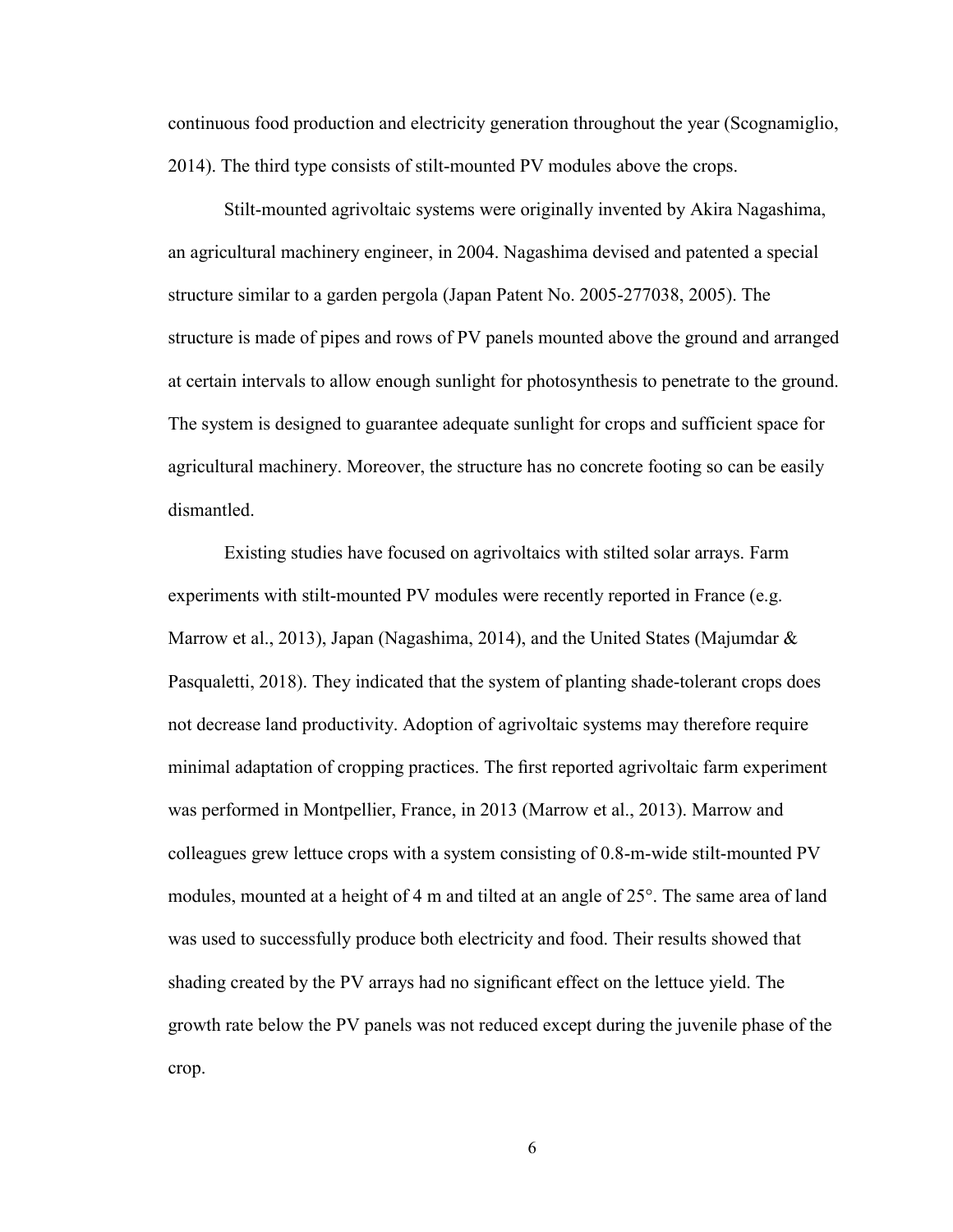Interestingly, field experiments performed by Dupraz and colleagues found that agrivoltaic systems even increased land productivity for durum wheat by 35–72% (Dupraz et al., 2011). They used land equivalent ratios to compare conventional options (separation of agriculture and energy harvesting) and two agrivoltaic systems with different PV panel densities. Light transmission at the crop level by an array of solar panels was modeled, and a crop model was developed to predict the productivity of partially shaded crops. According to another field experiment, solar-generated electricity coupled with shade-tolerant lettuce production resulted in an increase in economic value of over 30% over conventional agriculture (Dinesh & Pearce, 2016).

#### Gaps in Current Agrivoltaics Research

In order to evaluate the practical value of agrivoltaic systems, however, further studies are required. For example, the potential of PV greenhouses has yet to be explored as previous farm experiments have mainly focused on agrivoltaic systems consisting of stilt-mounted PV modules above crops. Nevertheless, further research on stilt-mounted PV systems is still vital, particularly in terms of their application to shade-intolerant crops and their financial feasibility in different regions and countries.

*Application to shade-intolerant crops*. The studies reviewed above only indicate that agrivoltaics are effective for plants that are shade resistant, namely, arugula, Asian greens, chard, collard greens, kale, mustard greens, parsley, sorrel, spinach, scallions, broccoli, kohlrabi, cabbage, hog peanut, alfalfa, yam, taro, cassava, and sweet potato (Dinesh & Pearce, 2016). However, the effectiveness of the system for shade-intolerant crops, which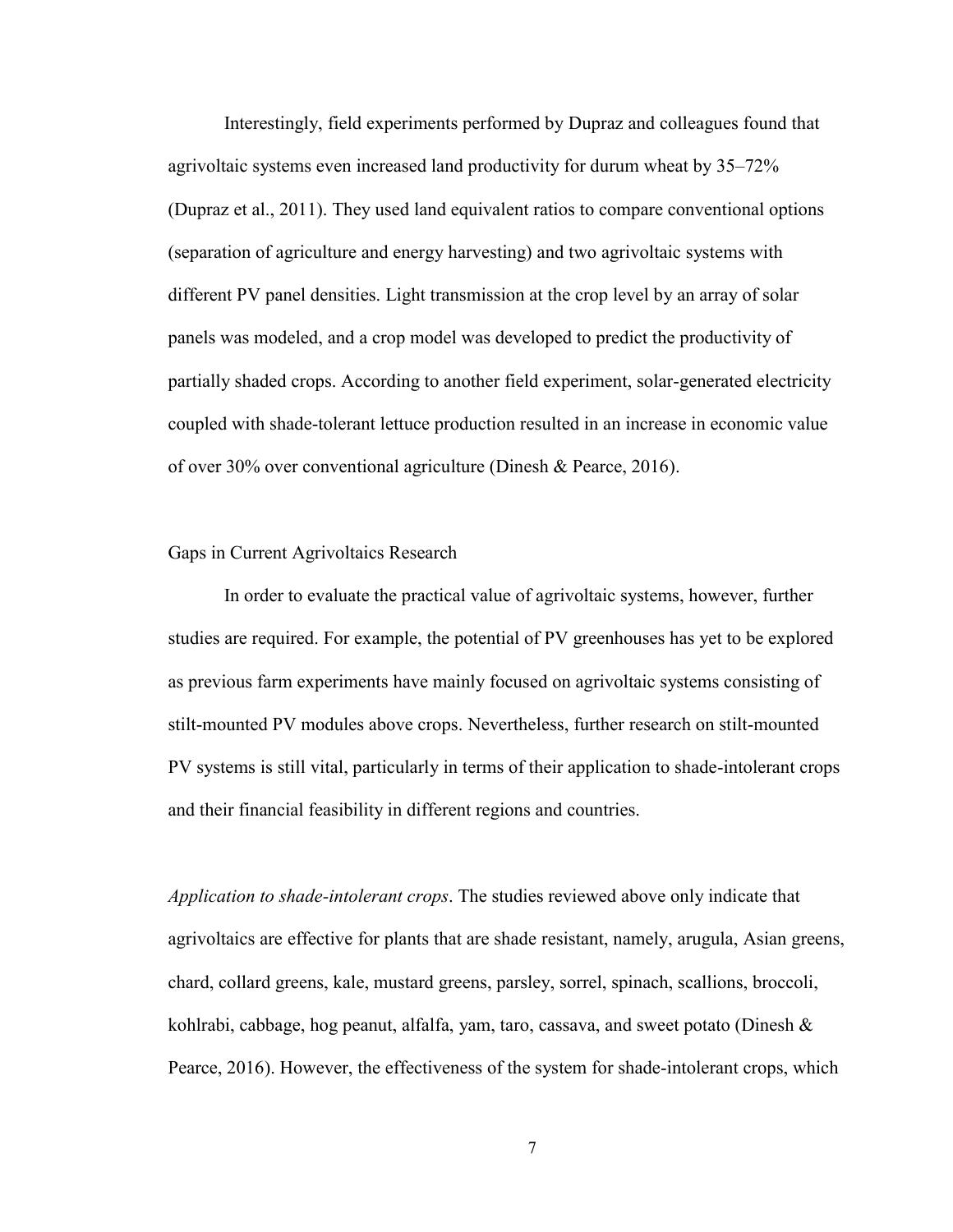are expected to grow poorly in a low-light environment, has not yet been explored. Many major commercial crops, such as corn, watermelon, tomato, cucumber, pumpkin, cabbage, turnip, and rice are shade intolerant and presumably require abundant sunlight. If agrivoltaics are only applicable to commercially less viable and shade-tolerant crops, the system is not likely to produce enough food and clean energy to meet the increasing global demands.

However, it is possible that shade-intolerant crops can grow under the shade of agrivoltaic PV panels. Shade tolerance is a plant trait that describes its ability to tolerate low light levels. Only limited screening studies of crop tolerance to shade are available (e.g., Johnston & Onwueme, 1998; Lin, Zhang, & Chen, 2007). In practice, corn, watermelons, tomatoes, and taro are reputed to have high saturation points, which means that they need strong light to grow. Examples of crops that prefer moderate light include cucumbers, turnips, pumpkins, cabbage, and green peppers. Mushrooms show a preference for growth in comparatively dark places.

For example, Nagashima (2014) reported that corn, a typical shade-intolerant crop, could grow well under the shade of agrivoltaic PV panels. Surprisingly, some stalks under the panels grew even higher than those without shade at his experimental farm. Unfortunately, however, he compared the height of corn stalks by sight alone and only reported qualitative results. Thus, quantitative research is necessary to examine the applicability of agrivoltaic systems to shade-intolerant crops such as corn.

*Financial feasibility in different countries and regions*. More cost-benefit analyses in different countries and regions are necessary to examine the feasibility of agrivoltaic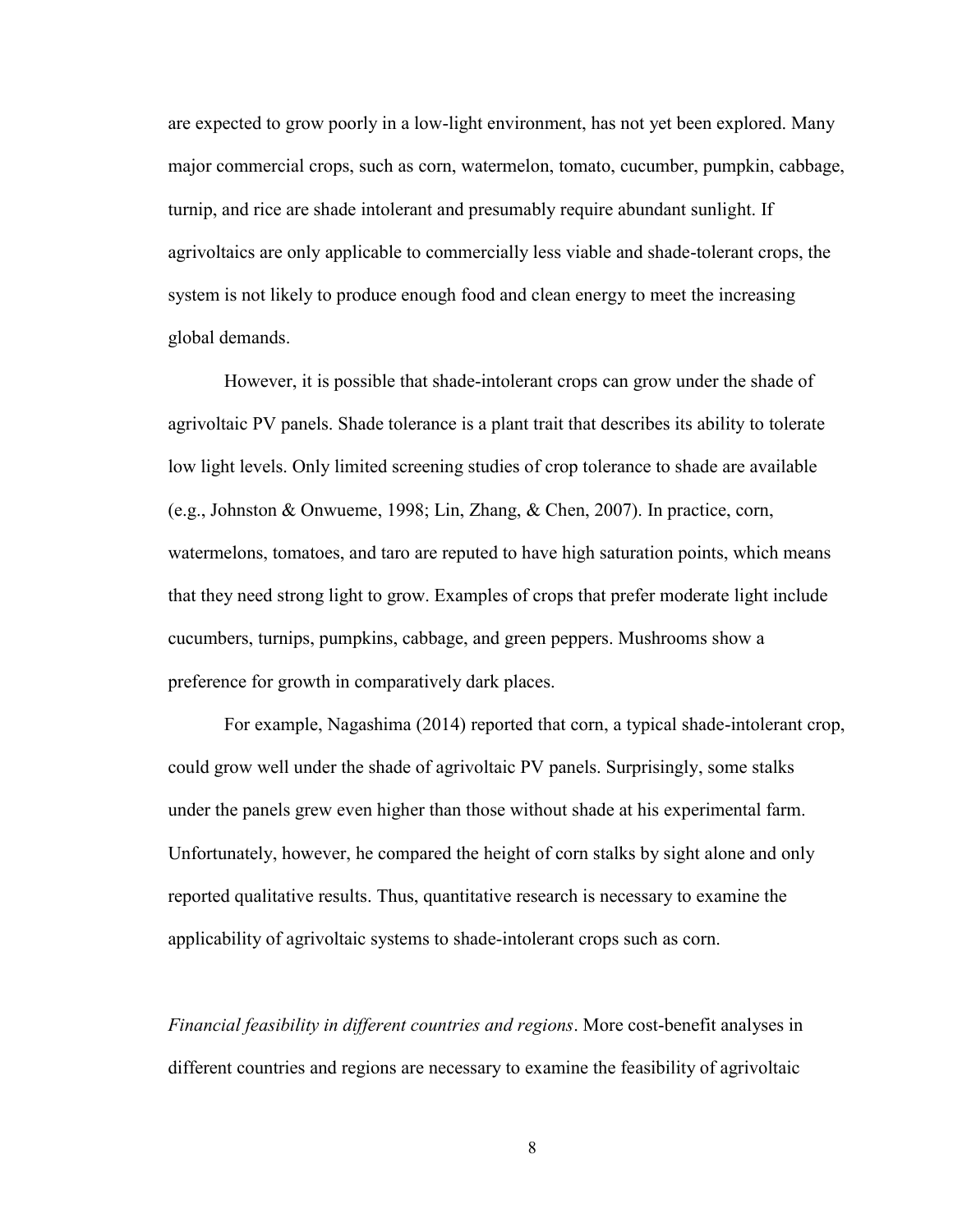systems. A study on a stilt-mounted agrivoltaic system cultivating lettuce in Kansas indicated that the system could earn a farmer 8–30% more than conventional farming (Dinesh & Pearce, 2015). Installation of this system was determined financially feasible for conventional farmers under several assumptions including US residential electric rates, a discount rate of 4.5%, a loan term of 30 years, a degradation rate of 0.5%/year, insurance costs of 1.5%, O&M costs of 9%, and a zero interest loan of 100% debt.

However, the costs of PV systems vary significantly among countries or even within a country because they are largely determined by local resource availability. While the price of PV modules has been reduced due to technological advances and the scale of the economy (Fraunhofer, 2015), soft costs such as different supply chains, local regulatory requirements, labor and permitting costs, and different financing mechanisms lead to wide regional differences (IEA, 2015). As a result, prices for entire PV systems vary more widely than those for PV modules, which tend to be global commodities. Small systems such as rooftop systems are usually more expensive than their larger counterparts, especially ground-based, utility-scale systems.

Prices for similar system types also vary significantly among countries (Table 1). Thus, to boost the global adoption of agrivoltaic systems, it is necessary to study their

<span id="page-20-0"></span>Table 1. Typical prices of PV systems in selected countries in 2013 (IEA, 2014).

|               |           |       |        |         |       |       | (unit: USD/W |           |
|---------------|-----------|-------|--------|---------|-------|-------|--------------|-----------|
|               | Australia | China | France | Germany | Italy | Japan | UK           | <b>US</b> |
| Residential   | 1.8       | 1.5   | 4.1    | 2.4     | 2.8   | 4.2   | 2.8          | 4.9       |
| Commercial    |           | 1.4   | 2.7    | 1.8     | 1.9   | 3.6   | 2.4          | 4.5       |
| Utility-scale | 2.0       | 1.4   | 2.2    | 1.4     | 1.5   | 2.9   | 1.9          | 3.3       |

 $(1.10D/W)$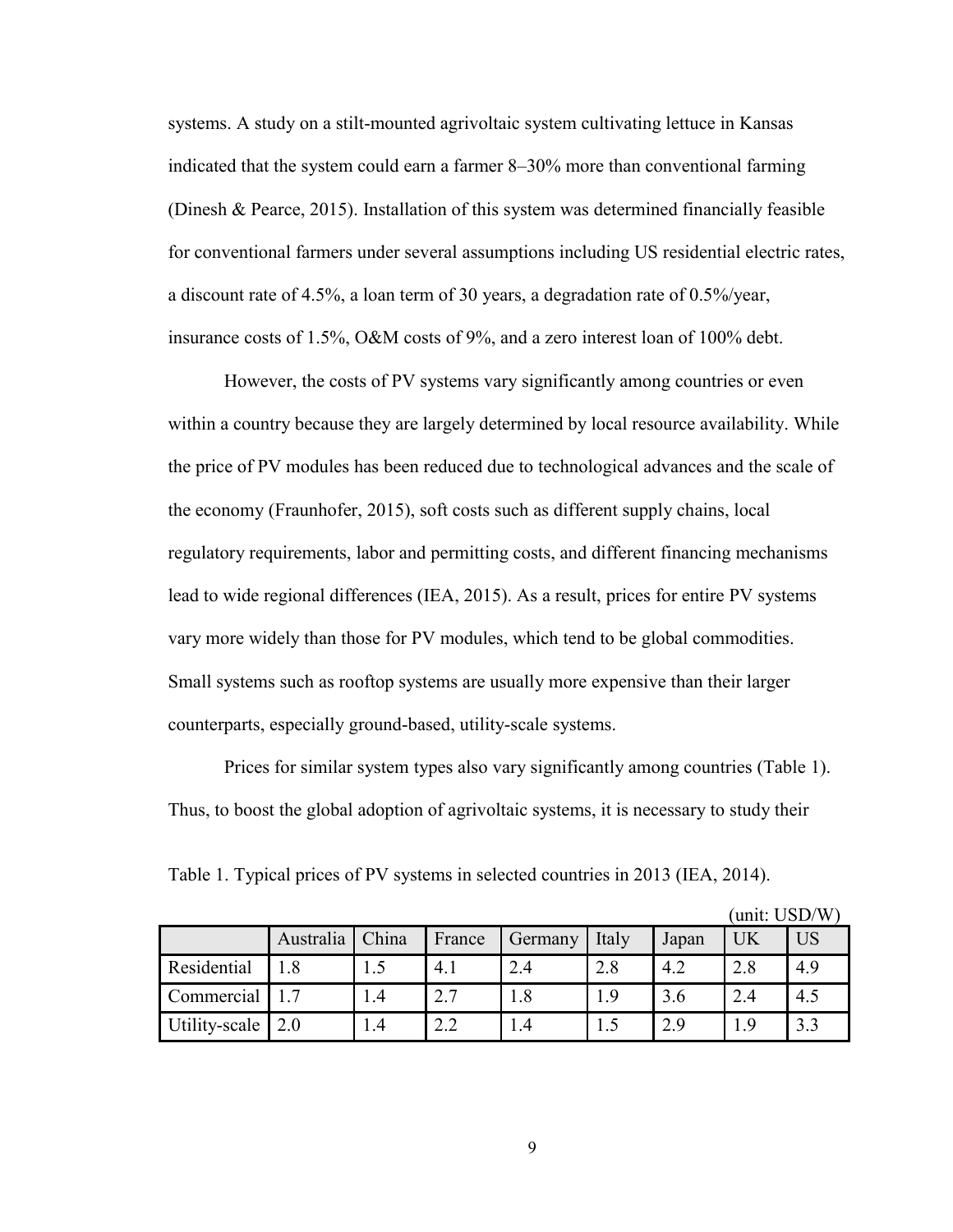financial feasibility in countries where detailed agrivoltaic farm experiments have not yet been reported, at least in English journals. In light of the relatively high installation costs, it is important to examine the feasibility of agrivoltaic systems in Japan.

#### Agrivoltaic Systems in Japan

Although scarce information is available in English publications, the implementation of agrivoltaic systems has been rapidly spreading in Japan. Agrivoltaic systems are known as "Solar Sharing" in Japan. Although the concept was originally developed in 2004 by Akira Nagashima, the Japanese Agricultural Land Act had prohibited solar generation on farmland at the time. In April 2013, however, the Japanese Ministry of Agriculture, Forestry and Fisheries gave its approval to install agrivoltaic systems on farmland under the following conditions:

- 1. The support posts must be easily constructed and easily removed.
- 2. They must be designed to ensure a suitable amount of sunlight for the growth of crops from the perspective of panel angle, gaps, and so forth.
- 3. Reports on the status of the produce grown on the agricultural land underneath the agricultural power equipment must be given every year.
- 4. The conversion period pertaining to each application shall be a term of no more than three years, and approval must be obtained for extensions if there are no problems.

These conditions are to ensure that farmers remain farmers, and do not fully convert productive farmland into PV power stations. Farmers, therefore, are required to report their annual crop cultivation, and if the crop yield of the solar-shared farmland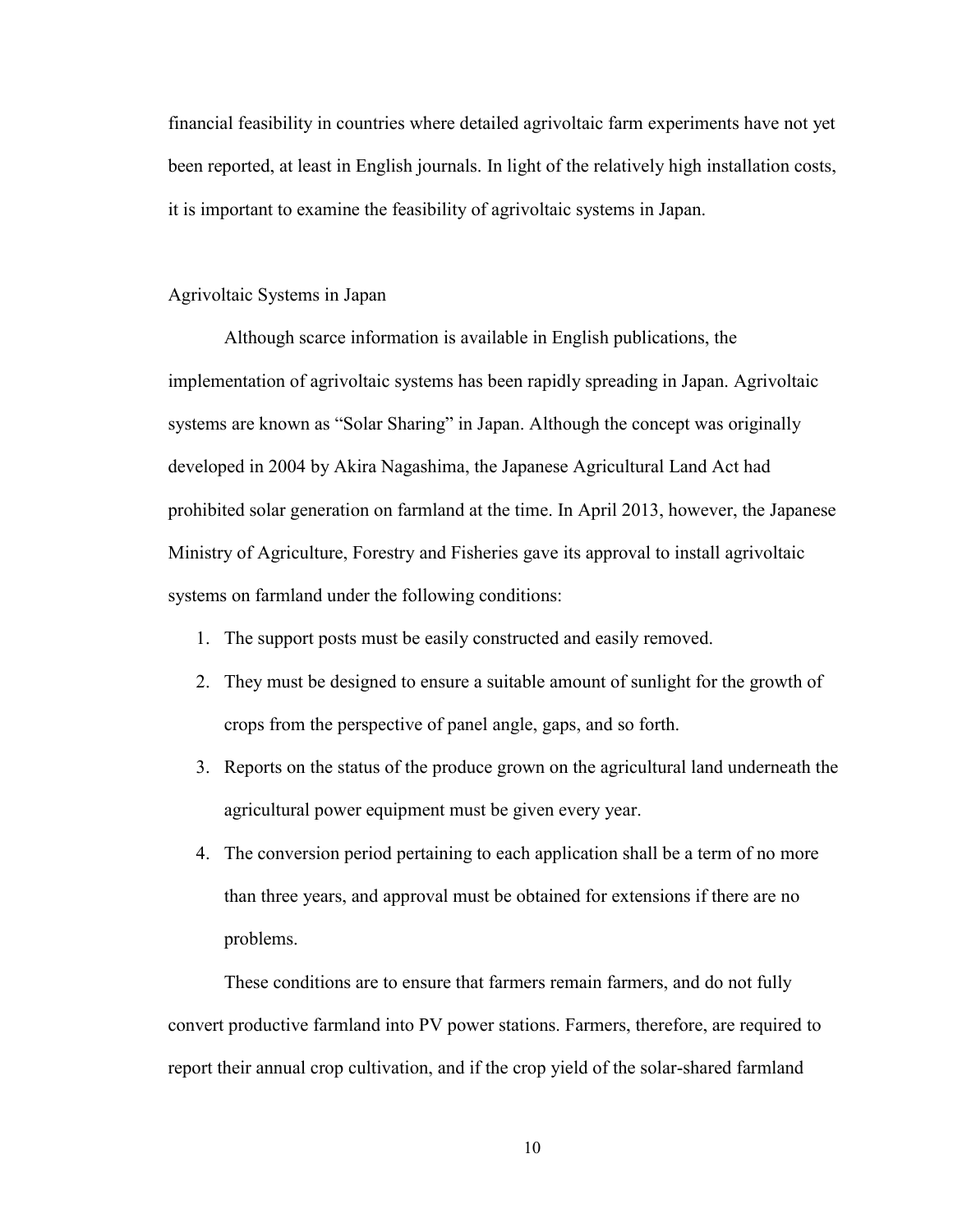falls below 80% compared to the original level, they will be required to dismantle the PV system.

In addition, the onset of the feed-in tariff scheme made agrivoltaic systems more attractive. The Japanese Ministry of Economy, Trade, and Industry adopted the feed-in tariff scheme in July 2012, whereupon electric power companies are obliged to buy electricity generated from renewable sources at a fixed price for a certain period. Under this policy, Japanese electric power companies have been purchasing electricity generated from solar and wind power systems of independent power producers and customers (METI, 2012). These deregulation measures as well as financial support have encouraged Japanese farmers to install agrivoltaic systems on their farmland. As of March 2017, 1296 Japanese farms had registered to install agrivoltaic systems (MAFF, 2018a). As seen from Table 2, many different crops have been planted under PV panels on these registered agrivoltaic farms: blackberry, blueberry, broad bean, carrot, chestnut, eggplant, grape, ginger, leek, lettuce, mandarin orange, mushroom, pasture, peanut, persimmon, potato, radish, red bean, rice, spinach, tea, tomato, turnip, and wheat. Their electricity generation capacity ranges from 10–393 kW, but the typical capacity is approximately 50 kW (Solar Sharing Network, 2018b) (Table 2).

The installation of agrivoltaic systems can be financially feasible in Japan. For example, an agrivoltaic farmer in Chiba prefecture (Movellan, 2013) installed 348 stiltmounted PV panels on a 750-m<sup>2</sup> farm, and cultivated peanuts, yams, eggplants, cucumber, tomatoes, taros, and cabbages under the PV panels. The installation cost of the PV system,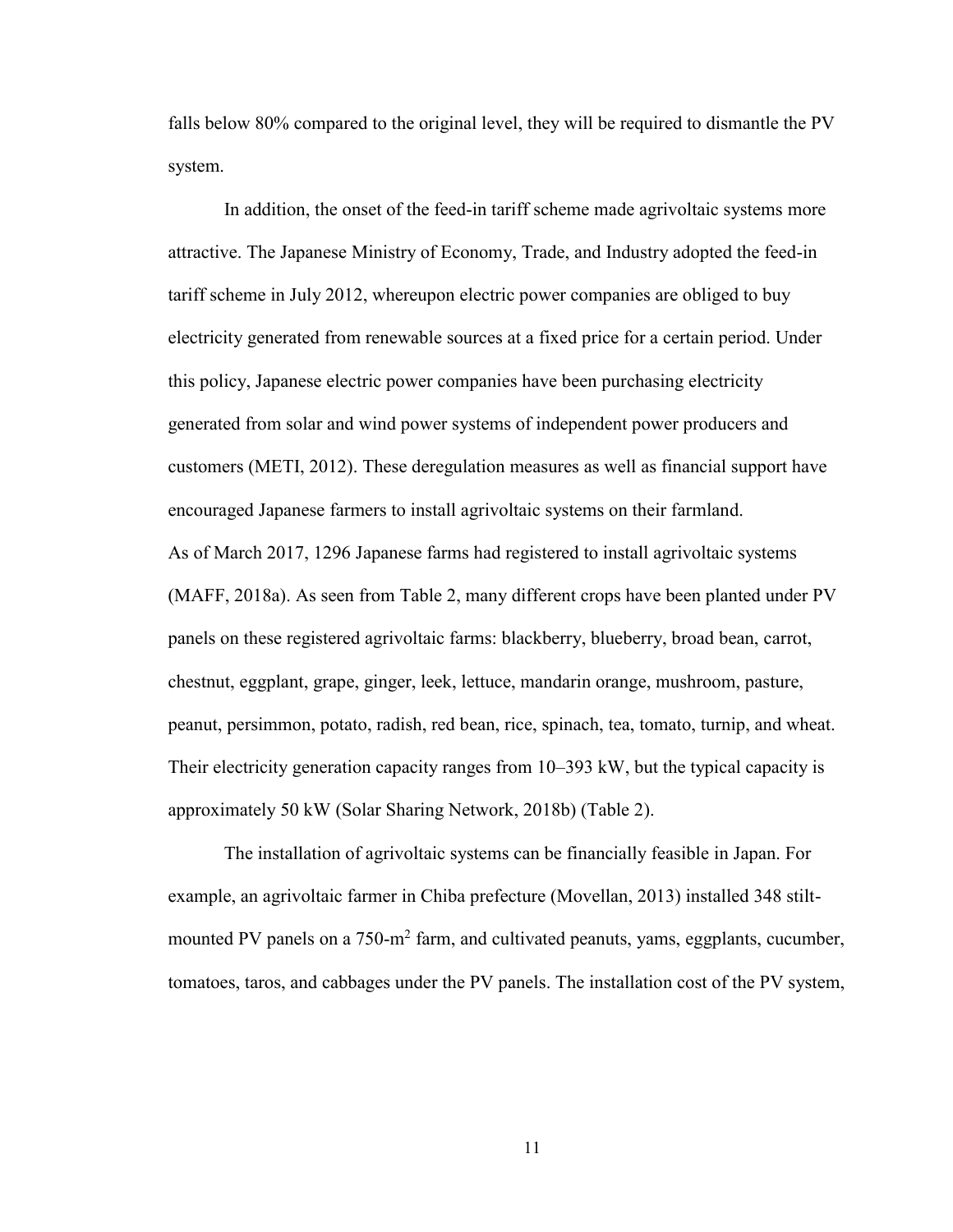<span id="page-23-0"></span>

|  |  |  |  | Table 2. Examples of agrivoltaic farms in Japan. |
|--|--|--|--|--------------------------------------------------|
|--|--|--|--|--------------------------------------------------|

| <b>Name of Farm</b> | Location            | Generation<br>Capacity | <b>Crops</b> |
|---------------------|---------------------|------------------------|--------------|
| Yachimata           | Chiba prefecture    | 392.7 kW               | Blueberry    |
| Isezaki             | Gunma prefecture    | 140 kW                 | Grape        |
| Makinohara          | Shizuoka prefecture | 56 kW                  | Tea          |
| Wakaba              | Chiba prefecture    | 50 kW                  | Wheat        |
| Hatano              | Kanagawa prefecture | 50 kW                  | Orange       |
| Kasu                | Saitama prefecture  | 50 kW                  | Red bean     |
| Imabari             | Ehime prefecture    | 33 kW                  | Rice         |

Source: Solar Sharing Network (2018b)

which produces 35,000 kWh a year, was approximately 12.6 million yen (approximately 114,500 USD). Having secured the feed-in-tariff rate of 42 yen per kWh for 20 years, he should be able to earn 1.47 million yen (approximately 13,000 USD) annually, while making only 100,000 yen (approximately 900 USD) from agriculture.

In summary, existing studies suggest that agrivoltaic systems are effective for simultaneously producing shade-tolerant crops and electricity. Considering the requirements stated above, however, it is meaningful to study the possibility of coupling agrivoltaic systems with shade-intolerant crops such as corn. It is important to check whether an increase in the overall productivity of land could be achieved even with crops that need plenty of sunlight. In addition, more cost-benefit analyses in different countries and regions are necessary. It could be particularly useful to learn from Japan's rich experience in agrivoltaic farming.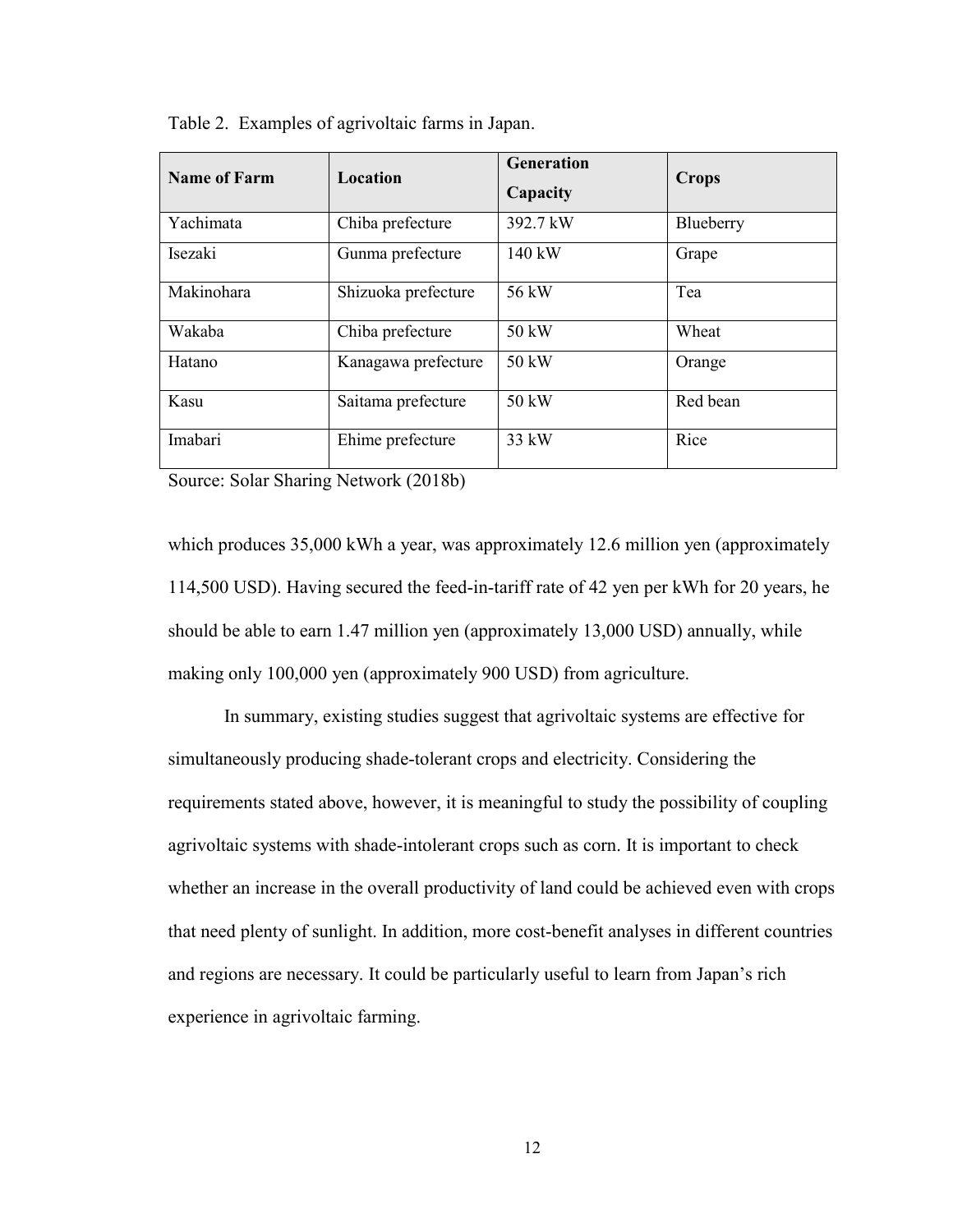Research Questions, Hypotheses, and Specific Aims

The goal of this research was to examine the effectiveness of agrivoltaic systems for reducing the tensions between limited land resources and increasing demands for food and clean energy. Particularly, this research focused on the stilt-mounted type of agrivoltaic system, which is the most widely adopted system in existing studies and practice. In order to achieve this goal, the research considers three related questions: 1) Is it possible to grow shade-intolerant crops under the shade of agrivoltaic PV panels? 2) Can stilt-mounted agrivoltaic systems mitigate the trade-off between crop production and clean energy generation even when applied to shade-intolerant crops? 3) Is it financially feasible for farmers to adopt stilt-mounted agrivoltaic systems in a country such as Japan?

Therefore, the hypotheses examined in this research are as follows:

- The biomass of corn stover grown in an agrivoltaic farm will be no less than 90% that of corn plants grown without the agrivoltaic system. (Stover refers to dried stalks and leaves of a field crop.)
- The annual revenue from PV power generation and corn harvest in an agrivoltaic farm will be larger than that of a traditional corn field.
- The cost benefit ratio of a stilt-mounted agrivoltaic system will be larger than 1.0 in Japan, indicating financial feasibility.

#### Specific Aims

To test the hypotheses stated above, the specific aims of this research were as follows: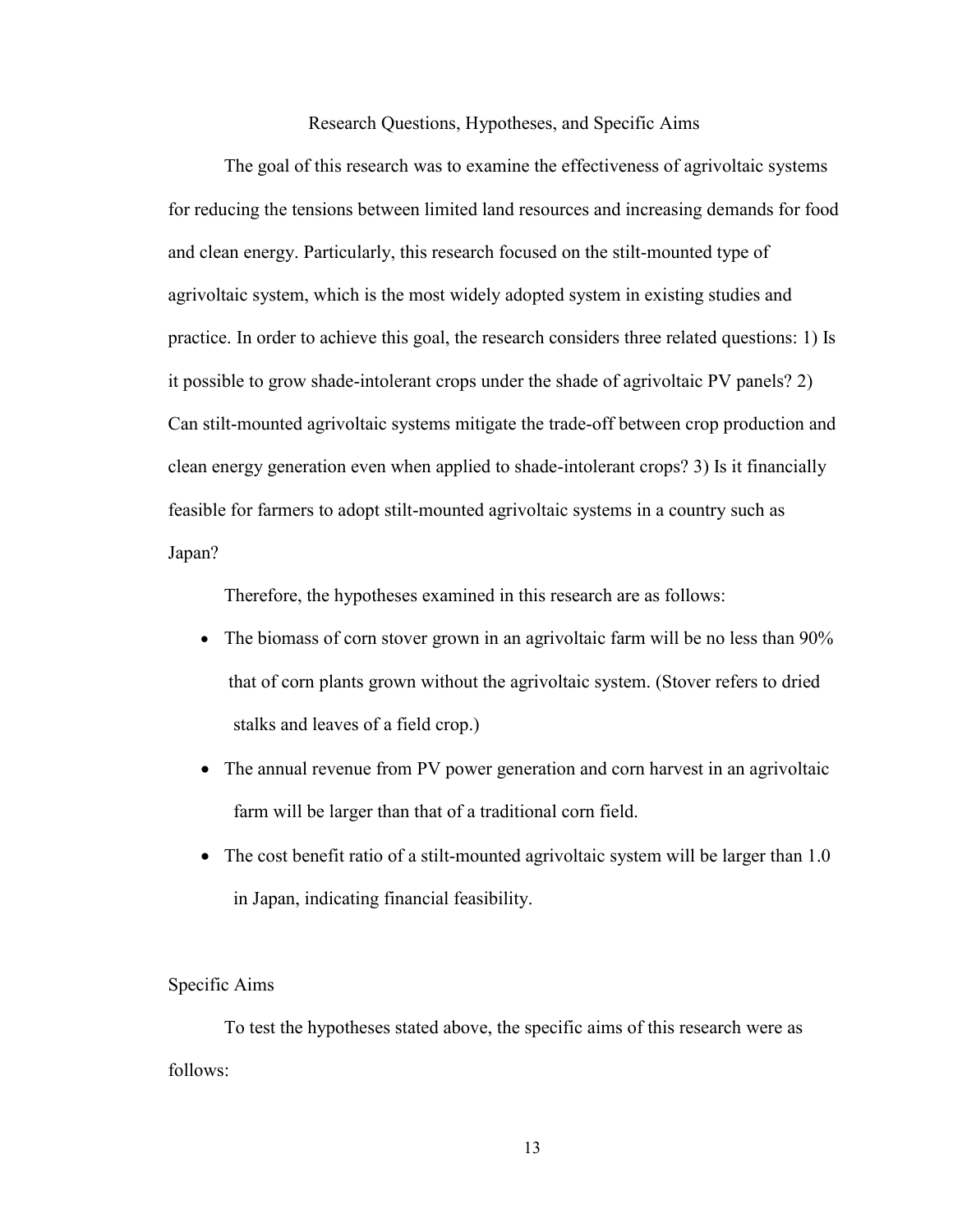- Establish field experimental plots.
- Monitor the growth and yield of corn plants in the experimental plots.
- Gauge the biomass of corn plants harvested in the experimental plots.
- Calculate the annual profits per square meter of the experimental plots.
- Develop a spreadsheet for a cost benefit analysis.

#### Research Presentation

Chapters II and III of this thesis are presented in the form of discrete journal articles with their own methods, results, and summary sections. Chapter II examines the sensitivity of corn yield and annual revenue per square meter to changes in the level of crop shading. Chapter III evaluates the financial feasibility of the agrivoltaic system in Japan. While the articles are related as part of this thesis, they are intended to be published independently.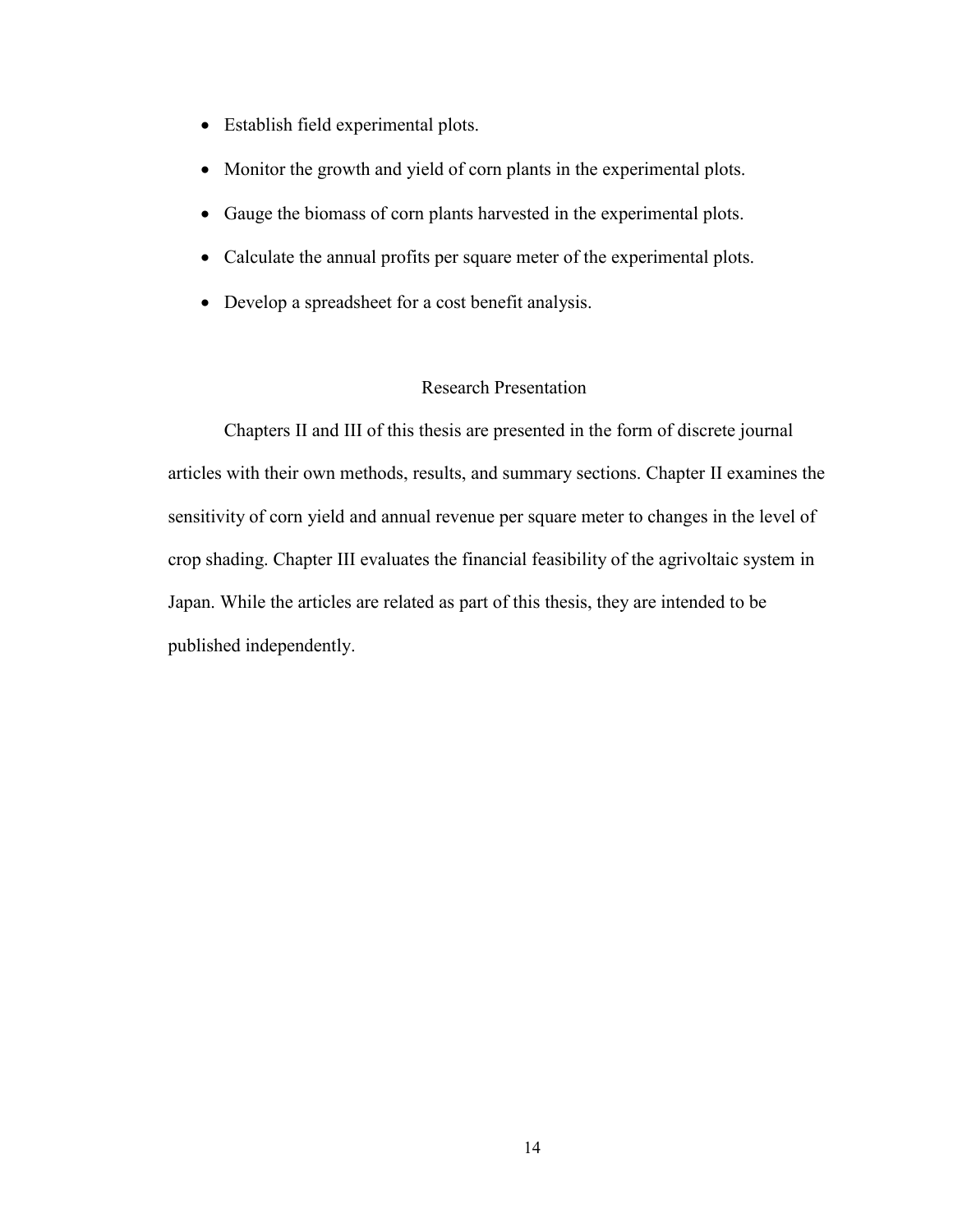#### Chapter II

#### Sensitivity of Corn Yield per Square Meter to Changes in Shading Level

Previous studies have suggested that agrivoltaic systems are effective for simultaneously producing electricity and shade-tolerant crops such as lettuce. However, if agrivoltaics are effective only for a few shade-tolerant crops, the system's practical applications would be very limited. Thus, this research explored the applicability of agrivoltaic systems to corn, a typical shade-intolerant crop.

#### Methods

Data necessary for this research were collected from a case study plot at the agrivoltaic experimental farm operated by the CHO Technical Research Institute in Ichihara City, Chiba Prefecture, Japan (Latitude: 35.378929, Longitude: 140.138549).

#### Data Collection

The size of the experimental farm was  $100 \text{ m}^2$  and contained three subconfigurations; no modules (control), low-module density, and high-module density (Figure 2). The solar PV modules were mounted on the ground, with the area underneath the stilts used for agriculture and large enough to accommodate farming equipment. The total output capacity of the PV system was 4.5 kW. The feed-in-tariff rate of 48 yen (approximately 0.44 USD) per kWh was secured for this PV system.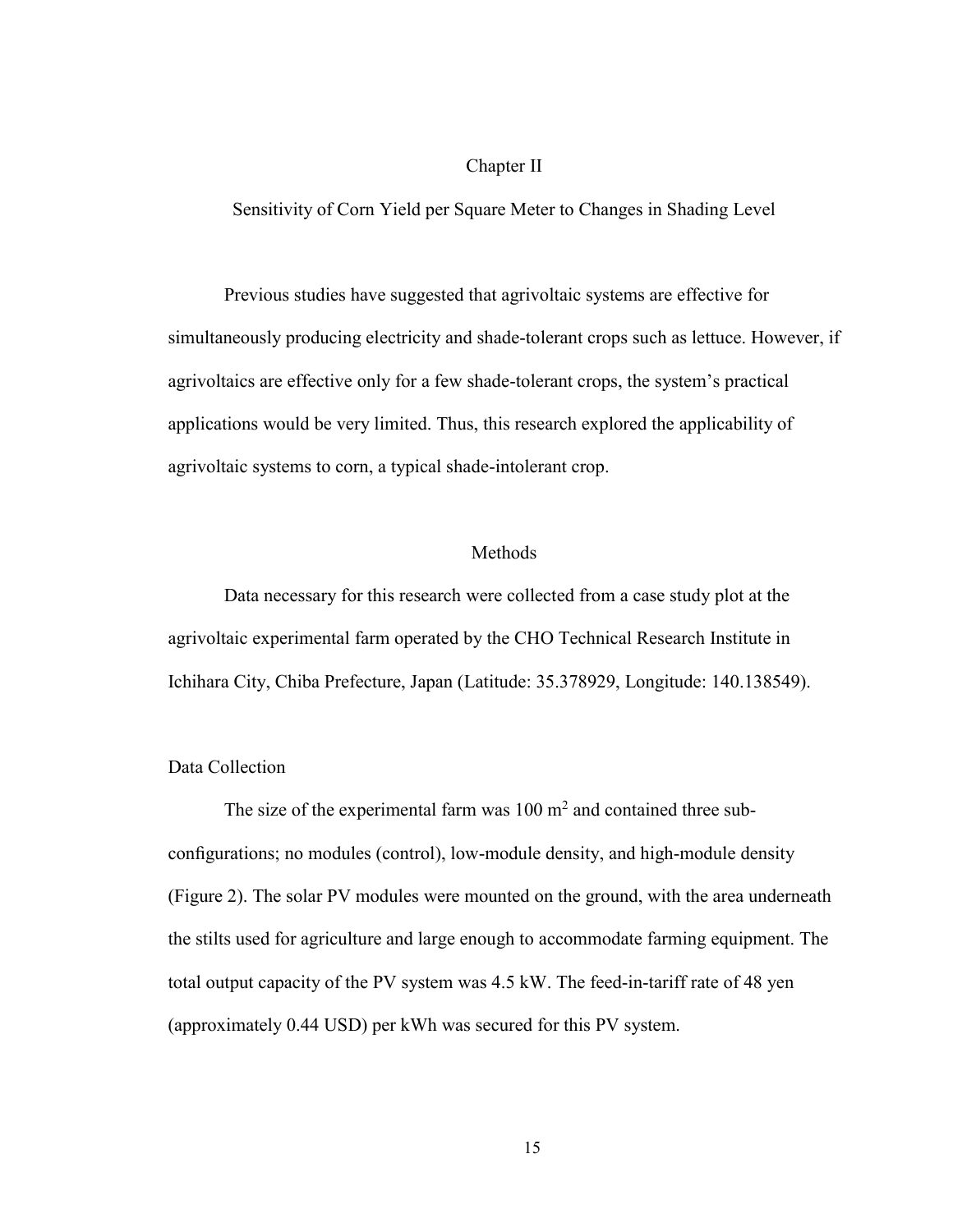This system consisted of 72 PV modules (1354 mm x 345 mm) mounted at a height of 2.7 m and tilted at an angle of 30°. In the high-density configuration, there were eight PV module arrays (48 modules) spaced at 0.71 m intervals. In the low-density configuration, there were four PV module arrays (24 modules) spaced at 1.67 m intervals. Both the stilt-mounted PV panel configurations casted shade on the crop below. The shading from the PV module varied according to the time of year and height of the crops planted between the module rows. The no-module (control) configuration had no PV modules above the ground.



<span id="page-27-0"></span>Figure 2. PV module configurations at the agrivoltaic experimental farm.

The PV modules used in this research had a self-cleaning glass surface. Farming equipment spreads dust, which causes soiling of the PV modules and affects the electricity output. This dust diminishes the transmittance capacity of the transparent collectors on the PV module surface. Therefore, periodic cleaning of the panels is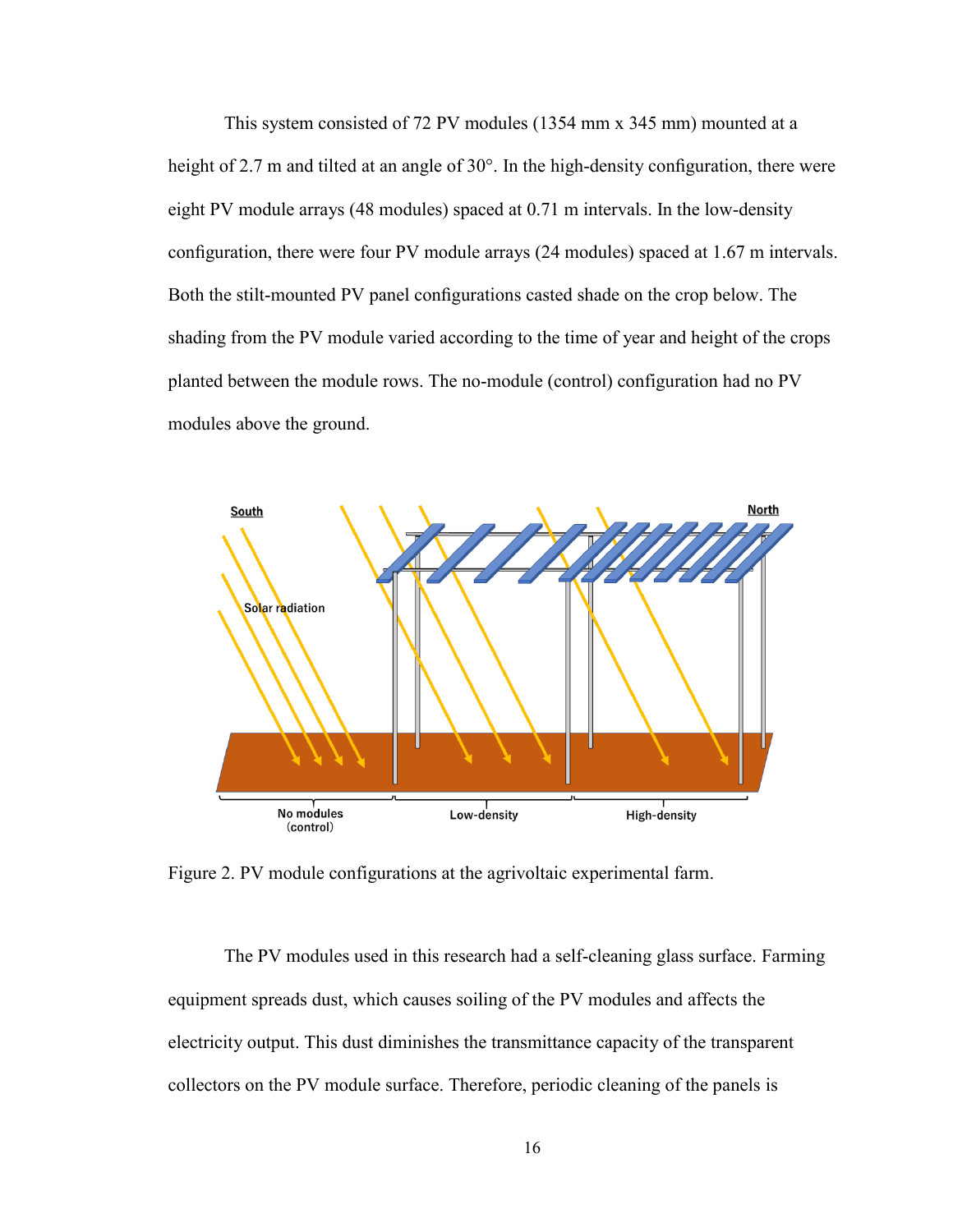required to maintain optimum power output. The PV modules in this research, however, could maintain clean surfaces without the need for frequent cleaning.

For this research, sweetcorn was planted on the experimental farm in early April 2018 and harvested in late July. Corn is a typical shade-intolerant crop and a major global commodity. Corn has a growth period of approximately 90 days and grows up to a height of 2 m. In each configuration, there were 25 corn stalks spaced 0.5 m apart (nine stalks per  $1 \text{ m}^2$ ). The same soil, fertilizer, and water were used to grow all corn crops. After harvesting, the weight, size, and market value of the reproductive part of the crop were evaluated. The market value was calculated using the 5-year average of the market price obtained by the Agriculture & Livestock Industries Corporation, a Japanese governmental agency. The corn stover was dried to measure its biomass.

#### Sensitivity Analysis

This research evaluated the sensitivity of the corn yield per square meter with respect to changes in the level of shading. If the biomass of corn plants grown in an agrivoltaic farm is no less than 90% that of corn plants grown separately, the corn can be said to grow well under the shade of agrivoltaic PV panels, as predicted by Nagashima (2014). Thus, this research tested this hypothesis using equation 1. Here,  $B_{C(trad)}$  is the traditional amount of crop biomass (dry basis) per square meter without an agrivoltaic installation, and  $B<sub>C</sub>$  is the amount of the crop biomass per square meter with agrivoltaic intervention:

$$
90\% \times B_{\text{C}(\text{trad})} =
$$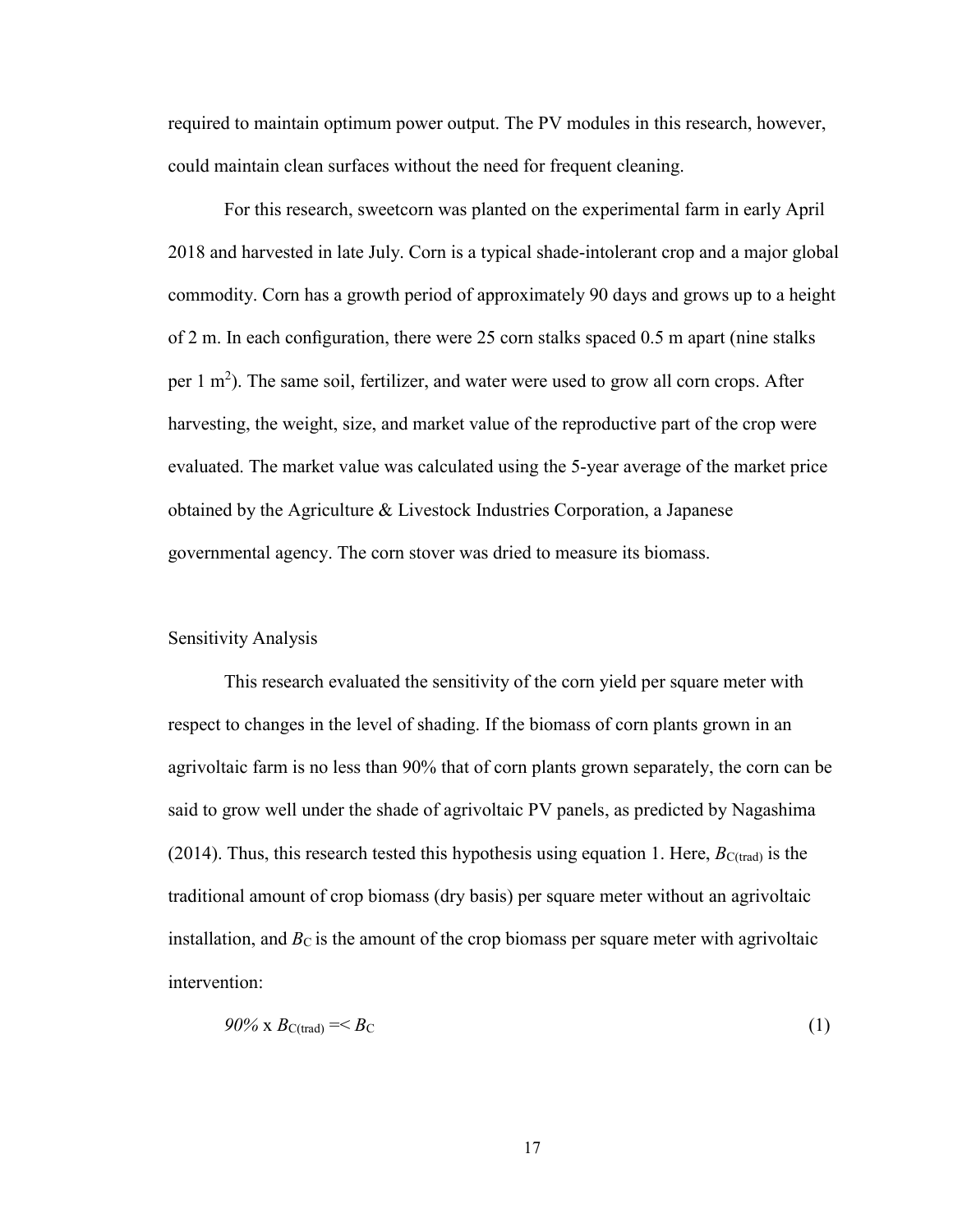Also, when the annual revenue from PV power generation and corn harvest in an agrivoltaic farm is larger than that of a traditional corn field, equation 2 should be true, where  $V_{\text{C-trad}}$  is the traditional value of the crop per square meter per year without an agrivoltaic installation,  $V_{\rm C}$  is the revenue of the crop per square meter per year with agrivoltaic intervention, and *S* is the solar revenue per square meter per year:

$$
V_{\text{C(traind}} < (V_{\text{C}} + S) \tag{2}
$$

#### Results

To examine the corn production performance of the experimental agrivoltaic farm, this research explored the sensitivity of corn yield per square meter to changes in shading level.

#### Corn Yield

The growth of corn planted under the PV modules was gauged in terms of the fresh weight of corn crops as well as biomass of corn stover. As mentioned earlier, the corn was planted in early April 2018 and harvested in late July. Surprisingly, the corn yield of the low-density configuration was larger not only than that of the high-density configuration, but also than that of the no-module control configuration (Table 3 and Table 4). The relationship between the crop biomass per square meter in the low-density configuration  $(B_{c(low)})$  and the crop biomass per square meter without the agrivoltaic PV modules  $(B_{C(trad)})$  is shown by the following equations:

$$
B_{\text{C}(low)} / B_{\text{C}(trad)} = 1.049
$$
  

$$
\therefore B_{\text{C}(trad)} < B_{\text{C}(low)}
$$
 (3)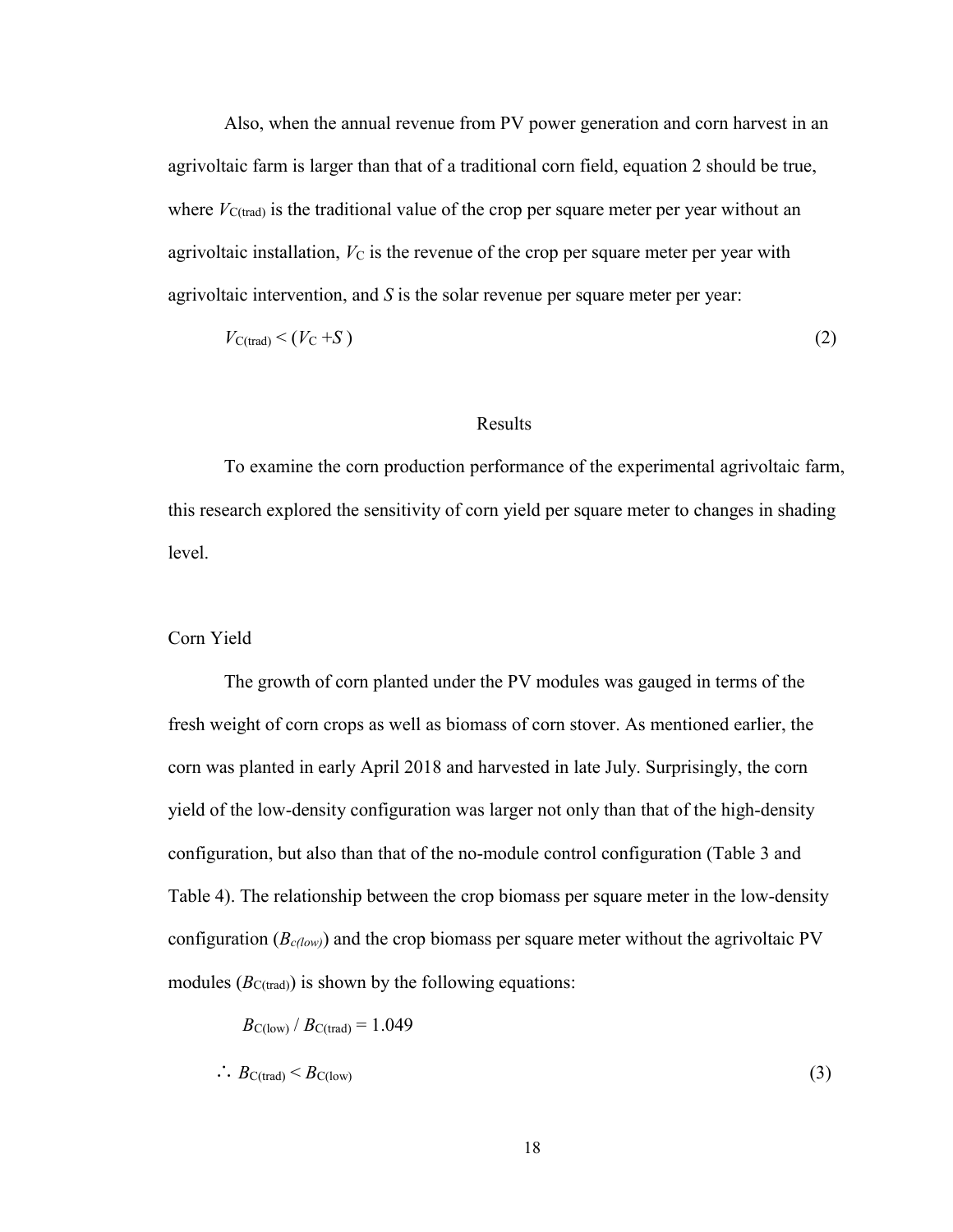|                               | Configurations<br>Low-density<br>High-density<br>Control |       |       |  |  |
|-------------------------------|----------------------------------------------------------|-------|-------|--|--|
|                               |                                                          |       |       |  |  |
| Average fresh<br>weight $(g)$ | 372.2                                                    | 393.0 | 358.8 |  |  |
| Comparison with<br>Control    |                                                          | 1.056 | 0.964 |  |  |

<span id="page-30-0"></span>Table 3. Average fresh weight of corn crops grown in different configurations.

<span id="page-30-1"></span>Table 4. Average biomass (dry basis) of corn stover grown in different configurations.

|                               | Configurations<br>Low-density<br>High-density<br>Control |       |       |  |  |
|-------------------------------|----------------------------------------------------------|-------|-------|--|--|
|                               |                                                          |       |       |  |  |
| Average biomass<br>$(kg/m^2)$ | l.63                                                     | 1.71  | 1.58  |  |  |
| Comparison with<br>Control    |                                                          | 1.049 | 0.969 |  |  |

Similarly, the relationship between  $B_{c(high)}$ , the crop biomass per square meter in the high-density configuration, and  $B_{C(trad)}$  is shown in the following equations:

$$
B_{\text{C(high)}} / B_{\text{C(train)}} = 0.969
$$
  
 
$$
\therefore 90\% \text{ x } B_{\text{C(train)}} < B_{\text{C(high)}}
$$
 (4)

As shown in Figure 3 and Figure 4, the corn yield depends on the shading.

Shading affects the amount of incident solar irradiation, which in turn affects the yield including the weight of crops and biomass of plants. The sensitivity of the corn yield can be described as the change in fresh weight of reproductive parts and amount of biomass (dry basis) of corn stover with respect to the spacing between modules.

The crop yield (*Y*) can be calculated by:

$$
Y \left[ \text{kg/m}^2 \right] = (W \times d) / 1000 \tag{5}
$$

where *W* is the average fresh weight of crops (g) and *d* is the number of plants per square meter, which is nine in this study. Values of *W* for the control configuration, low-density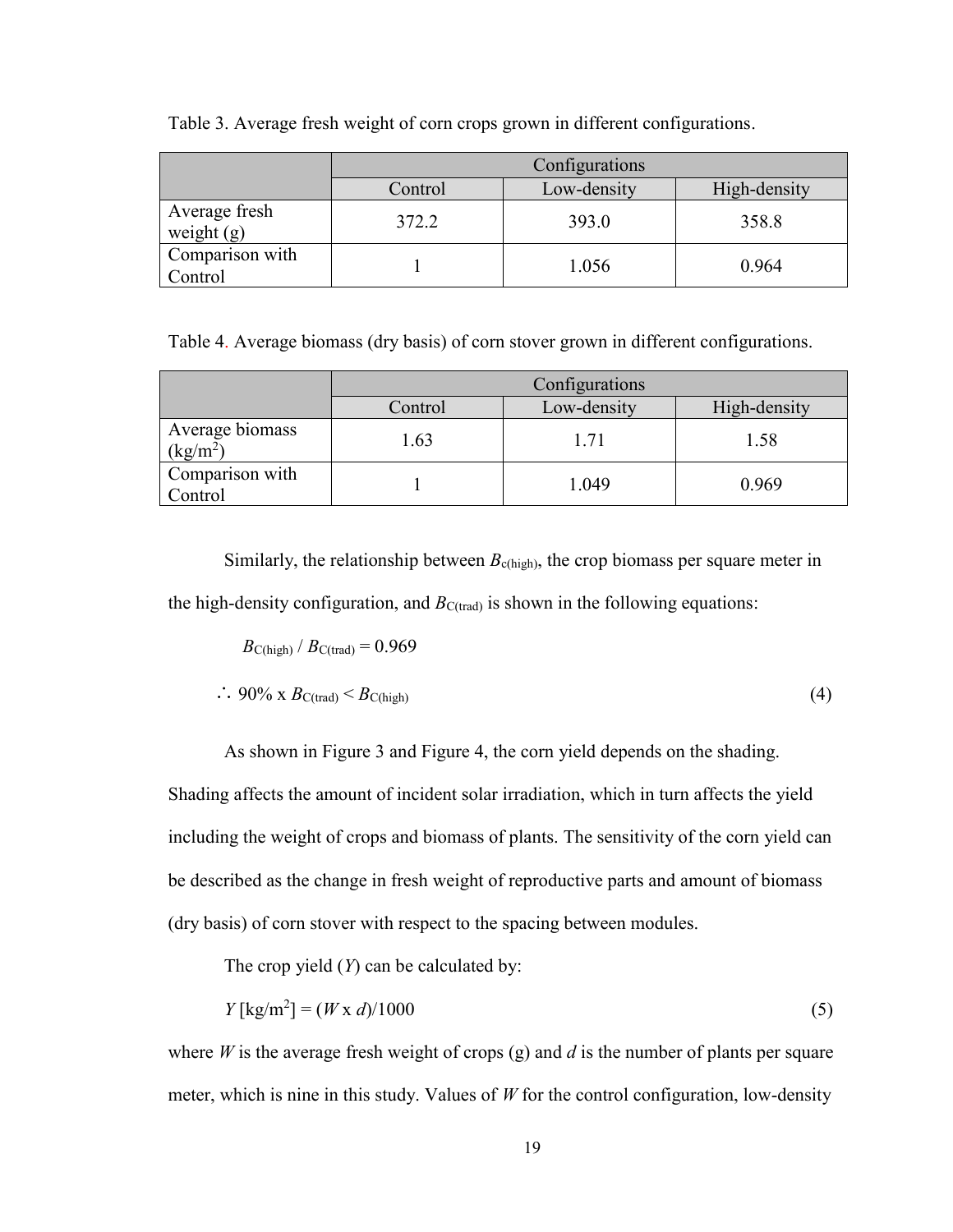

<span id="page-31-0"></span>Figure 3. Sensitivity of fresh weight of reproductive corn parts with respect to the spacing between modules.



<span id="page-31-1"></span>Figure 4. Sensitivity of crop biomass of corn stover with respect to the spacing between modules.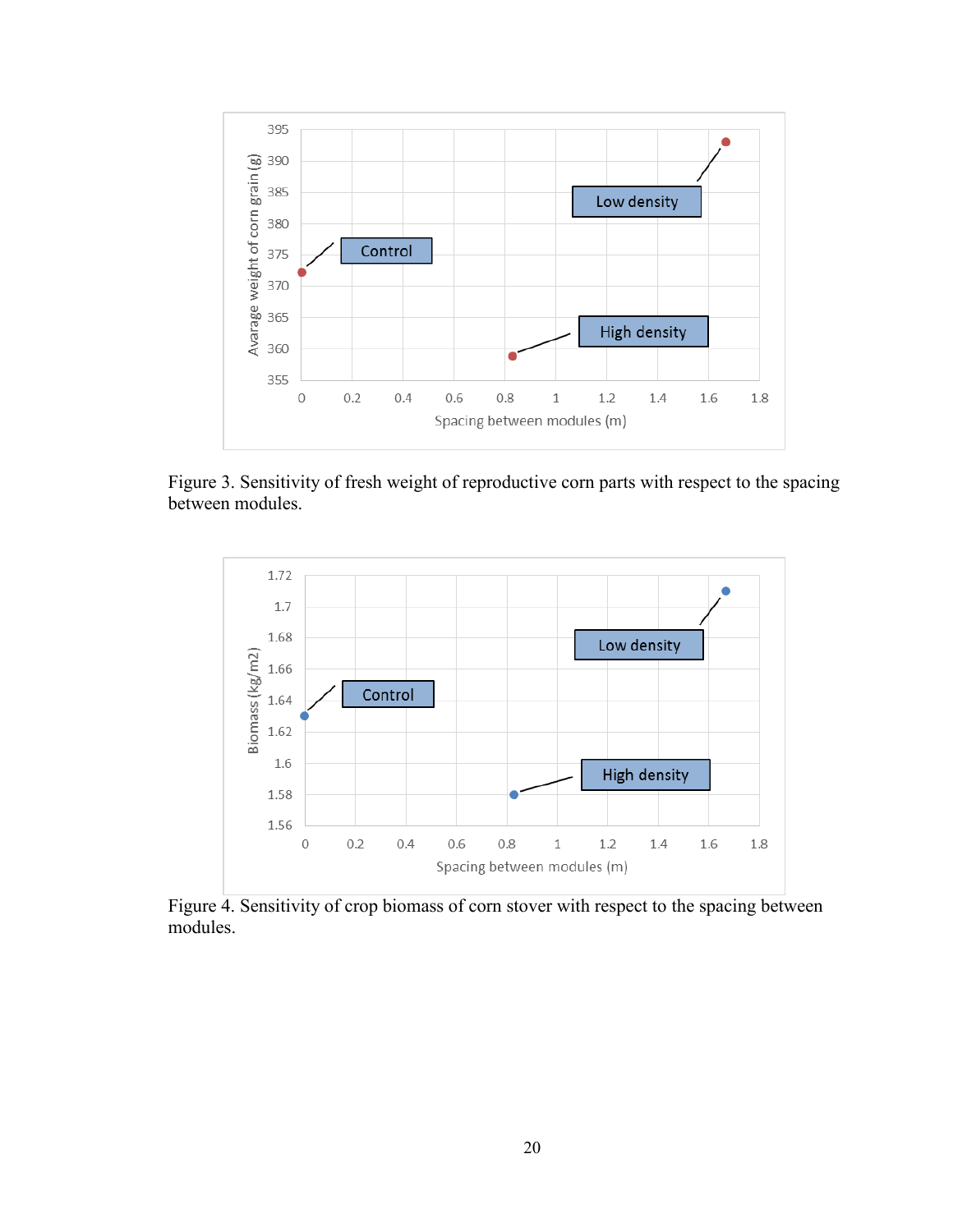configuration, and high-density configuration are 372.2, 393.0, and 358.8, respectively, which resulted in the low density configuration exhibiting the highest corn yield, as shown in Table 5.

<span id="page-32-0"></span>Table 5. Corn yields per square meter for different configurations.

|                      | Configurations                         |      |      |  |
|----------------------|----------------------------------------|------|------|--|
|                      | Low-density<br>High-density<br>Control |      |      |  |
| Corn yield $(kg/m2)$ | 3.35                                   | 3.54 | 3.23 |  |

Performance of the PV System

The monthly kWh output of the PV modules for different configurations is shown in Table 6 and Table 7. Figure 5 reveals that the high-density configuration produced



<span id="page-32-1"></span>Figure 5. Sensitivity of annual PV power output with respect to the spacing between modules.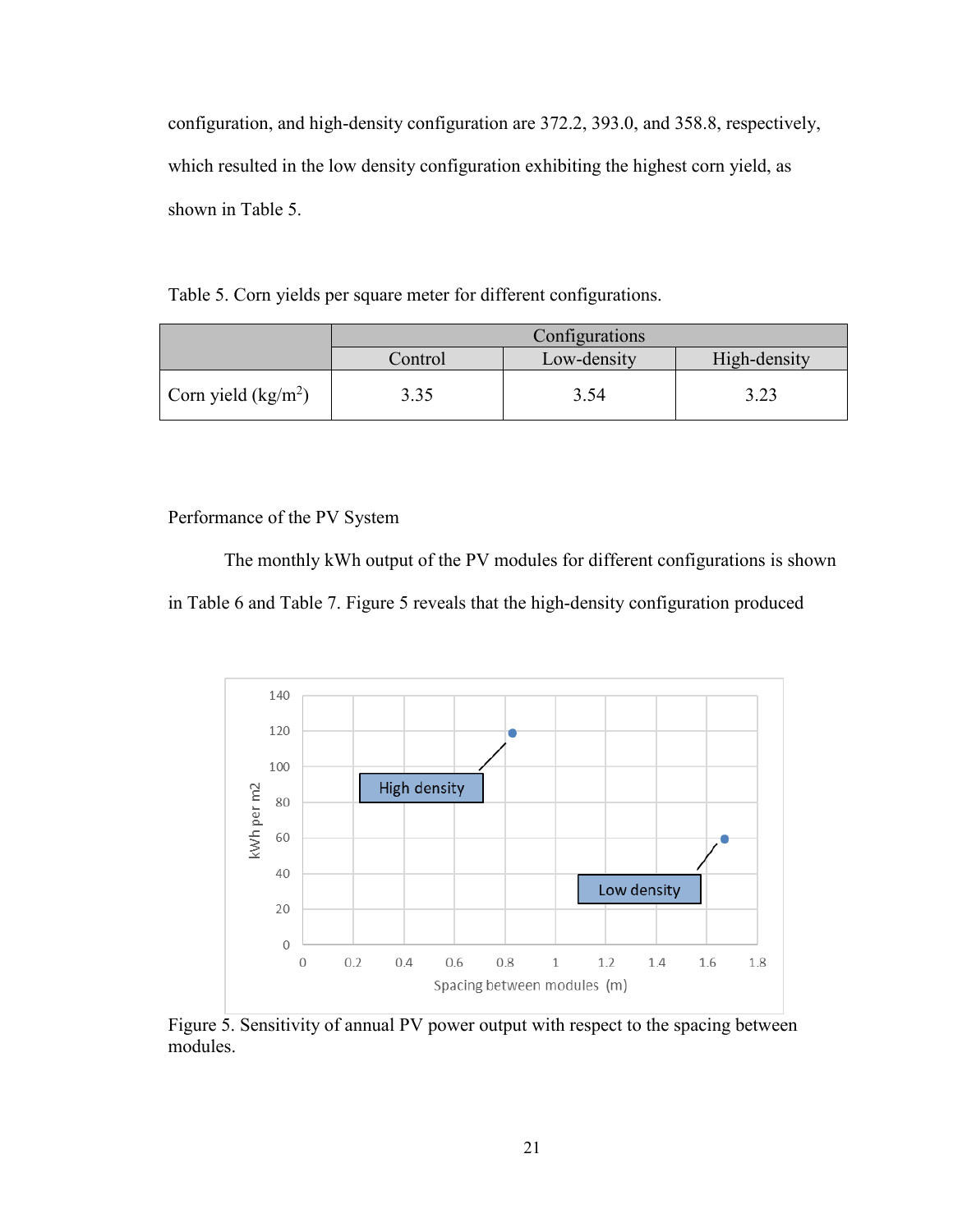| Year  | Month          | kWh<br>per day | kWh<br>per month | kWh<br>per m2 | Revenue<br>per m <sub>2</sub><br>(Yen) | Revenue<br>(Yen) |
|-------|----------------|----------------|------------------|---------------|----------------------------------------|------------------|
| 2017  | 9              | 2.55           | 227              | 9.09          | 436                                    | 10912            |
| 2017  | 10             | 1.65           | 142              | 5.68          | 273                                    | 6816             |
| 2017  | 11             | 1.74           | 171              | 6.85          | 329                                    | 8224             |
| 2017  | 12             | 1.80           | 150              | 6.00          | 288                                    | 7200             |
| 2018  | $\mathbf{1}$   | 1.99           | 183              | 7.33          | 352                                    | 8800             |
| 2018  | 2              | 2.36           | 218              | 8.72          | 419                                    | 10464            |
| 2018  | $\overline{3}$ | 2.99           | 267              | 10.69         | 513                                    | 12832            |
| 2018  | $\overline{4}$ | 3.64           | 303              | 12.13         | 582                                    | 14560            |
| 2018  | 5              | 3.79           | 373              | 14.91         | 716                                    | 17888            |
| 2018  | 6              | 2.73           | 236              | 9.44          | 453                                    | 11328            |
| 2018  | $\overline{7}$ | 3.97           | 355              | 14.19         | 681                                    | 17024            |
| 2018  | 8              | 3.65           | 348              | 13.92         | 668                                    | 16704            |
| Total |                |                | 2974             | 118.96        | 5710                                   | 142752           |

<span id="page-33-0"></span>Table 6. Power output (kWh) of stilt-mounted agrivoltaic PV modules in the high-density configuration from September 2017 to August 2018.

<span id="page-33-1"></span>Table 7. Power output (kWh) of stilt-mounted agrivoltaic PV modules in the low-density configuration from September 2017 to August 2018.

| Year  | Month          | kWh<br>per day | kWh<br>per month | kWh<br>per m2 | Revenue<br>per m <sub>2</sub><br>(Yen) | Revenue<br>(Yen) |
|-------|----------------|----------------|------------------|---------------|----------------------------------------|------------------|
| 2017  | 9              | 2.546          | 114              | 4.55          | 218                                    | 5456             |
| 2017  | 10             | 1.645          | 71               | 2.84          | 136                                    | 3408             |
| 2017  | 11             | 1.745          | 86               | 3.43          | 164                                    | 4112             |
| 2017  | 12             | 1.800          | 75               | 3.00          | 144                                    | 3600             |
| 2018  | 1              | 1.987          | 92               | 3.67          | 176                                    | 4400             |
| 2018  | $\overline{2}$ | 2.363          | 109              | 4.36          | 209                                    | 5232             |
| 2018  | $\overline{3}$ | 2.994          | 134              | 5.35          | 257                                    | 6416             |
| 2018  | $\overline{4}$ | 3.640          | 152              | 6.07          | 291                                    | 7280             |
| 2018  | 5              | 3.795          | 186              | 7.45          | 358                                    | 8944             |
| 2018  | 6              | 2.735          | 118              | 4.72          | 227                                    | 5664             |
| 2018  | $\overline{7}$ | 3.973          | 177              | 7.09          | 340                                    | 8512             |
| 2018  | 8              | 3.654          | 174              | 6.96          | 334                                    | 8352             |
| Total |                |                | 1487             | 59.48         | 2855                                   | 71376            |

double the electricity per square meter than the low-density configuration. In other words, although the low-density configuration was able to exploit more sunlight for the crop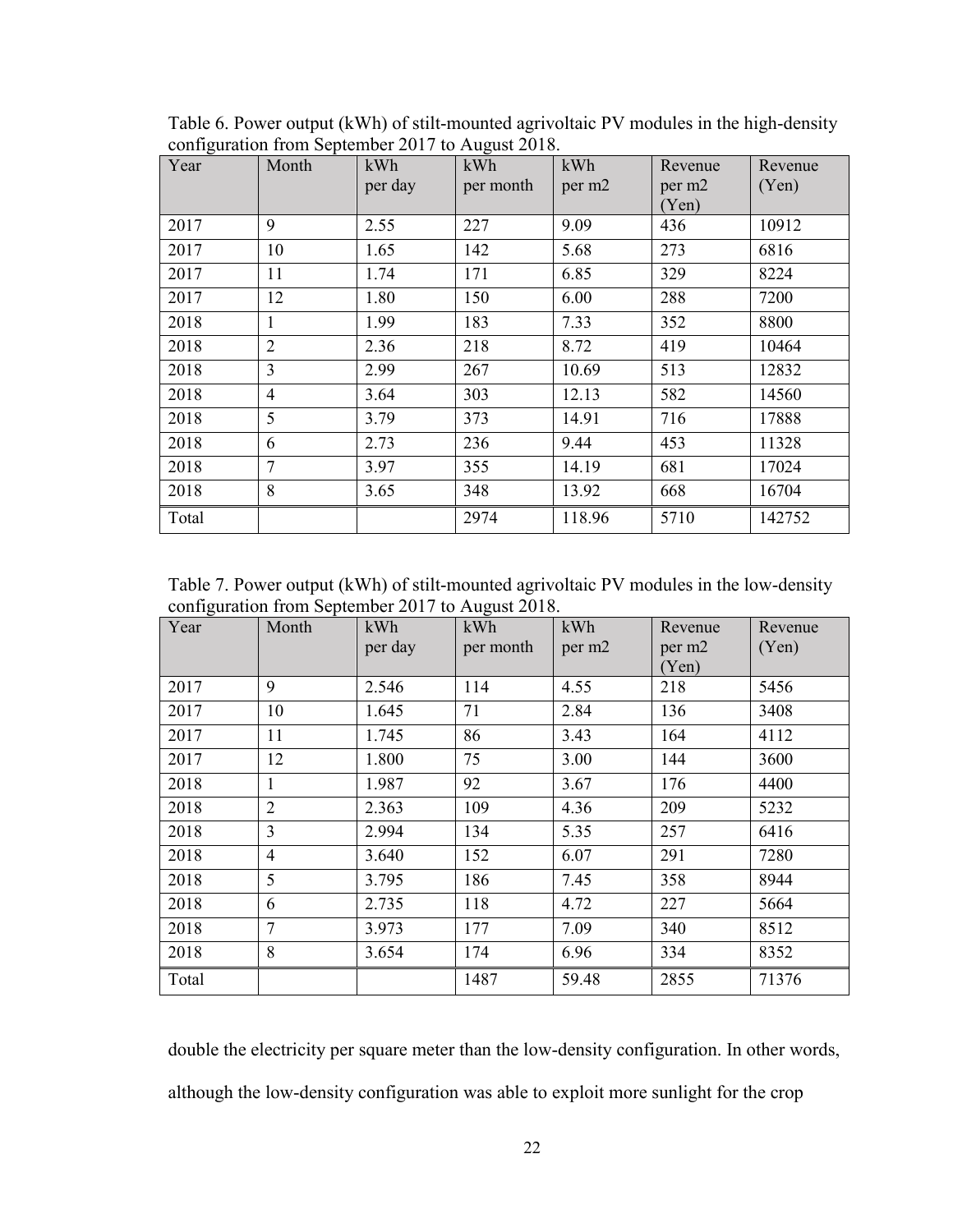plants underneath the PV modules, it clearly has a reduced PV output compared with the high-density configuration.

#### Crop Revenues

The revenue per square meter from crop yields can be calculated by:

$$
V_c \left[ \text{yen/m}^2 \right] = Y \times P \tag{6}
$$

where *Y* is the average fresh weight of crops (kg) and *P* is the wholesale price of the crop per kg. According to data from the Agriculture & Livestock Industries Corporation, the historical prices of sweetcorn produced in Chiba prefecture over a period of 5 years from 2013 through 2017 are shown in Table 8. Using the 5-year average price, the revenue of corn grown in the different configurations was calculated (Table 9).

<span id="page-34-0"></span>Table 8. Annual average price of sweetcorn in Tokyo Metropolitan Central Wholesale Market from 2013 to 2017.

| Year                                 | 2013 | 2014 | 2015 | 2016 | 2017 | 5-year<br>average |
|--------------------------------------|------|------|------|------|------|-------------------|
| Annual average price<br>(yen per kg) | 223  | 245  | 265  | 213  | 224  | <u>234</u>        |

Source: Agriculture & Livestock Industries Corporation (2018).

<span id="page-34-1"></span>Table 9. Annual revenue per square meter from corn crops grown in different configurations.

|                                    | Configurations                         |        |        |  |  |  |  |
|------------------------------------|----------------------------------------|--------|--------|--|--|--|--|
|                                    | High-density<br>Low-density<br>Control |        |        |  |  |  |  |
| Crop revenue<br>$(\text{ven/m}^2)$ | 783.90                                 | 828.36 | 755.82 |  |  |  |  |

The revenue of power generation for different configurations is shown in Table 6

and Table 7. The CHO Institute of Technology has secured the feed-in-tariff rate of 48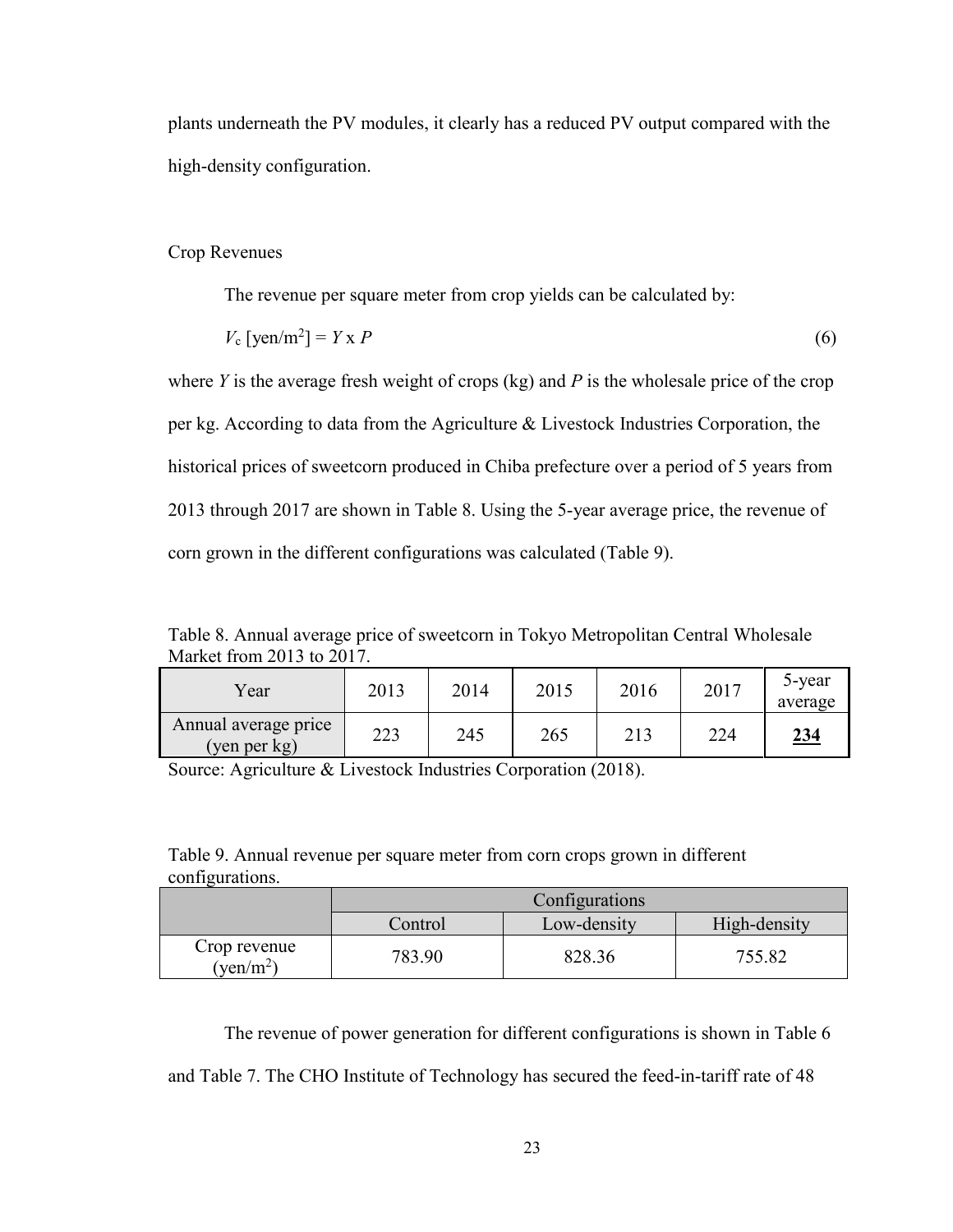yen (approximately 0.44 USD) per kWh for 20 years. The annual revenue per square meter from PV power generation (*S*) can be calculated by:

$$
S\left[\text{yen/m}^2\right] = E \times r \tag{7}
$$

where the annual power output per square meter of agrivoltaic PV modules is *E* (kWh) and *r* is the feed-in-tariff rate. Utilizing the corresponding values for each configuration, the annual revenue per square meter from PV power generation was 2855 JPY and 5710 JPY for the low-density and high-density configuration, respectively. Thus, the annual total revenue per square meter from corn crops and PV power generation ( $V_c + S$ ) can be calculated as shown in Table 10.

<span id="page-35-0"></span>Table 10. Annual total revenue per square meter from corn crops and PV in different configurations.

|                                        | Configurations                         |         |         |  |  |  |  |  |
|----------------------------------------|----------------------------------------|---------|---------|--|--|--|--|--|
|                                        | High-density<br>Low-density<br>Control |         |         |  |  |  |  |  |
| Total revenue<br>$v$ en/m <sup>2</sup> | 783.90                                 | 3683.36 | 6465.82 |  |  |  |  |  |

Therefore, if the annual revenues per square meter from corn crops in low-density and high-density configurations are  $V_{c(low)}$  and  $V_{c(high)}$ , respectively, and those from PV power generation in low-density and high-density configurations are *S*(low) and *S*(high), respectively, their relationship with the annual revenue per square meter without agrivoltaic PV panels in the control configuration  $(V_{c(trad)})$  can be described as:

$$
V_{\rm c(train)} < V_{\rm c(low)} + S_{\rm (low)} < V_{\rm c(high)} + S_{\rm (high)} \tag{8}
$$

This relationship will not change even with lower fit-in-tariff rate. Although the CHO Institute of Technology secured the feed-in-tariff rate of 48 yen per kWh in 2010, the rate has nonetheless been declining (Figure 6).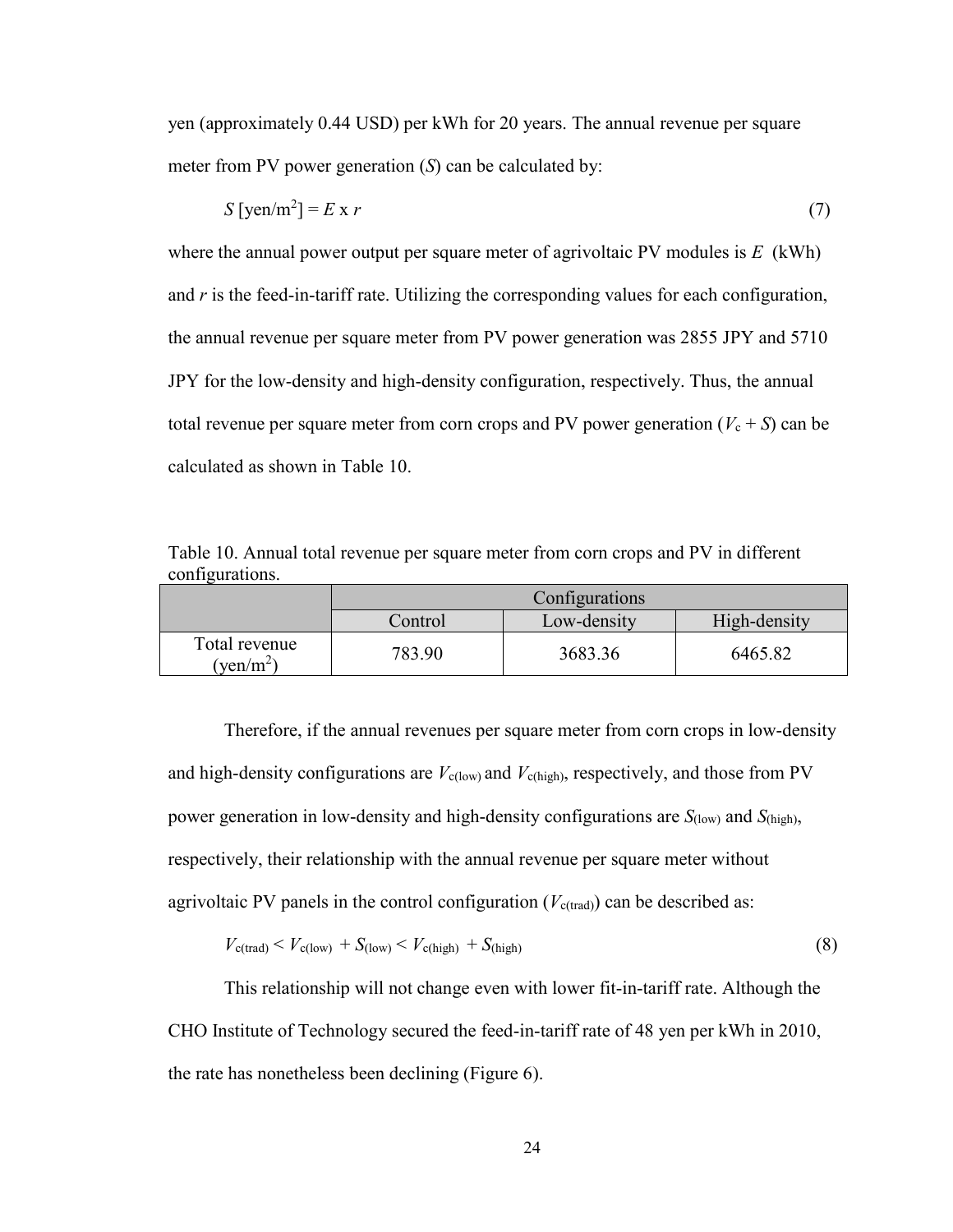

<span id="page-36-1"></span>Figure 6. Change in feed-in-tariff rate for PV power generation in Japan (Data: METI, 2018).

The Japanese government is planning to set the rate at 11 JPY per kWh for household-level generators (less than 10 kW) and at 8 JPY per kWh for industry-level

| Configuration | Feed-In-Tariff Rates |                                             |       |       |  |  |  |
|---------------|----------------------|---------------------------------------------|-------|-------|--|--|--|
|               | 48                   |                                             |       |       |  |  |  |
| High-density  |                      | 6465.82 3848.736667 2064.361667 1707.486667 |       |       |  |  |  |
| Low-density   |                      | 3683.36 2374.818333 1482.630833 1304.193333 |       |       |  |  |  |
| Control       | 783.9                | 783.9                                       | 783.9 | 783.9 |  |  |  |

<span id="page-36-0"></span>Table 11. Annual total revenue per square meter with different feed-in-tariff rates.

generators (more than 10 kW) around the mid-2020s (METI, 2018). Even with these lower fit-in-tariff rates, the annual revenue from PV power generation and the corn harvest in an agrivoltaic farm could be larger than that of a traditional corn field (Table 11 and Figure 7).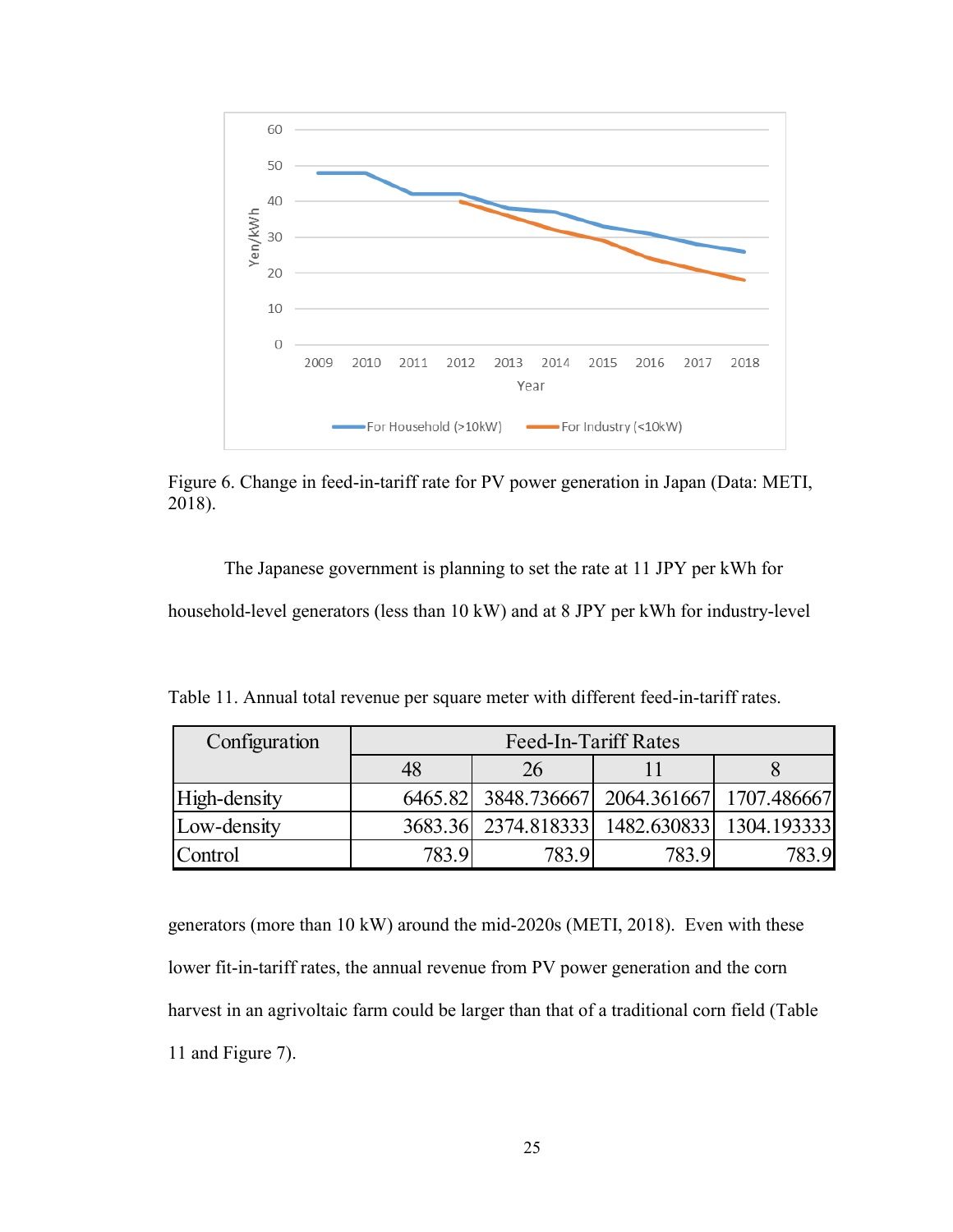

<span id="page-37-0"></span>Figure 7. Sensitivity of annual total revenue per square meter to changes in the feed-intariff rate.

#### Discussion

This case study showed that it is possible to grow corn, a typical shade-intolerant crop, under the shade of agrivoltaic PV panels. The biomass of corn stover grown under PV module arrays spaced at 0.71 m intervals was no less than 96.9% that of corn without PV modules. Furthermore, the biomass of corn stover grown under PV module arrays spaced at 1.67 m intervals was even greater than that of corn without PV modules by 4.9%. In fact, the corn yield per square meter of the low-density configuration was 3.54 kg, which was larger not only than that of the high-density configuration, but also than that of the no-module control configuration by 5.6%.

This study also indicated that the annual revenue from PV power generation and the corn harvest in an agrivoltaic farm could be larger than that of a traditional corn field. Actually, the total revenue of the high-density configuration was 8.3 times larger than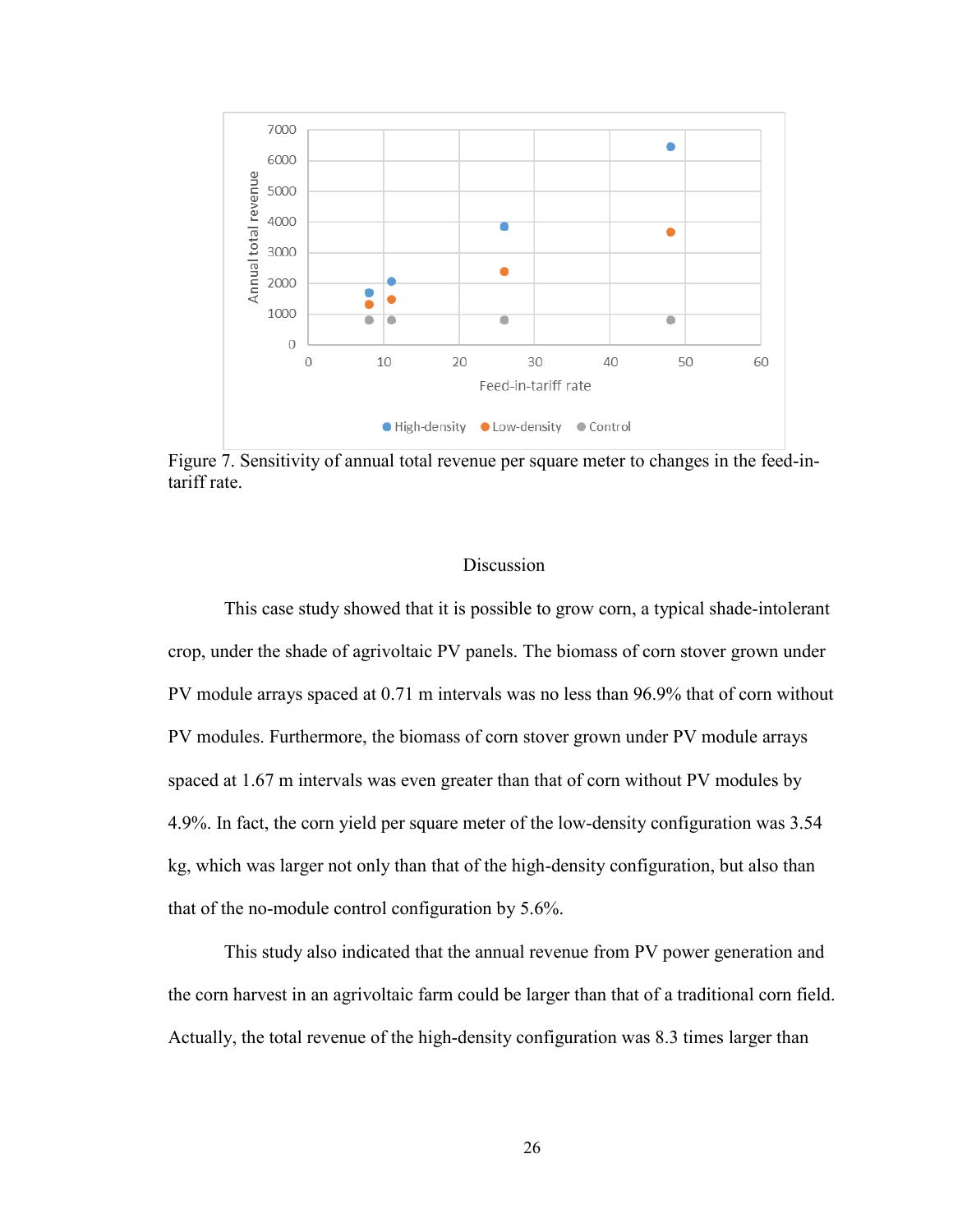that of the control configuration, whereas that of the low-density configuration was 4.7 times larger.

#### Possible Reasons for High Crop Yield

This result implies that not only shade-tolerant crops but also shade-intolerant crops can achieve high yields, despite growing under the shaded area created by agrivoltaic PV panels. Several factors may explain why incorporating PV panels into agriculture can be beneficial for crops. First, the light saturation point of each crop seems to be a key concept. Actually, only a small fraction of the incident sunlight is required for plants to reach their maximum rate of photosynthesis. As light intensity increases, a level is eventually reached where light is no longer the factor limiting the overall rate of photosynthesis. Just as a sponge becomes saturated with water, increasing the light no longer boosts photosynthesis after the light saturation point (Table 12).

Second, too much sunlight hinders crop growth. Daily exposure to harsh ultraviolet radiation can cause serious damage to plant DNA. In fact, plants have evolved mechanisms to protect themselves from sun damage; they produce special molecules and send them to the outer layer of their leaves to protect themselves. These molecules, called sinapate esters, block ultraviolet-B radiation from penetrating deeper into leaves (Dean, et al., 2014).

Third, the shading caused by the PV panels reduces water evaporation. This is beneficial, especially in the hot and dry season. It has been observed that shading results in water savings of 14–29% depending on the level of shade (Marrou, Dufour & Wery, 2013). Also, PV panels reduce the diurnal variations in crop and soil temperatures, while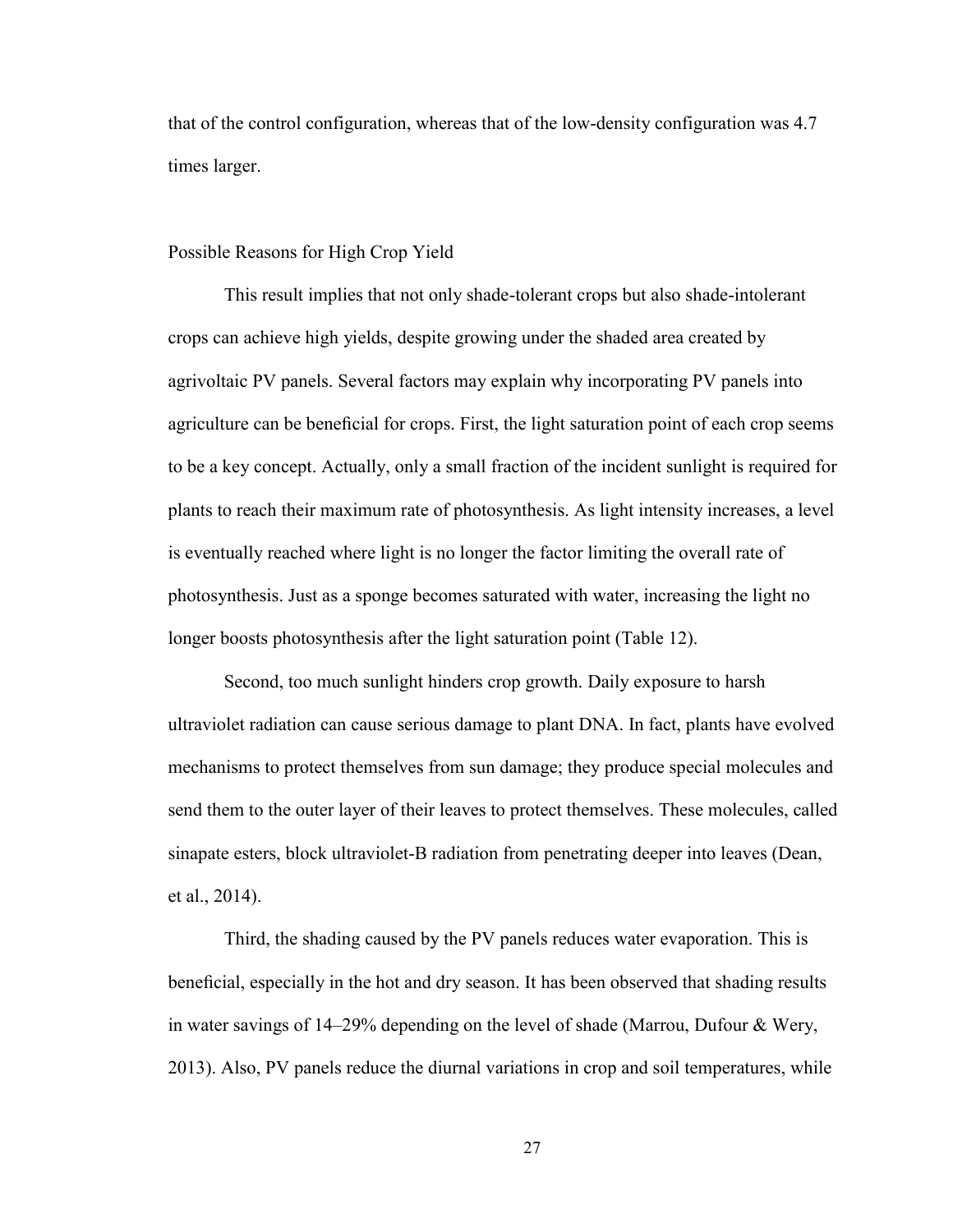daily air temperature and vapor pressure deficit remain constant, even for the area located under the panels (Marrow et al., 2013). PV modules also alleviate soil erosion by reducing moisture evaporation (Wu et al., 2014).

| Crops       | <b>Light Saturation</b><br>Points (KLX) | Crops        | <b>Light Saturation</b><br>Points (KLX) |
|-------------|-----------------------------------------|--------------|-----------------------------------------|
| Corn        | $80 - 90$                               | Rice         | $40 - 45$                               |
| Water melon | $80 - 90$                               | Carrot       | 40                                      |
| Tomato      | 80                                      | Turnip       | 40                                      |
| Taro        | 80                                      | Sweet potato | 30                                      |
| Cucumber    | 55                                      | Lettuce      | 25                                      |
| Pumpkin     | 45                                      | Green pepper | $20 - 30$                               |
| Blueberry   | 45                                      | Spring onion | 25                                      |
| Cabbage     | 45                                      | Mushroom     | >20                                     |

<span id="page-39-0"></span>Table 12. Light saturation points of selected crops (Solar Sharing Network, 2018a).

Financial Feasibility of Agrivoltaic Systems

This research indicated that the annual total revenue from an agrivoltaic farm could be larger than its respective monosystem, not only for a high feed-in-tariff rate but also with lower rates. The question remains, however, whether the revenue from agrivoltaic systems can equal the investment costs. In this chapter, the installation costs of the agrivoltaic system were not considered. The costs of PV systems, however, vary significantly among countries and even within a country because they are largely determined by local resource availability. Although there are some reports that the installation of agrivoltaic system can be financially feasible in Japan, it is important to confirm the financial feasibility of the system in this specific case study. Thus, Chapter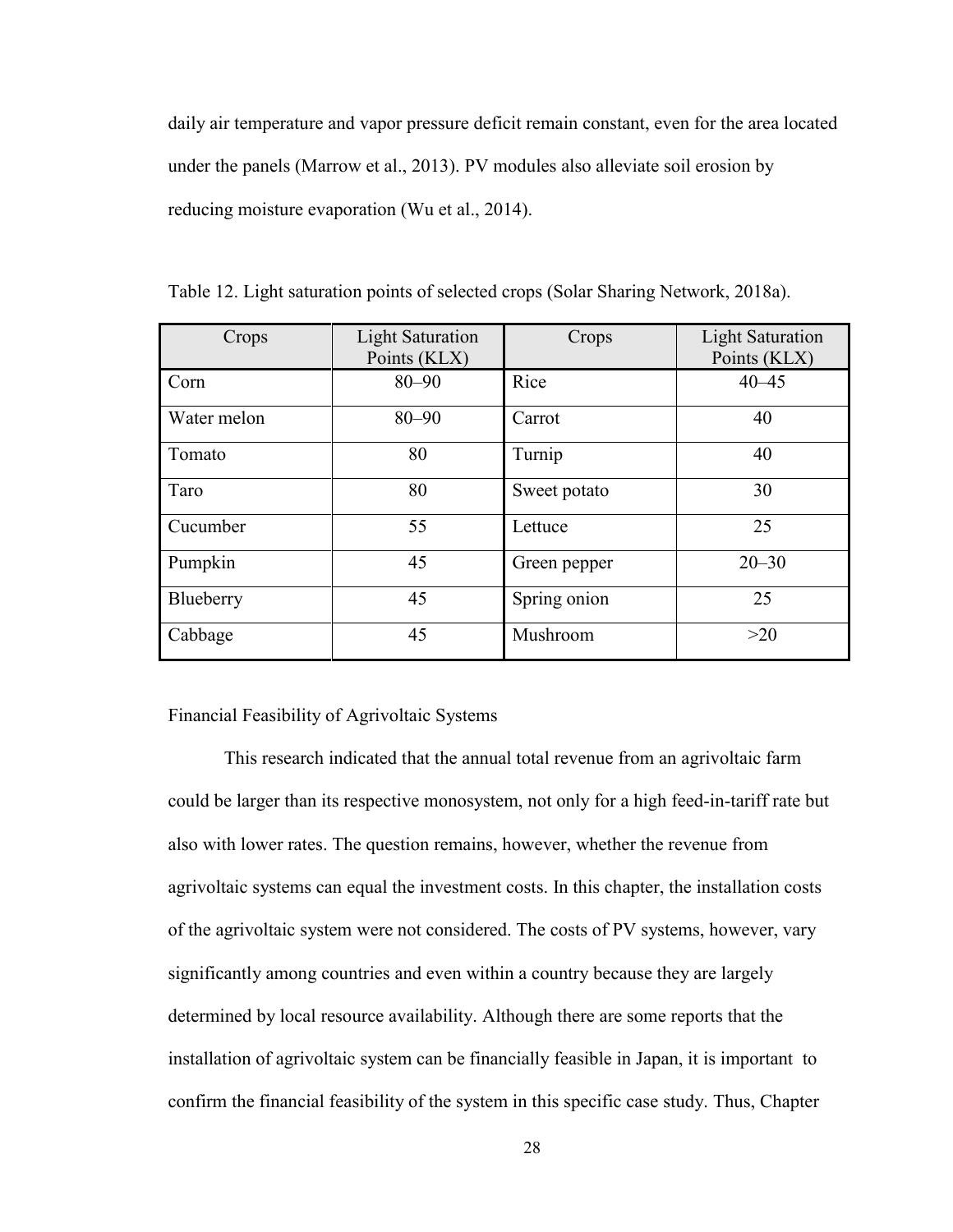III presents a cost-benefit analysis to explore the financial feasibility of the agrivoltaic system at the experimental farm.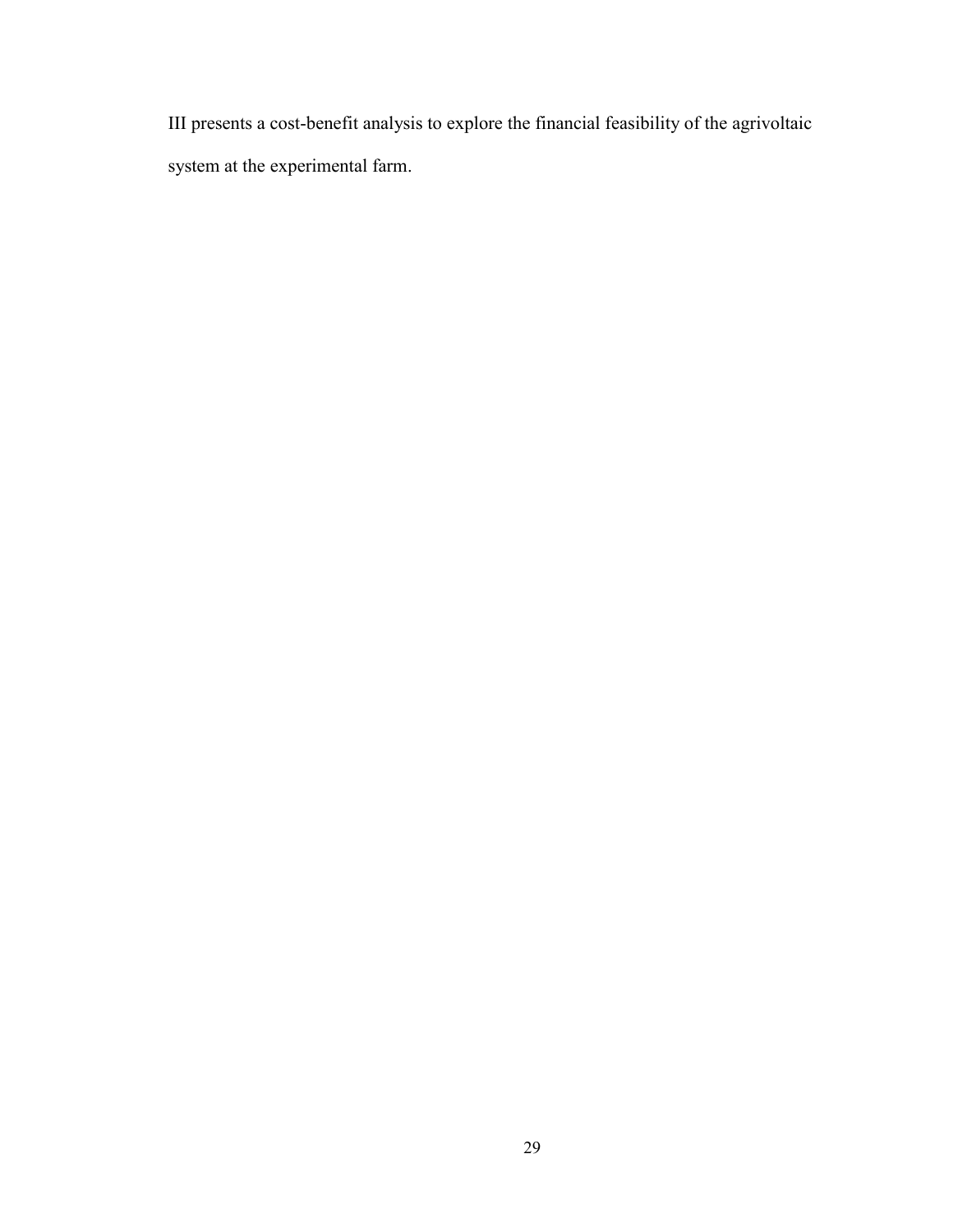#### Chapter III

#### Financial Feasibility of an Agrivoltaic System in Japan

In this chapter, a cost-benefit analysis is conducted to explore the financial feasibility of an agrivoltaic system at the experimental farm of the CHO Institute of Technology in Japan (latitude: 35.378929, longitude: 140.138549). Chapter II indicated that the annual total revenue from the agrivoltaic farm could be larger than that of its monosystem equivalent. The question remains however whether agrivoltaic system revenue can exceed the investment. While the price of PV modules has been reduced due to technological advances and the scale of the economy, prices for complete PV systems vary more widely than those for PV modules. Soft costs such as different supply chains, local regulatory requirements, labor and permitting costs, and different financing mechanisms lead to wide regional differences. As a result, the installation costs of PV systems vary significantly among and even within countries. Thus, to boost the global adoption of agrivoltaic systems, it is necessary to study their financial feasibility in many different countries. In light of their relatively high installation costs, it is particularly important to examine the feasibility of agrivoltaic systems in Japan.

#### Methods

A cost-benefit analysis was conducted for agrivoltaic systems over 10-year and 20-year periods after the initial investment. The agrivoltaic system of the experimental farm consisted of 72 PV modules (1354 mm x 345 mm) mounted at a height of 2.7 m and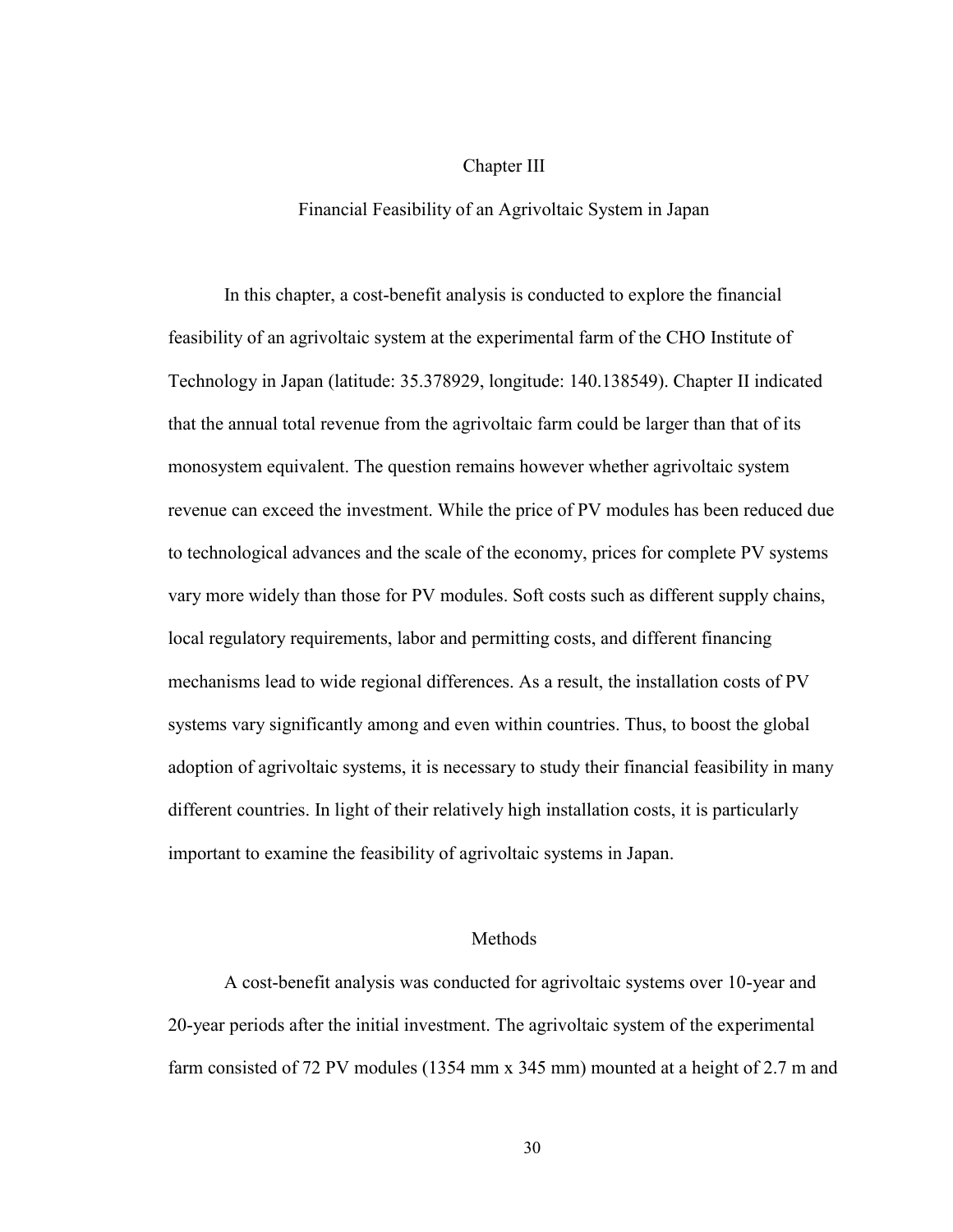tilted at an angle of 30°. The area underneath the stilts could still be used for agriculture and was large enough to accommodate farming equipment.

#### Electricity Generation

The experimental farm had three sub-configurations: no modules (control), low module density, and high module density. In the high-density configuration, there were eight PV module arrays (48 modules) spaced at 0.71 m intervals. In the low-density configuration, there were four PV module arrays (24 modules) spaced at 1.67 m intervals. Both stilt-mounted PV panel configurations casted shade on the crop below, whereas the no-module (control) configuration had no PV modules above the ground.

The total output capacity of the PV system was 4.5 kW. The CHO Institute of Technology secured a feed-in-tariff rate of 48 JPY (approximately 0.44 USD) per kWh for 20 years. The installation cost of the high-density configuration agrivoltaic system was 1.35 million JPY (approximately 12,300 USD) and that of the low-density configuration was 720,000 JPY (approximately 6,500 USD).

#### Crop Production

For this research, sweetcorn was planted on the experimental farm in early April 2018 and harvested in late July of the same year. Corn is a typical shade-intolerant crop and a major global commodity. Corn has a growth period of approximately 90 days and grows up to a height of 2 m. In each configuration, there were 25 corn stalks spaced 0.5 m apart (nine stalks per  $1 \text{ m}^2$ ). The same soil, fertilizer, and water were used to grow all crops. The shading from the PV module varied according to the time of year and the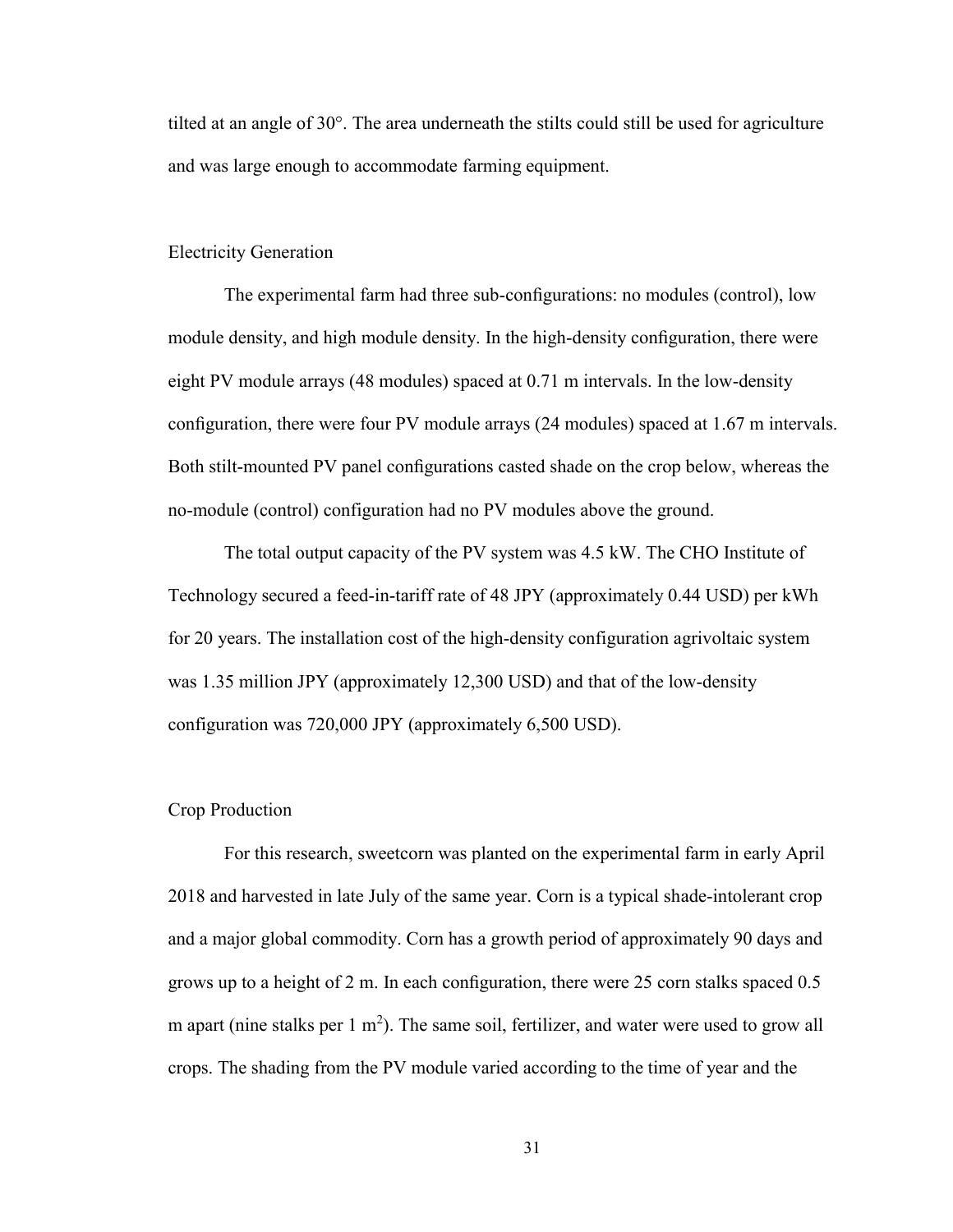height of crops planted between the module rows. The market value of the corn was calculated using the 5-year average of the market price obtained from the Agriculture  $\&$ Livestock Industries Corporation, a Japanese governmental agency.

#### **Assumptions**

The cost-benefit analysis of the financial feasibility of the agrivoltaic system assumed a discount rate of 0.1% (the interest rate of a 10-year Japanese government bond as of October 2018) and a 1% interest (the long-term prime rate in Japan as of October 2018) loan of 100% debt. The revenue from PV power generation was assumed to be constant and set based on the actual value at the experimental farm from September 2017 through August 2018. That is, the revenue was assumed to be 142,752 JPY for the highdensity configuration and 71,376 JPY for the low-density configuration (Table 1 and Table 2).

The profitability of the agrivoltaic system at the experimental farm was expressed as a cost benefit ratio (CBR). CBR is the ratio of the monetary benefits of a project relative to the costs required to carry out the project. When the CBR of the system is larger than 1, the system is said to be financially feasible. All benefits and costs are expressed in discounted current values. CBR can be obtained by the following equation, where *C* is the discounted cost of the system and *R* is the discounted revenue from PV power generation:

$$
CBR = R/C \tag{9}
$$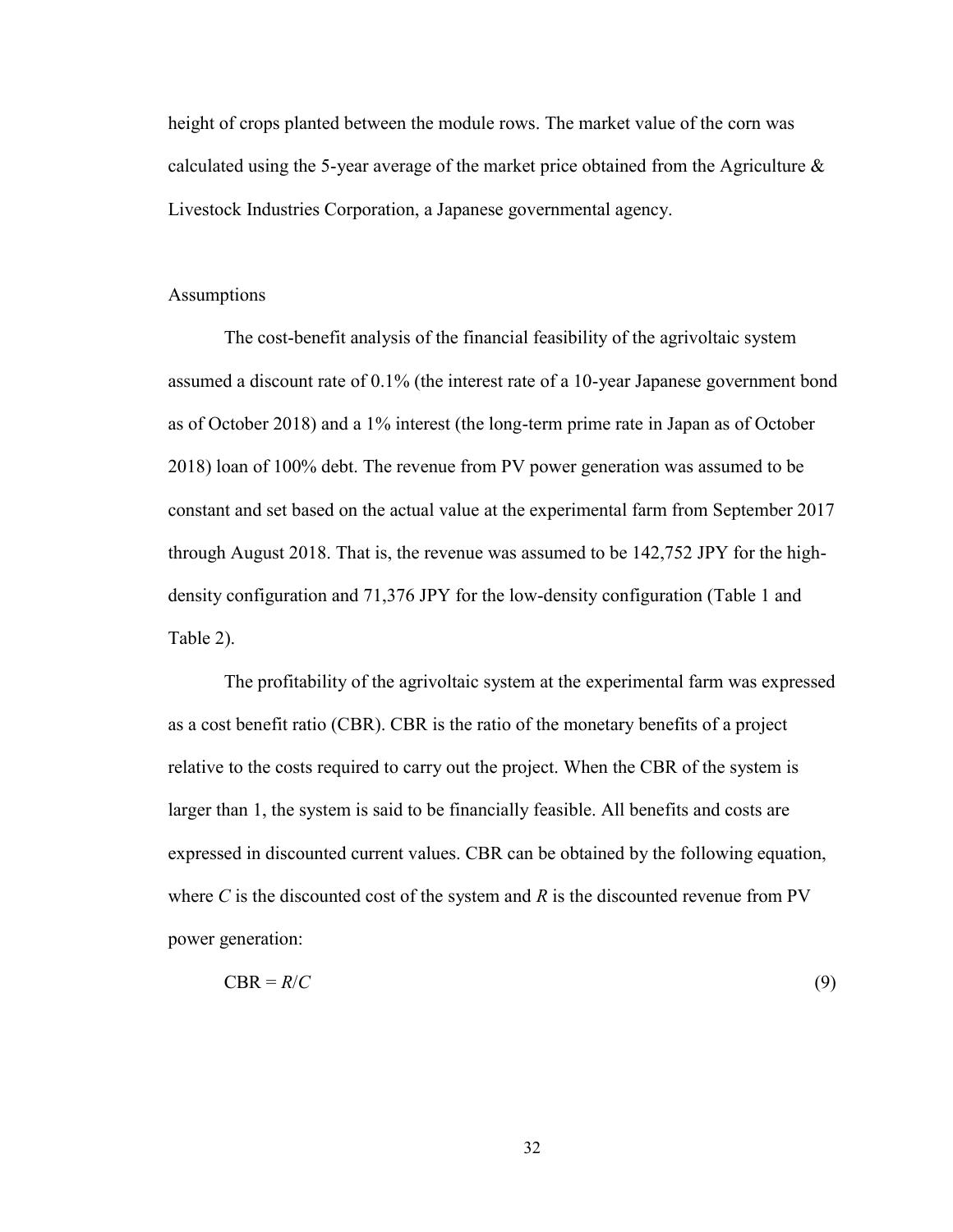#### Results

The result of the estimation showed that it would take almost ten years or more before the investment in agrivoltaic systems equaled the revenue in this case (Table 13 and Table 14). The discounted revenues from PV power generation were almost the same as the discounted cost of the system in this case study. For the low-density configuration containing four PV module arrays, the discounted revenues from PV power generation was less than the discounted costs. The 10-year cost benefit ratio of the low-density configuration was 0.94, while that of the high-density configuration containing eight PV module arrays was 1.00.

However, the cost-benefit analysis for the 20-year period indicated that investment in agrivoltaic systems would be profitable (Table 15 and Table 16). In this case study, the cost benefit ratios of the high-density and low-density configurations for the 20-year period were 1.90 and 1.78, respectively. This means that the discounted revenues from PV power generation and corn production would be almost twice the discounted cost of the system for both configurations.

#### **Discussion**

The cost benefit analysis indicates that it can be financially feasible to adopt stiltmounted agrivoltaic systems in this case study. As seen in Table 3, the discounted revenue (*R*) from PV power generation for the high-density configuration over a 20-year period was 2,825,281 JPY, and the discounted cost (*C*) was 1,488,930 JPY. Thus, the discounted profit  $(R - C)$  from PV power generation for the high-density configuration was 1,336,351 JPY for a 20-year period. As the area of this configuration was 50  $m^2$ , the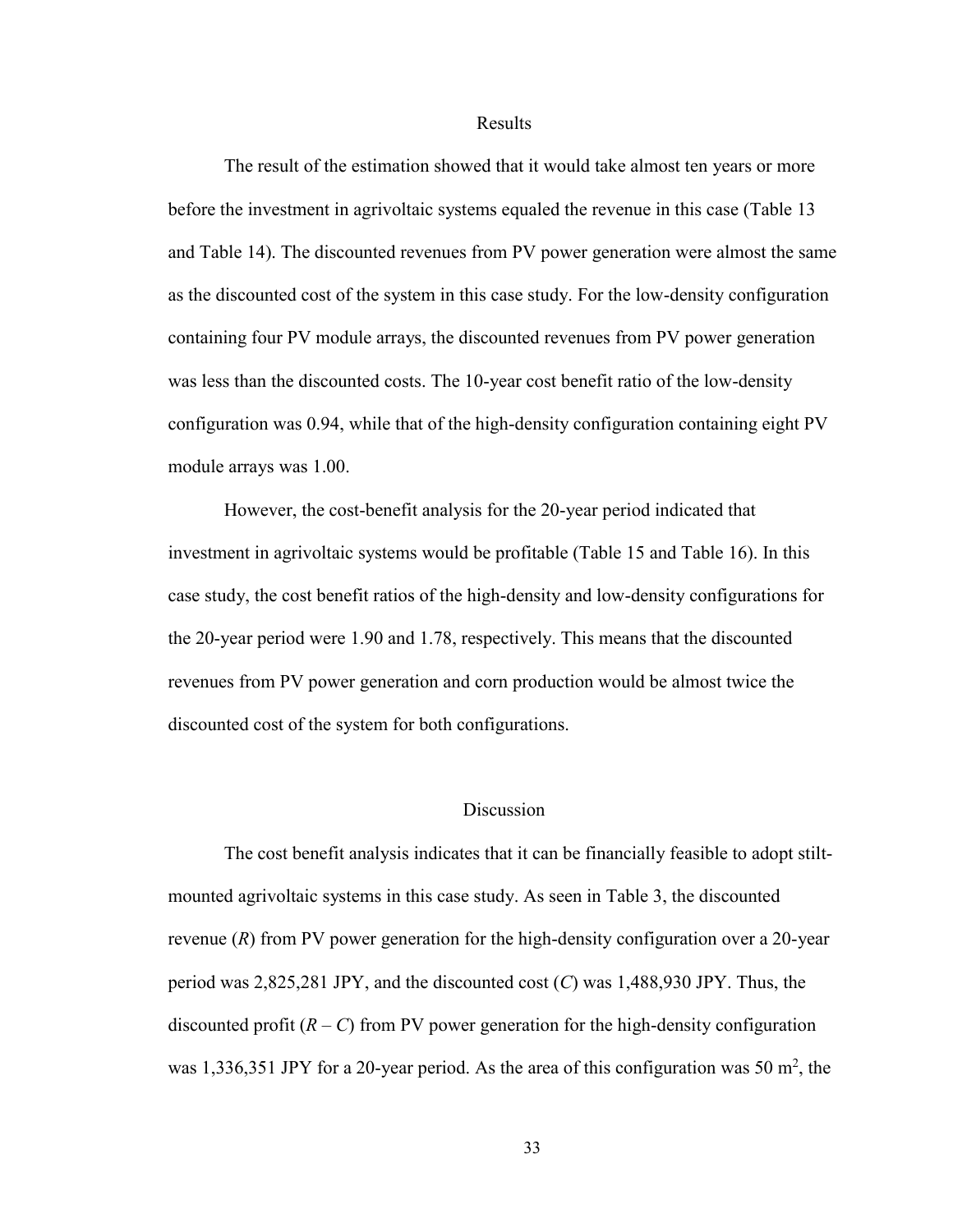discounted annual profit per square meter from PV power generation would be 26,727 JPY. The annual revenue per square meter from corn crops was 6465.82 JPY (Table 10); thus, the annual profit per square meter from PV power generation was 35 times more than that from corn production. Similarly, because the discounted revenue from PV power generation for the low-density configuration over a 20-year period was 1,412,640 JPY and the discounted cost was 794,030 JPY (Table 6 and 7), the discounted annual profit per square meter from PV power generation was 12,372 JPY, which was 15 times the annual revenue per square meter from corn crops.

These results indicate that a good return would likely be obtained on investment in agrivoltaic systems within 20 years under the assumptions of this case study, although it would take almost 10 years or more to break even. As the service life of PV modules is typically at least 20 years, it is rational to examine the financial feasibility of an agrivoltaic system for a 20-year period. If the installation costs of stilt-mounted PV modules are further reduced, agrivoltaic systems would become an attractive investment for more farmers.

However, it should be noted that these results were obtained for a feed-in-tariff rate of 48 JPY per kWh. Yet, as seen from Figure 6, the feed-in-tariff for PV power generation has been continuously declining. Although the CHO Institute of Technology secured the feed-in-tariff rate of 48 JPY per kWh in 2010, the Japanese government is planning to set the rate at 11 JPY per kWh for household-level generators (less than 10 kW) and 8 JPY per kWh for industry-level generators (more than 10 kW) around the mid-2020s. Therefore, it might become difficult to make a profit with low feed-in-tariff rates when the installation costs are considered. Thus, the key to future financial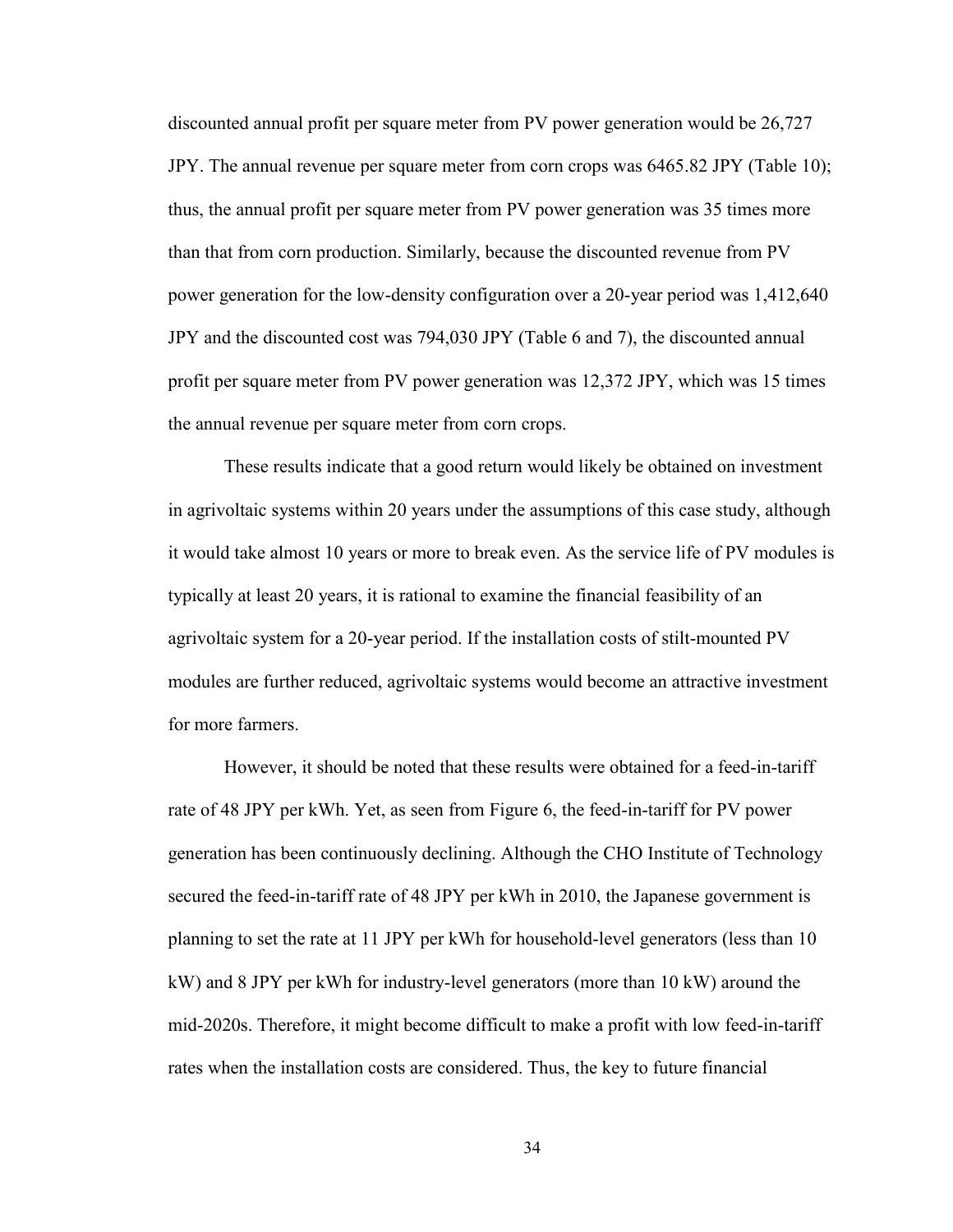feasibility of stilt-mounted agrivoltaic systems would be a reduction in the installation costs, which is largely influenced by wide regional differences of soft costs such as different supply chains, local regulatory requirements, labor and permit costs, and different financing mechanisms. In other words, the feed-in-tariff rate should not be lowered without also reducing the installation costs.

| Year             | Discount<br>Rate | Investment |                     |       | Discounted<br>Loan Interest<br>Cost |         | Revenue                      |                     |
|------------------|------------------|------------|---------------------|-------|-------------------------------------|---------|------------------------------|---------------------|
| $\mathsf t$      | $(1/1+i)^t$      | Value      | Discounted<br>Value | Value | Discounted<br>Value                 |         | Value                        | Discounted<br>Value |
| $\boldsymbol{0}$ | $\mathbf{1}$     | 1350000    | 1350000             |       |                                     |         |                              |                     |
| $\mathbf{1}$     | 0.999            |            |                     | 12906 | 12893                               |         | 142752                       | 142609              |
| $\overline{2}$   | 0.998            |            |                     | 11610 | 11587                               |         | 142752                       | 142467              |
| $\mathfrak{Z}$   | 0.997            |            |                     | 10298 | 10267                               |         | 142752                       | 142325              |
| $\overline{4}$   | 0.996            |            |                     | 8976  | 8940                                |         | 142752                       | 142182              |
| 5                | 0.995            |            |                     | 7640  | 7602                                |         | 142752                       | 142040              |
| 6                | 0.994            |            |                     | 6293  | 6255                                |         | 142752                       | 141898              |
| $\boldsymbol{7}$ | 0.993            |            |                     | 4931  | 4897                                |         | 142752                       | 141757              |
| $\,$ 8 $\,$      | 0.992            |            |                     | 3554  | 3526                                |         | 142752                       | 141615              |
| $\boldsymbol{9}$ | 0.991            |            |                     | 2165  | 2146                                |         | 142752                       | 141474              |
| 10               | 0.990            |            |                     | 759   | 751                                 |         | 142752                       | 141332              |
| Total            |                  | 1350000    | 1350000             | 69132 | 68864                               | 1418864 | 1427520                      | 1419700             |
|                  |                  |            |                     |       |                                     |         | <b>Discounted</b><br>Profit= | 836                 |
|                  |                  |            |                     |       |                                     |         |                              | 1.001               |

<span id="page-46-0"></span>Table 13. Financial feasibility of high-density configuration agrivoltaic system (10-year period).

(Unite: Yen)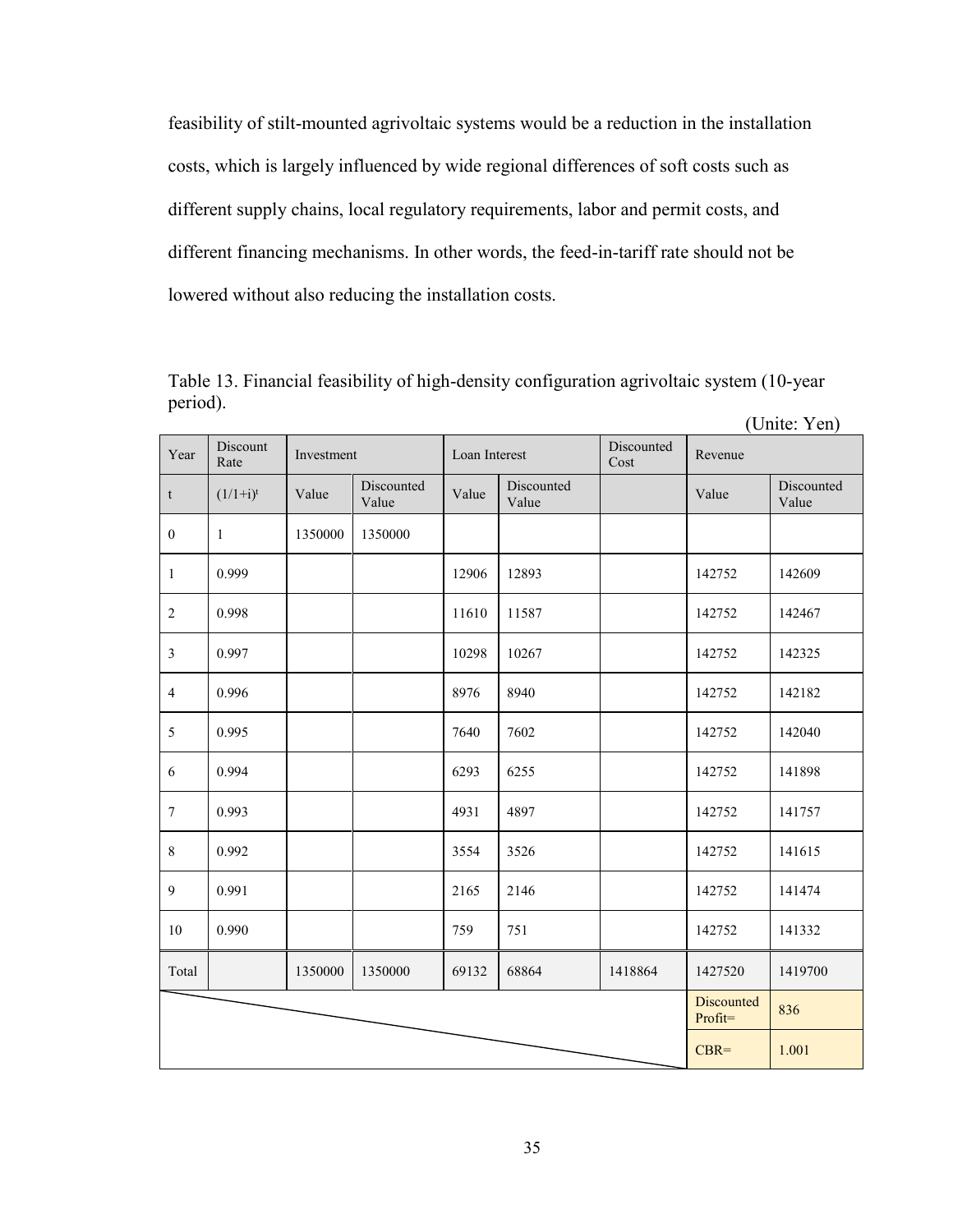|                           |                  |            |                     |               |                     |                    |         | (Unite: Yen)        |
|---------------------------|------------------|------------|---------------------|---------------|---------------------|--------------------|---------|---------------------|
| Year                      | Discount<br>Rate | Investment |                     | Loan Interest |                     | Discounted<br>Cost | Revenue |                     |
| $\ensuremath{\mathbf{t}}$ | $(1/1+i)^t$      | Value      | Discounted<br>Value | Value         | Discounted<br>Value |                    | Value   | Discounted<br>Value |
| $\boldsymbol{0}$          | 1.000            | 720000     | 720000              |               |                     |                    |         |                     |
| $\,1\,$                   | 0.999            |            |                     | 6880          | 6873                |                    | 71376   | 71305               |
| $\sqrt{2}$                | 0.998            |            |                     | 6188          | 6176                |                    | 71376   | 71233               |
| $\mathfrak{Z}$            | 0.997            |            |                     | 5490          | 5474                |                    | 71376   | 71162               |
| $\overline{4}$            | 0.996            |            |                     | 4784          | 4765                |                    | 71376   | 71091               |
| $\mathfrak{S}$            | 0.995            |            |                     | 4074          | 4054                |                    | 71376   | 71020               |
| $\sqrt{6}$                | 0.994            |            |                     | 3354          | 3334                |                    | 71376   | 70949               |
| $\boldsymbol{7}$          | 0.993            |            |                     | 2626          | 2608                |                    | 71376   | 70878               |
| $\,8\,$                   | 0.992            |            |                     | 1893          | 1878                |                    | 71376   | 70808               |
| $\boldsymbol{9}$          | 0.991            |            |                     | 1151          | 1141                |                    | 71376   | 70737               |
| 10                        | 0.990            |            |                     | 402           | 398                 |                    | 71376   | 70666               |
| Total                     |                  | 720000     | 720000              | 36842         | 36699               | 756699             | 713760  | 709850              |
|                           |                  |            |                     |               |                     |                    |         | -46849              |
|                           |                  |            |                     |               |                     |                    |         | 0.938               |

<span id="page-47-0"></span>Table 14. Financial feasibility of low-density configuration agrivoltaic system (10-year period).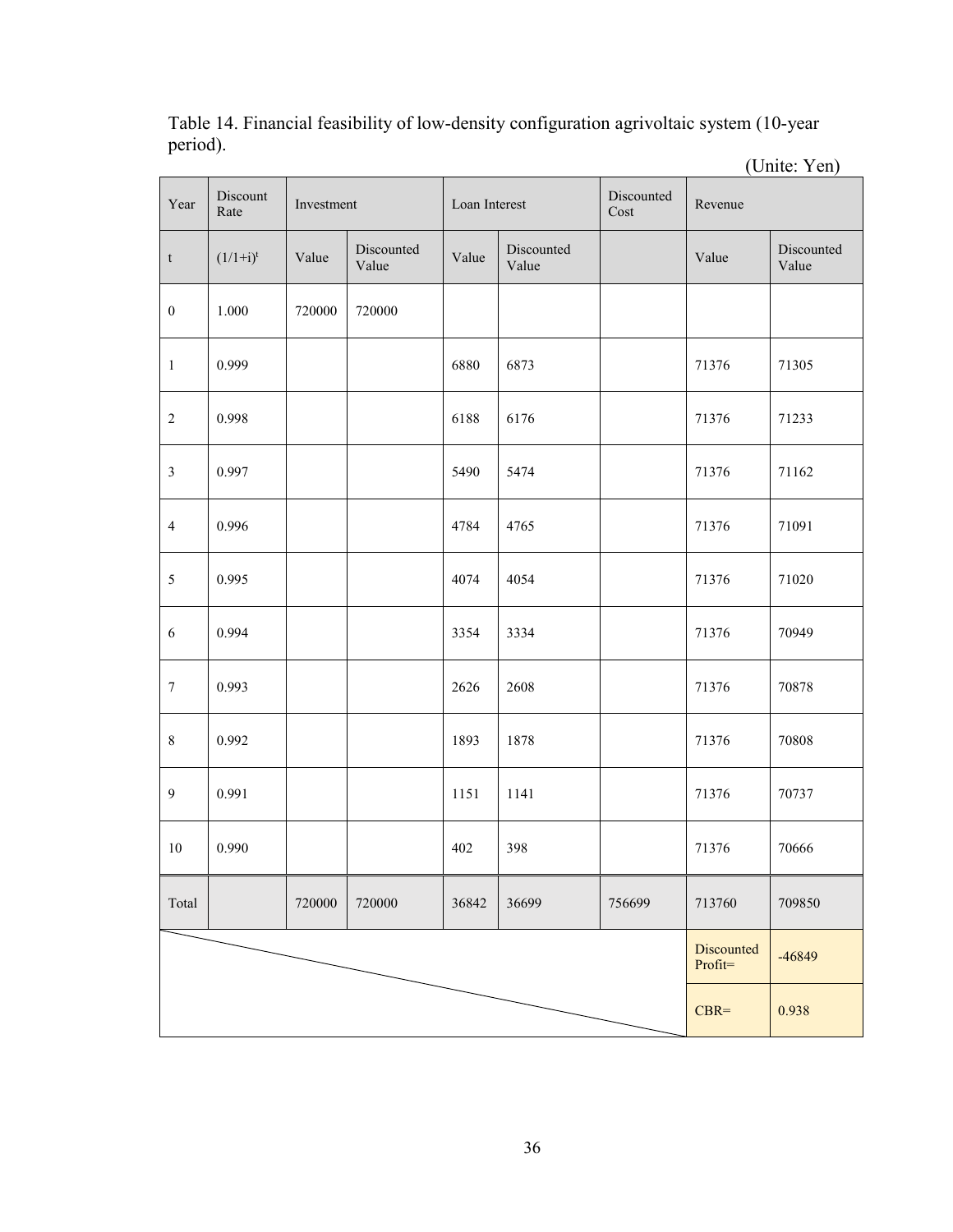|                           |                  |            |                     |               |                     |                    |         | (Unite: Yen)        |
|---------------------------|------------------|------------|---------------------|---------------|---------------------|--------------------|---------|---------------------|
| Year                      | Discount<br>Rate | Investment |                     | Loan Interest |                     | Discounted<br>Cost | Revenue |                     |
| $\ensuremath{\mathbf{t}}$ | $(1/1+i)^t$      | Value      | Discounted<br>Value | Value         | Discounted<br>Value |                    | Value   | Discounted<br>Value |
| $\boldsymbol{0}$          | $\mathbf{1}$     | 1350000    | 1350000             |               |                     |                    |         |                     |
| $\mathbf{1}$              | 0.999            |            |                     | 13215         | 13202               |                    | 142752  | 142609              |
| $\sqrt{2}$                | 0.998            |            |                     | 12597         | 12572               |                    | 142752  | 142467              |
| $\mathfrak{Z}$            | 0.997            |            |                     | 11977         | 11941               |                    | 142752  | 142325              |
| $\overline{4}$            | 0.996            |            |                     | 11349         | 11304               |                    | 142752  | 142182              |
| $\sqrt{5}$                | 0.995            |            |                     | 10713         | 10660               |                    | 142752  | 142040              |
| 6                         | 0.994            |            |                     | 10074         | 10014               |                    | 142752  | 141898              |
| $\boldsymbol{7}$          | 0.993            |            |                     | 9426          | 9360                |                    | 142752  | 141757              |
| $\,8\,$                   | 0.992            |            |                     | 8772          | 8702                |                    | 142752  | 141615              |
| $\overline{9}$            | 0.991            |            |                     | 8112          | 8039                |                    | 142752  | 141474              |
| $10\,$                    | 0.990            |            |                     | 7444          | 7370                |                    | 142752  | 141332              |
| 11                        | 0.989            |            |                     | 6771          | 6697                |                    | 142752  | 141191              |
| 12                        | 0.988            |            |                     | 6090          | 6017                |                    | 142752  | 141050              |
| 13                        | 0.987            |            |                     | 5405          | 5335                |                    | 142752  | 140909              |
| 14                        | 0.986            |            |                     | 4710          | 4645                |                    | 142752  | 140768              |
| 15                        | 0.985            |            |                     | 4009          | 3949                |                    | 142752  | 140628              |
| 16                        | 0.984            |            |                     | 3301          | 3249                |                    | 142752  | 140487              |
| 17                        | 0.983            |            |                     | 2586          | 2542                |                    | 142752  | 140347              |
| 18                        | 0.982            |            |                     | 1865          | 1832                |                    | 142752  | 140207              |
| 19                        | 0.981            |            |                     | 1133          | 1112                |                    | 142752  | 140067              |
| $20\,$                    | 0.980            |            |                     | 396           | 388                 |                    | 142752  | 139927              |
| Total                     |                  | 1350000    | 1350000             | 139945        | 138930              | 1488930            | 2855040 | 2825281             |
|                           |                  |            |                     |               |                     |                    |         | 1336351             |
|                           |                  |            |                     |               |                     |                    |         | 1.898               |

<span id="page-48-0"></span>Table 15. Financial feasibility of high-density configuration agrivoltaic system (20-year period).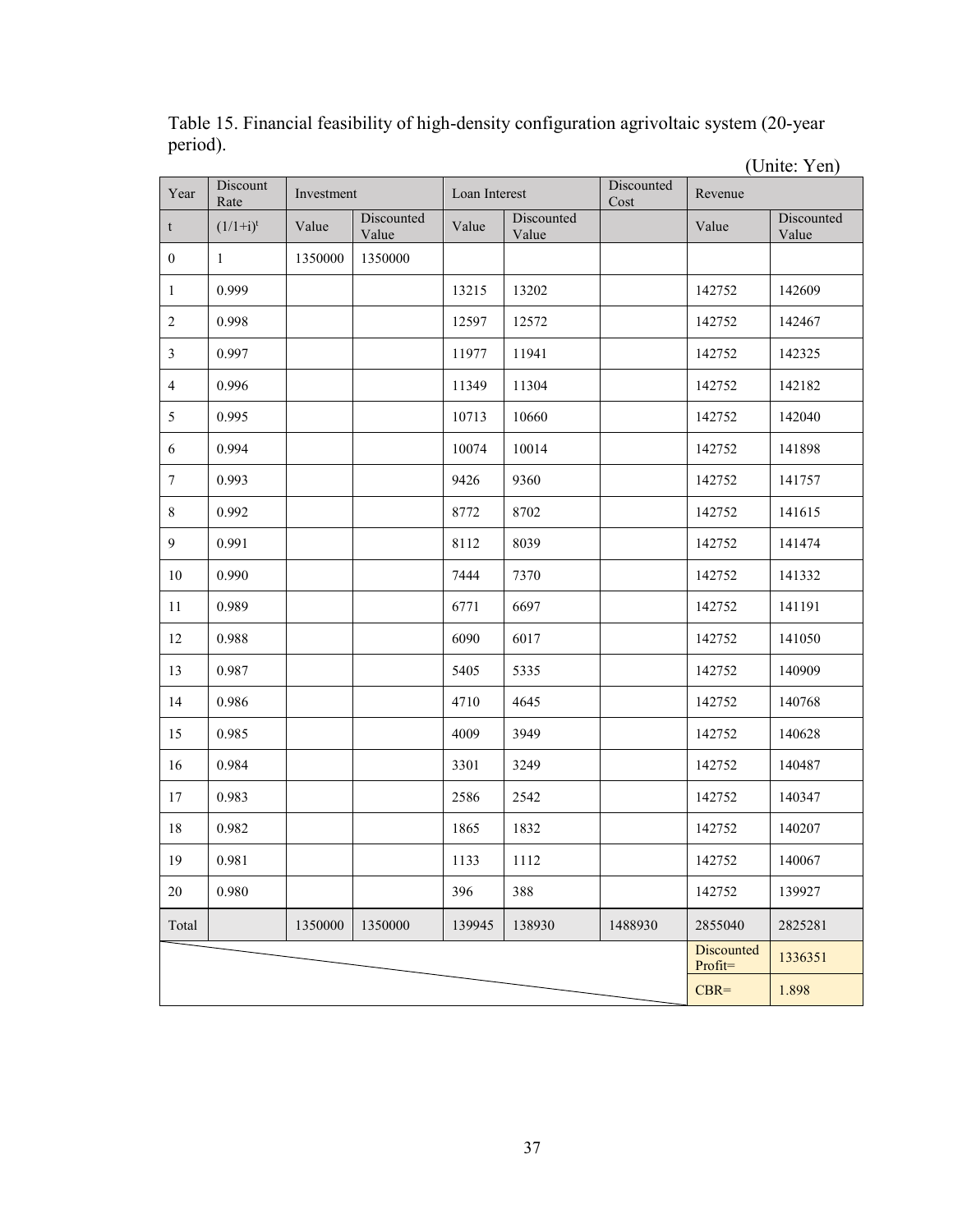|                           |                  |            |                     |               |                     |                    |                       | (Unite: Yen)        |
|---------------------------|------------------|------------|---------------------|---------------|---------------------|--------------------|-----------------------|---------------------|
| Year                      | Discount<br>Rate | Investment |                     | Loan Interest |                     | Discounted<br>Cost | Revenue               |                     |
| $\ensuremath{\mathbf{t}}$ | $(1/1+i)^t$      | Value      | Discounted<br>Value | Value         | Discounted<br>Value |                    | Value                 | Discounted<br>Value |
| $\boldsymbol{0}$          | $\mathbf{1}$     | 720000     | 720000              |               |                     |                    |                       |                     |
| $\mathbf{1}$              | 0.999            |            |                     | 7045          | 7038                |                    | 71376                 | 71305               |
| $\sqrt{2}$                | 0.998            |            |                     | 6716          | 6703                |                    | 71376                 | 71233               |
| $\mathfrak{Z}$            | 0.997            |            |                     | 6385          | 6366                |                    | 71376                 | 71162               |
| $\overline{4}$            | 0.996            |            |                     | 6050          | 6026                |                    | 71376                 | 71091               |
| $\mathfrak{S}$            | 0.995            |            |                     | 5711          | 5683                |                    | 71376                 | 71020               |
| 6                         | 0.994            |            |                     | 5369          | 5337                |                    | 71376                 | 70949               |
| $\boldsymbol{7}$          | 0.993            |            |                     | 5024          | 4989                |                    | 71376                 | 70878               |
| $8\,$                     | 0.992            |            |                     | 4676          | 4639                |                    | 71376                 | 70808               |
| $\mathbf{9}$              | 0.991            |            |                     | 4324          | 4285                |                    | 71376                 | 70737               |
| 10                        | 0.990            |            |                     | 3966          | 3927                |                    | 71376                 | 70666               |
| 11                        | 0.989            |            |                     | 3606          | 3567                |                    | 71376                 | 70596               |
| 12                        | 0.988            |            |                     | 3245          | 3206                |                    | 71376                 | 70525               |
| 13                        | 0.987            |            |                     | 2879          | 2842                |                    | 71376                 | 70455               |
| 14                        | 0.986            |            |                     | 2509          | 2474                |                    | 71376                 | 70384               |
| 15                        | 0.985            |            |                     | 2135          | 2103                |                    | 71376                 | 70314               |
| 16                        | 0.984            |            |                     | 1757          | 1729                |                    | 71376                 | 70244               |
| 17                        | 0.983            |            |                     | 1376          | 1353                |                    | 71376                 | 70173               |
| $18\,$                    | 0.982            |            |                     | 990           | 972                 |                    | 71376                 | 70103               |
| 19                        | 0.981            |            |                     | 601           | 590                 |                    | 71376                 | 70033               |
| $20\,$                    | 0.980            |            |                     | 207           | 203                 |                    | 71376                 | 69963               |
| Total                     |                  | 720000     | 720000              | 74571         | 74030               | 794030             | 1427520               | 1412640             |
|                           |                  |            |                     |               |                     |                    | Discounted<br>Profit= | 618610              |
|                           |                  |            |                     |               |                     |                    | $CBR=$                | 1.779               |

<span id="page-49-0"></span>Table 16. Financial feasibility of low-density configuration agrivoltaic system (20-year period).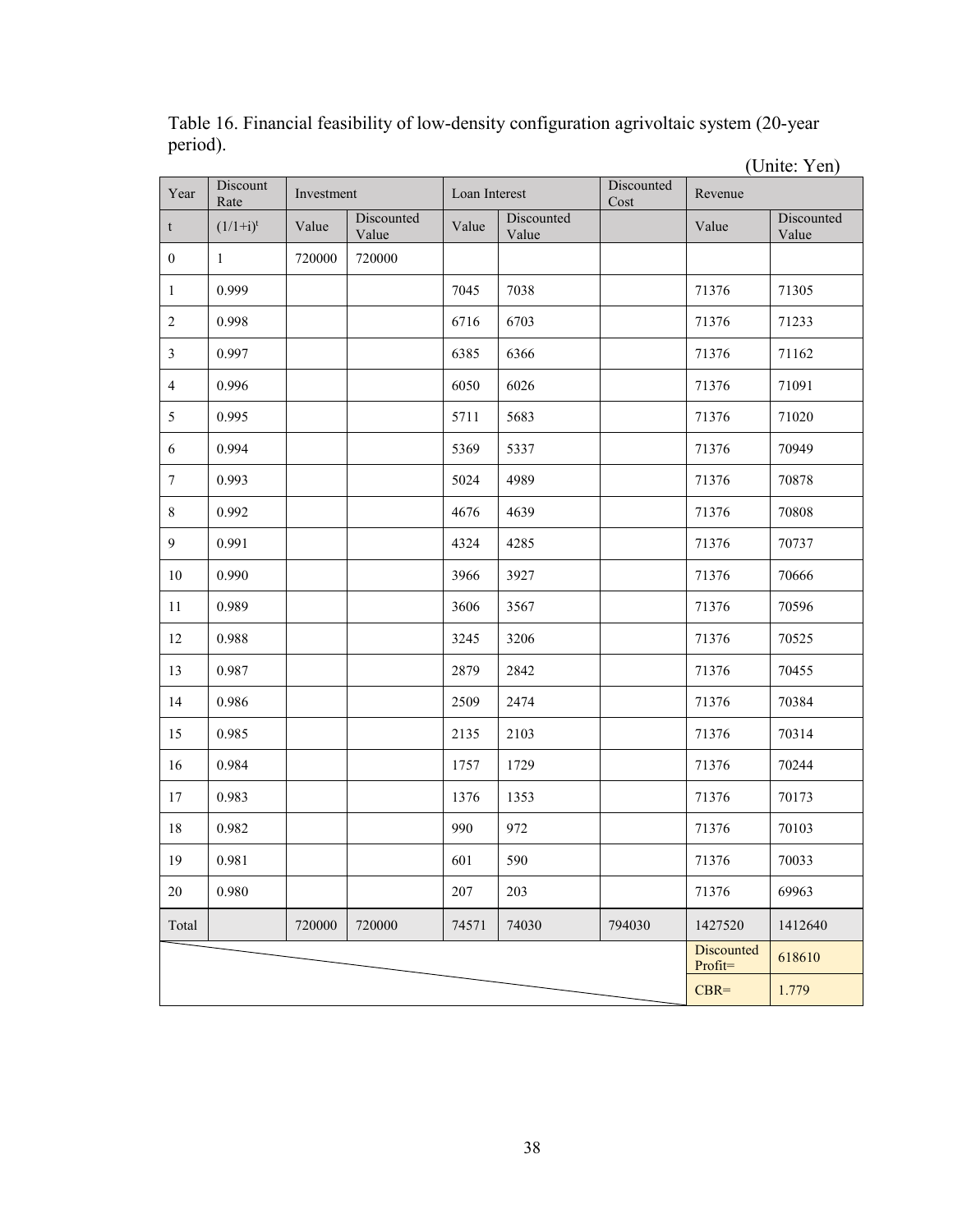### Chapter IV

#### Discussion

This research has shown that stilt-mounted agrivoltaic systems could mitigate the trade-off between crop production and clean energy generation, even when applied to shade-intolerant crops.

#### Summary of Sensitivity Analysis

Chapter II showed that it could be possible to grow corn, a typical shadeintolerant crop, even under the shade of agrivoltaic PV panels. The biomass of corn stover grown under PV module arrays spaced at 0.71 m intervals was no less than 96.9% of that of corn without PV modules. Furthermore, the biomass of corn stover grown under PV module arrays spaced at 1.67 m intervals was even greater than that of corn without PV modules by 4.9%. In fact, the corn yield per square meter of the low-density configuration was 3.54 kg, which was larger not only than that of the high-density configuration, but also than that of the no-module control configuration by 5.6%.

Chapter II also indicated that an increase in the overall productivity of land could be achieved even with crops that require plenty of sunlight. Annual revenue from PV power generation and the corn harvest in an agrivoltaic farm could be larger than that of a traditional corn field. In fact, the total revenue of the high-density configuration was 8.3 times larger than that of the control configuration, while the total revenue of the lowdensity configuration was 4.7 times larger.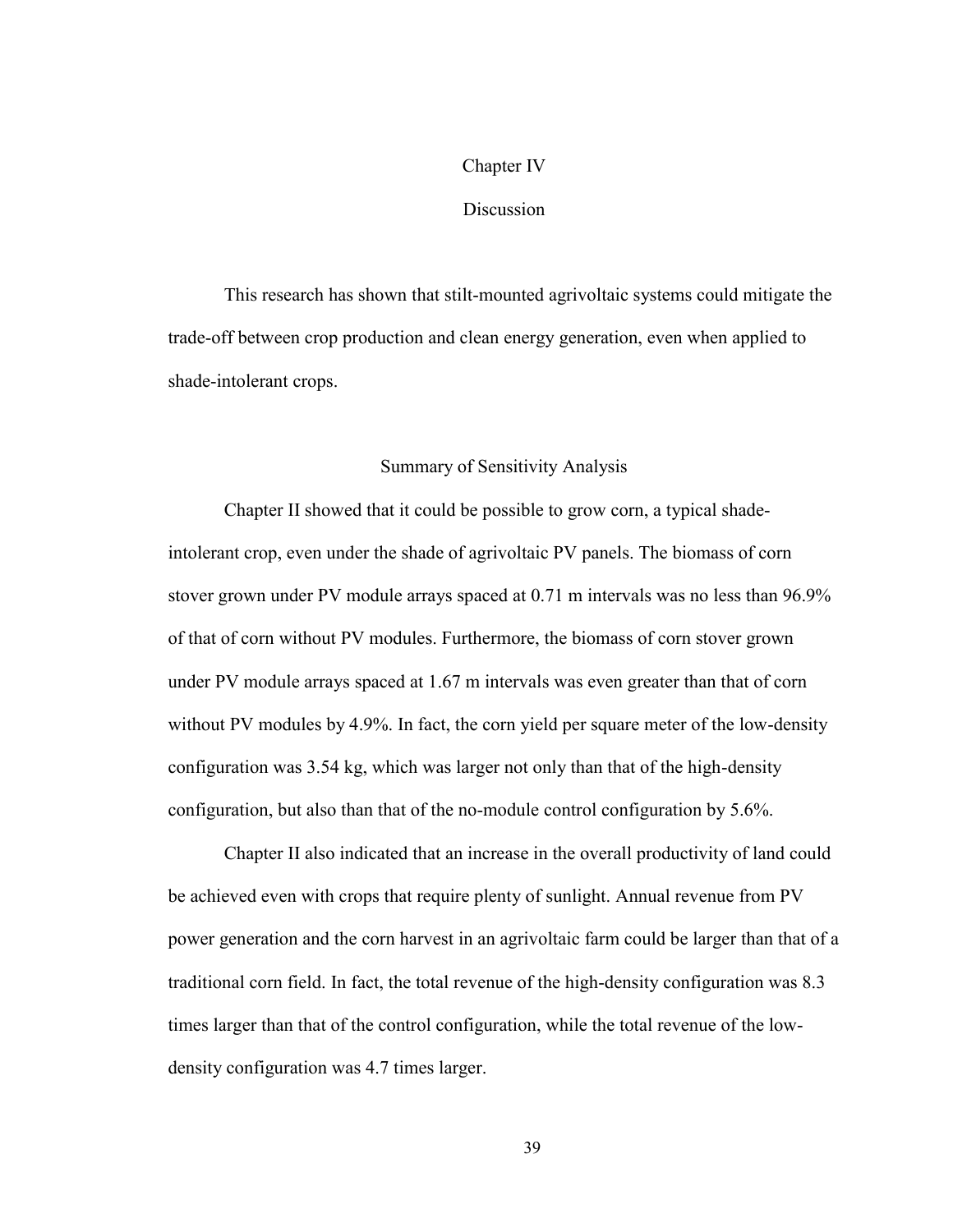#### Summary of Cost-Benefit Analysis

According to the cost-benefit analysis in Chapter III, a good return should be obtained on investment in agrivoltaic systems within 20 years under the assumptions of this case study. Although it would take almost ten years or more before the investment in agrivoltaic systems broke even in this case, the cost-benefit ratios of the high-density and low-density configurations over a 20-year period were 1.90 and 1.78, respectively. This indicates that it could be financially feasible to adopt stilt-mounted agrivoltaic systems in Japan.

The key to financial feasibility of stilt-mounted agrivoltaic systems in Japan seems to be a reduction in the installation costs. The generous feed-in-tariff of 48 JPY per kWh enabled a good return on investment in this case study; however, the planned lower rates of 11 JPY per kWh and 8 JPY per kWh for household-level and industry-level generators by the mid-2020s would result in greater difficulty making a profit unless the installation costs also declined. Thus, the feed-in-tariff rates should not be lowered without also reducing the installation costs.

Even without a full life cycle analysis, the results from the cost-benefit analysis in Chapter III indicate that agrivoltaic systems could be profitable for conventional farmers. As population and energy use continue to increase, more efficient land use might become possible in the future.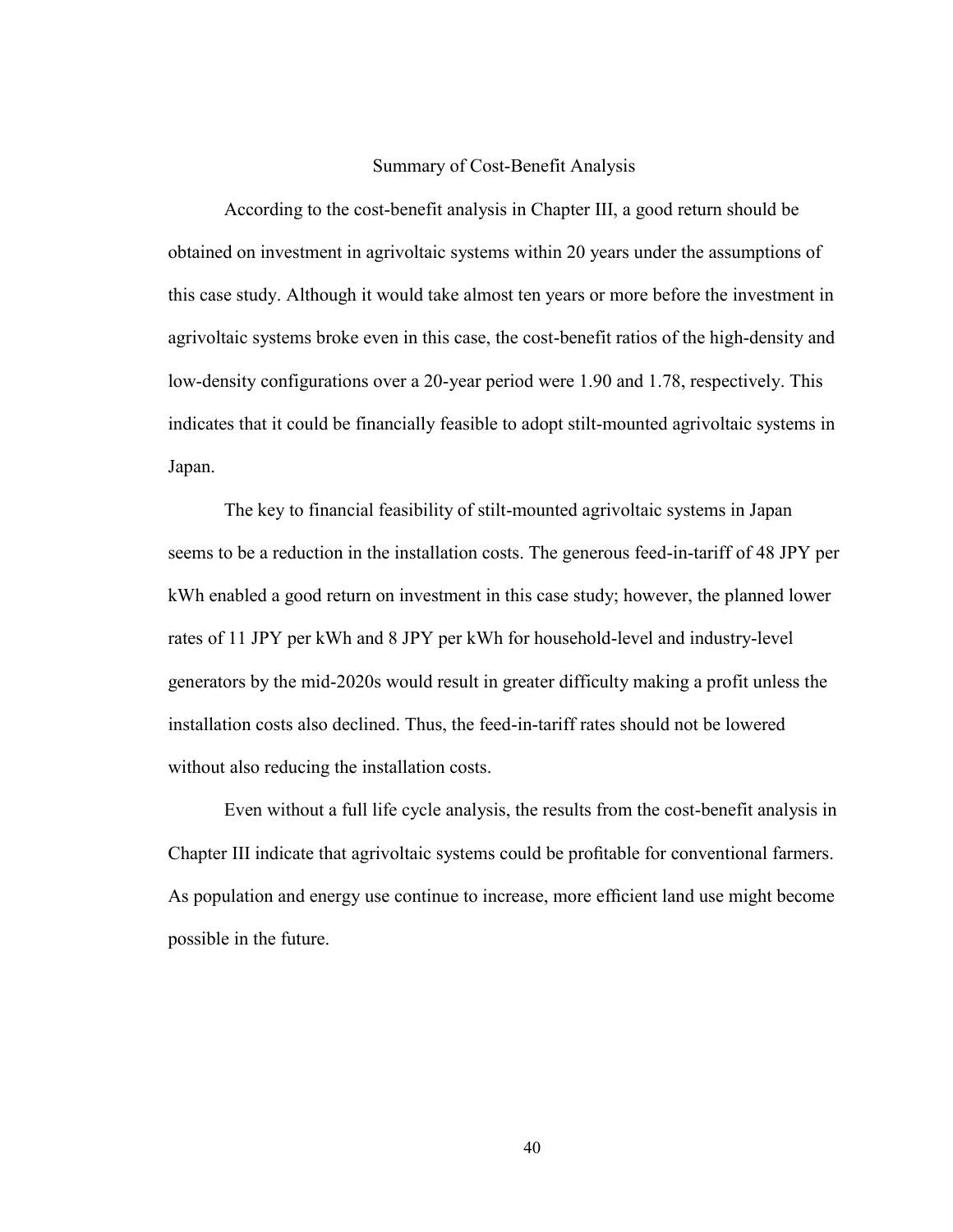#### Conclusions

Stilt-mounted agrivoltaic systems could reduce tensions between limited land resources and increasing demands for food and clean energy. In Japan, for example, it might be possible to supply the entire country's electricity with agrivoltaic systems. In this research, the low-density configuration with 1354 mm x 345 mm PV module arrays spaced at 1.67 m intervals generated 59.48 kWh per square meter per year. The relationship between the amount of the country's electricity demand, *D*, the annual energy production per  $m^2$  of an agrivoltaic system,  $e$ , and the area of land necessary to generate *D*, *L*, is shown in equation (10).

$$
L = D / e
$$
  
= 797.1 billion kWh / 59.48 kWh per m<sup>2</sup>  

$$
\approx 13 \text{ billion m}^2
$$

$$
= 1.3 \text{ million ha} \tag{10}
$$

With Japan's annual electricity demand of 797.1 billion kWh as of 2015 (Federation of Electric Power Companies of Japan, 2016), *L* is 1.3 million ha. Thus, just 30% of farm land (or 4.4 million ha, MAFF, 2018b) adopting the same low-density stilt-mounted agrivoltaic modules would meet the country's electricity demand.

Although existing studies have reported that agrivoltaics work well only for shade-tolerant crops, this research showed that even corn, a typical shade-intolerant crop, could grow well under the shade of agrivoltaic PV panels. This implies that stilt-mounted agrivoltaic systems could be applicable a wider range of commercially important crops. If so, the practical availability of stilt-mounted agrivoltaic systems would be highly promising. This research should encourage more conventional farmers, clean energy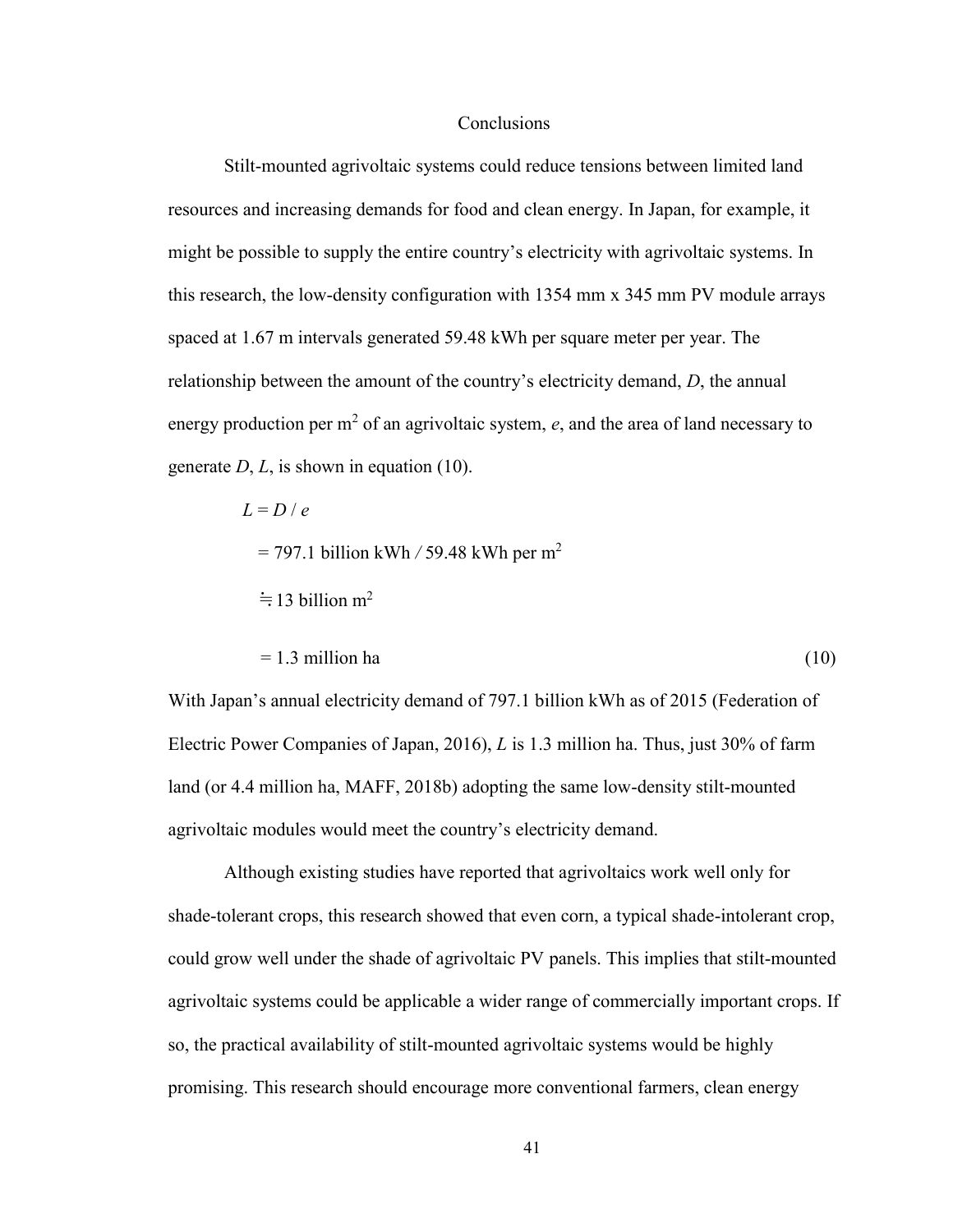producers, and policy makers to consider adopting stilt-mounted agrivoltaic systems. Particularly in densely populated regions, mountainous areas, and small inhabited islands, where land resources are relatively scarce, this system could simultaneously take advantage of limited land resources for both food and clean energy production.

It would be an exaggeration to claim that agrivoltaic systems could drive out other energy sources, but it is true that this system offers important advantages over fossil fuels as well as traditional PV systems. Solar power is a sustainable source of energy because it will be available as long as the sun exists, is free of charge, and emits no pollutants or gases. Thus, PV power generation may be one of the most promising ways to generate electricity from renewable energy sources. Limitations related to installation area are one disadvantage of traditional PV power generation. This is less important for households, where PV modules installed on rooftops can generate sufficient electricity, but industry requires a huge area for PV power plants to provide a sufficient and constant electricity supply. As this research demonstrates, agrivoltaic systems can help to overcome the problem of limited land resources, negating this disadvantage of PV power generation.

Nevertheless, there are some disadvantages of agrivoltaic systems. Similar to traditional PV power generation, agrivoltaics cannot reliably generate constant energy; the system cannot adequately function if sunlight is not available during the night or on cloudy days. Thus, it is difficult to rely on agrivoltaic systems as a main power source even if the total generation capacity is large enough to meet the country's electricity demand. The key to solving this is employing battery backup systems that can store electricity for use when sunlight is not available. Another issue affecting the expansion of PV generation, including agrivoltaics, is PV panel recycling. Although PV power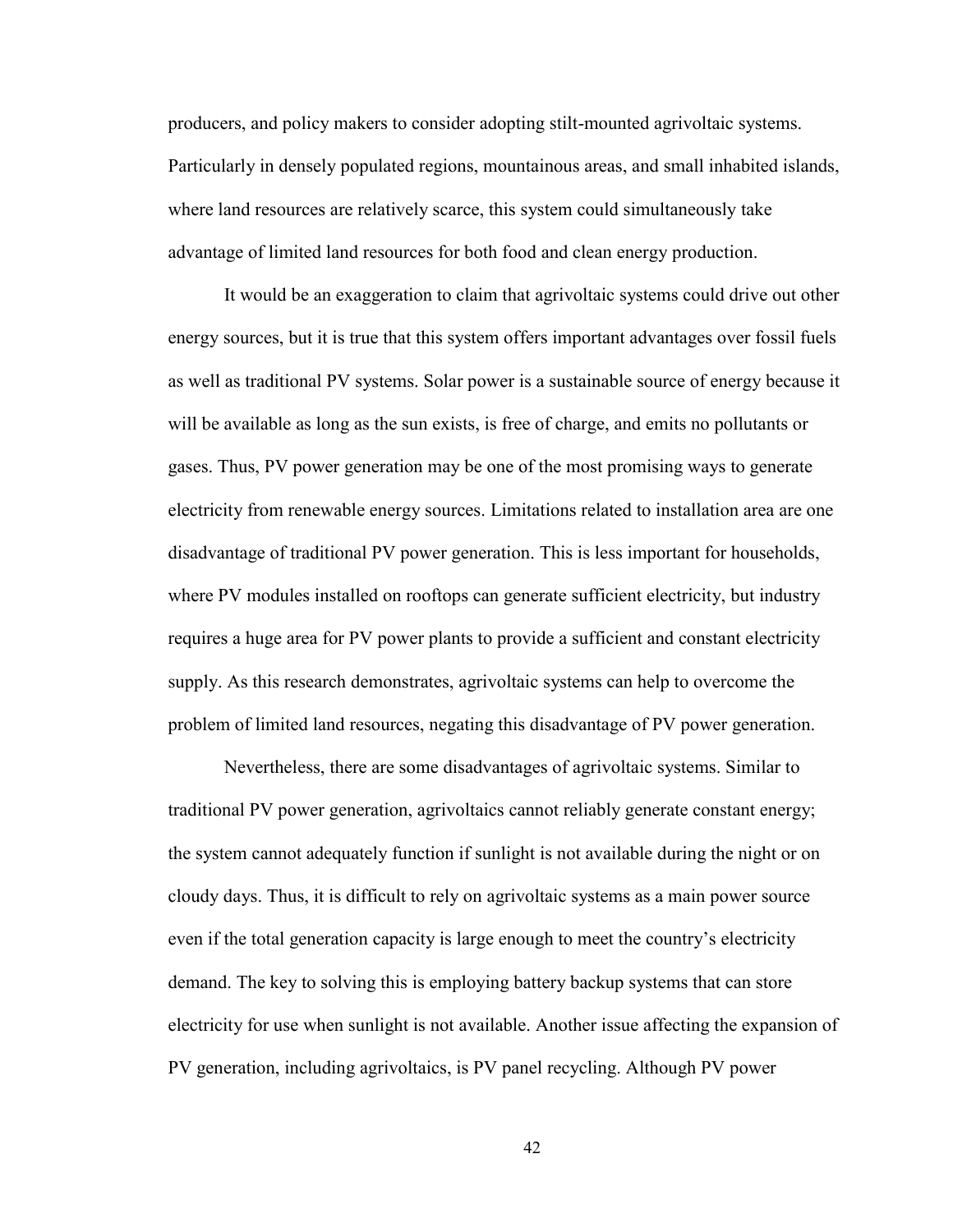generation itself does not cause pollution, disposing of PV panels may have serious impacts on the environment. The impact could be particularly serious if agrivoltaic systems are adopted by large areas of farmland, resulting in huge volumes of PV panels requiring disposal. Thus, it is necessary to develop effective methods for recycling large volumes of PV panels whilst also promoting agrivoltaic systems.

#### Future Work

This research expanded the potential applications of agrivoltaic systems to shadeintolerant crops, but many crops have still not been evaluated for agrivoltaic applications. Future work is necessary to extend its use to shade-intolerant plants other than corn including water melon, tomato, cucumber, pumpkin, cabbage, turnip, and rice. However, information on the shade tolerance of crops remains limited. Therefore, as Dinesh and Pearce (2016) reported, it is important to study the morphological traits of such crops to understand their behavior and light requirement patterns during different life stages from germination to harvest. Many different factors; i.e., radiation interception efficiency, light saturation point, damage from ultraviolet radiation, water evaporation, and crop temperature potentially affect the shade tolerance of crops.

It should also be noted that this research only employed a limited number of samples. The case study was conducted at a small  $100 \text{ m}^2$  experimental farm with three configurations and only dozens of corn stalks in each configuration. Whilst this case study showed that corn could grow well even under the shade of agrivoltaic PV panels, it is necessary to verify the reliability of these results with a larger sample size in future research. In addition, more studies on the financial feasibility of agrivoltaic systems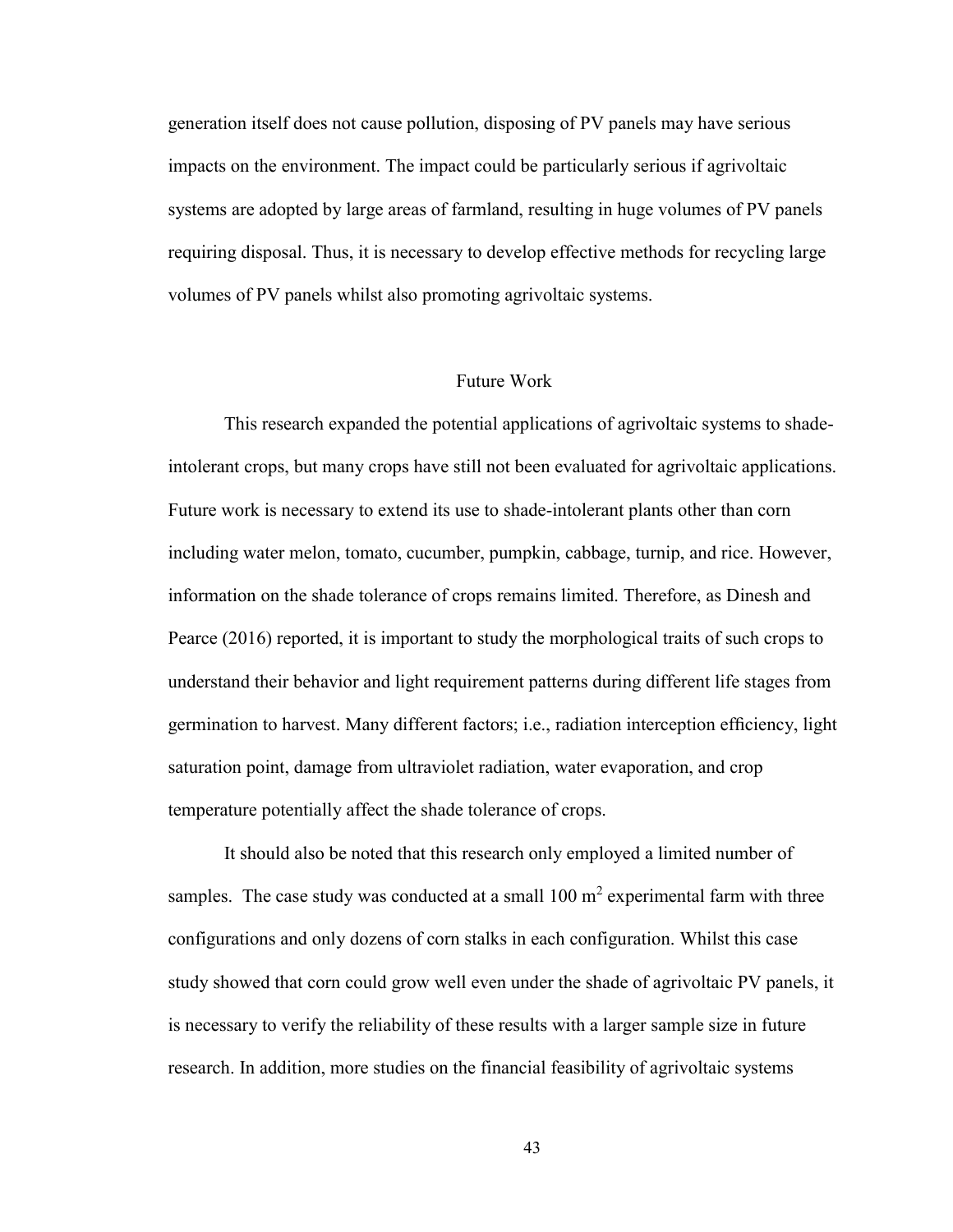should be conducted. The case of this study obtained a good return on the investment in agrivoltaic system, however, it would be worthwhile examining the financial feasibility of the system under many different assumptions with different installation cost and feedin-tariff rates.

Furthermore, more advanced PV systems could be designed to improve the efficiency of electricity generation and reduce the impact on agricultural yields. For example, PV module tilt can be adjusted to enhance the power generation efficiency. One proposal involves an agrivoltaic system equipped with a programmed microcomputer and a motor that automatically adjusts the tilt to be perpendicular to the sun as it moves from east to west (Nagashima, 2015), solving the issue of fixed PV panels not fully converting solar energy to electricity. This problem can be solved by arranging PV panels to track the Sun. The proposed system may equip a programmed microcomputer and a motor that maintains the tilting of PV panels almost perpendicular to the Sun. In this way maximum sun light is incident on the panel at any time of the day so that the power generation efficiency can be improved. Additionally, bifacial PV panels could increase the electricity production per square meter of the PV module through the use of light absorption from the albedo (Guerrero-Lemus et al., 2016). Other ideas have been proposed to enhance crop productivity. Semi-transparent PV panels, which combine the benefits of visible light transparency and light-to-electricity conversion, could reduce shading on crops under agrivoltaic systems. In fact, semi-transparent PV panels have already been developed for greenhouse roof applications (Yano, Onoe & Nakata, 2014). PV panels with mirrored backings might also increase the availability of sunlight for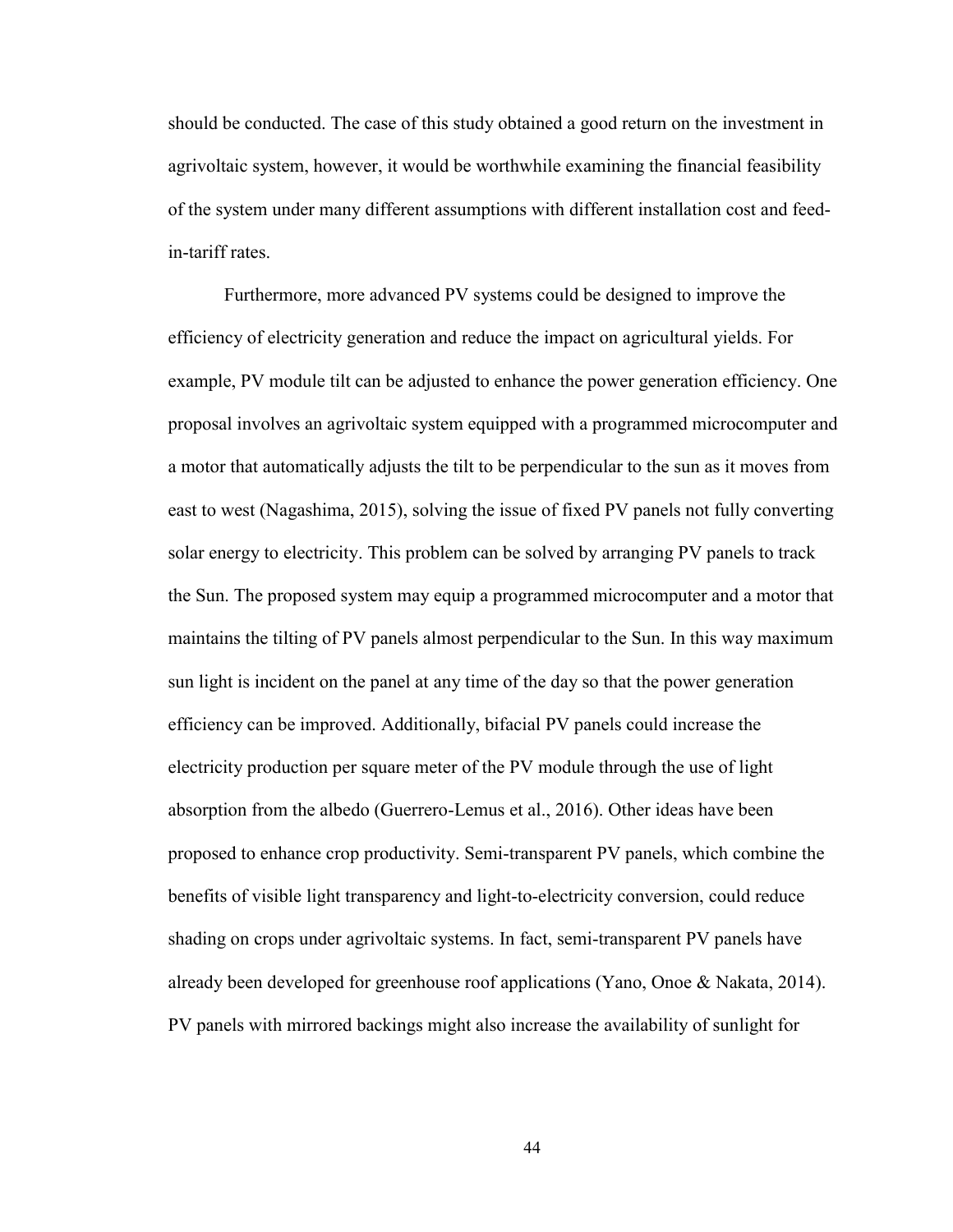crops by multiplying the reflection of incoming light to the ground. Further research is required to couple new PV panel technology to agrivoltaic systems.

Another area of research is the development of suitable PV modules for agrivoltaic systems. PV modules should be lightweight because they are mounted in high locations. The modules also need to be small to reduce the shadows cast on the ground as well as the influence of wind. As the output of modules for home use has been increasing, larger modules are becoming more popular; however, major manufacturers have not yet marketed modules of a suitable size and output for agrivlotaic systems. Also, the effect of dust spread by agricultural activity onto the PV panel surface on the power output of the system should be considered. Instead of periodically cleaning the PV modules, it could be possible to maintain optimum electricity output with a hydrophilic coating on the PV panel surface.

Future work is also necessary to explore the potential of PV greenhouses. Previous farm experiments, including this research, have focused on agrivoltaic systems consisting of stilt-mounted PV modules installed above the crops. The use of PV for greenhouses, however, would be a good solution to the land resource competition between agriculture and PV power generation because the greenhouse allows continuous food production and electricity generation throughout the year. In fact, a Japanese agricultural corporation produces tomato, another typical shade-intolerant crop, in their PV greenhouse (Solar Sharing Network, 2018c) that has a cultivated area of 515 m<sup>2</sup> on the ground and 84 100-w solar panels on the roof. Their annual crop yields of tomato are approximately 3,300 kg, which is worth around 2 million JPY. The electricity generated on the roof is used for air-conditioning in the greenhouse, and the excess electricity is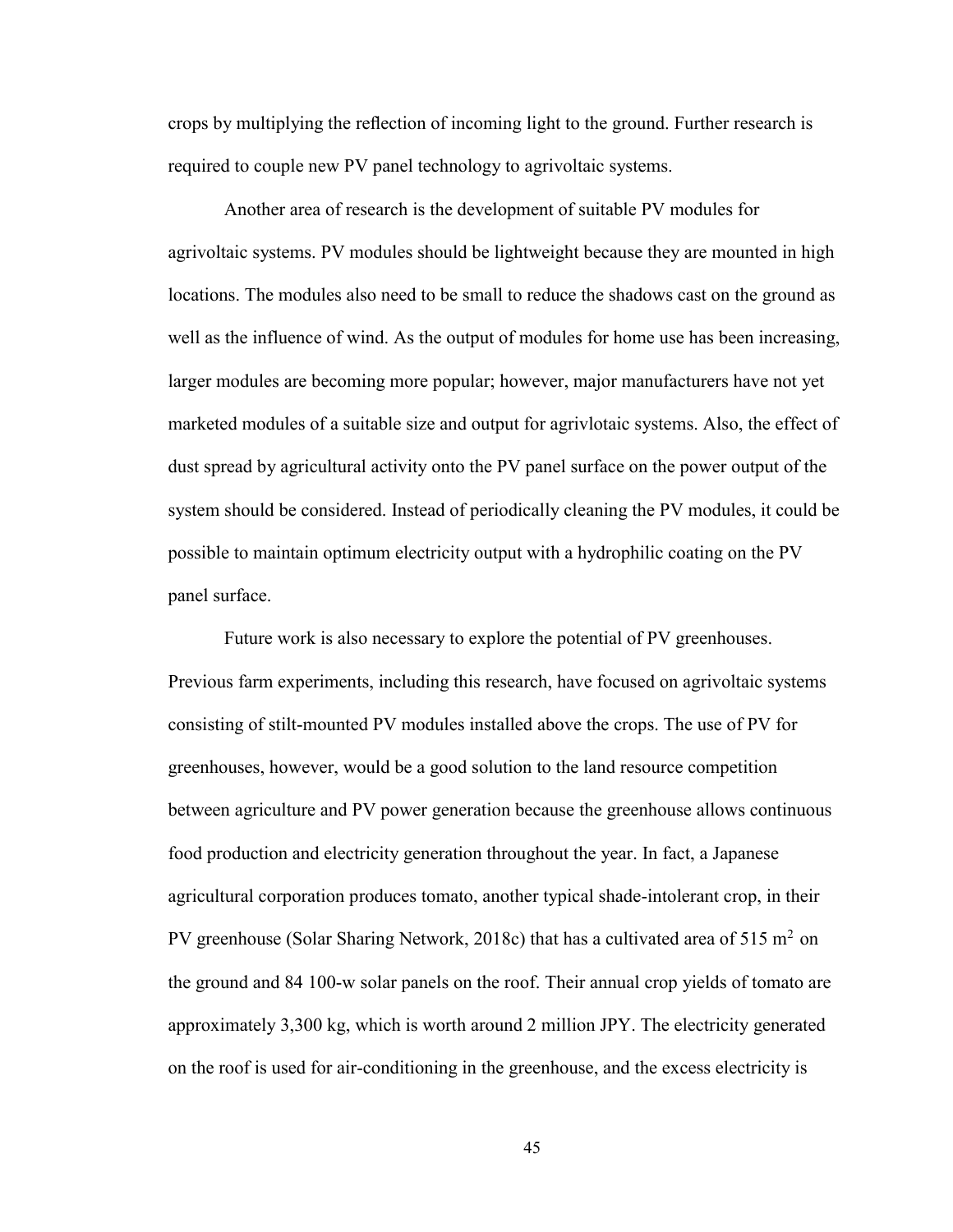sold to the local electric power company for approximately 170, 000 JPY per year. By referring to such examples, the optimum design and performance of PV greenhouses should be evaluated further.

#### Further Solar-Sharing Potential with Stilt-mounted PV Modules

As PV power stations continue to enjoy remarkable growth, a contradiction has gradually come to light. Now, the occupation of vast amounts of land for solar farms is becoming a problem. PV power generation began with panel installation on roofs and was followed by mega solar power plants built on old factory sites and barren and unused land. Presently, vast forests are sometimes cut down to construct solar power plants. Although solar power is a promising renewable energy source, it should not involve destruction of the environment.

Stilt-mounted PV modules installed at moderate intervals may be an effective way to achieve coexistence of PV power generation and environmental sustainability. Possible applications of stilt-mounted PV modules are not limited to agriculture; they can be installed in any location where other commercial activities are run simultaneously. One example is the livestock industry. If a large-scale stilt-mounted PV system is built on pasture land, the land can generate energy and livestock products at the same time without destroying the environment. As this research shows, PV panels can promote plant growth by moderating excessive sunlight and reducing water evaporation. Thus, stiltmounted PV modules could maintain grazing land and livestock in desert areas that would otherwise suffer from severe sunlight and water evaporation.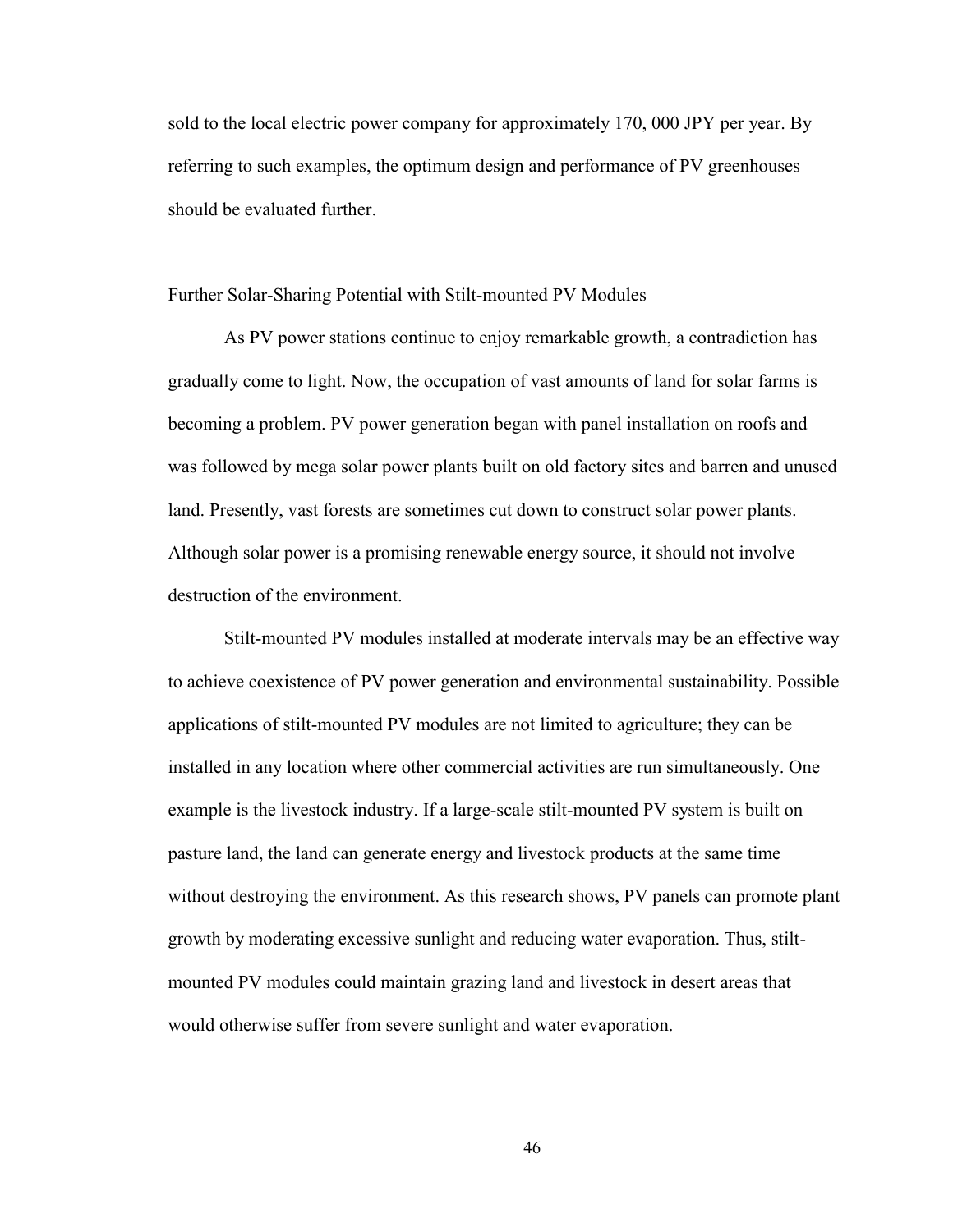Furthermore, the idea of stilt-mounted PV modules can be applied to the water surface. Some companies have been developing floating PV systems on large bodies of water such as inshore and offshore waters, drinking water reservoirs, quarry lakes, irrigation canals, and hydroelectric dam reservoirs (Ciel & Terra, 2018; Oceans of Energy, 2018). Vast PV modules on the water surface, however, block sunlight into water and affect the activity of aquatic plants and animals. If a floating stilt-mounted PV system is adopted, it can not only decrease the influence on aquatic plants and animals, but also enable the use of space between PV modules and the water surface for fisheries and aquaculture.

Akira Nagashima, who invented the stilt-mounted agrivoltaic system, said the following: "Rather than using all of the sunlight pouring on a land for power generation, it is important for a sustainable society to share it with many different creatures. That is the philosophy of Solar-Sharing" (Nagashima, 2015). Although the stilt-mounted PV system was originally developed to generate electricity from incoming sunlight on farmland, this system may also be an effective way to produce sustainable energy without devastating the environment. This system enables people to generate electricity on farmland, pasture land, water surfaces, roads, and anywhere people, animals, and plants are living. Moreover, even barren deserts can be changed into habitable lands where people can produce food and energy simultaneously with a system consisted of tiltmounted PV modules installed at moderate intervals.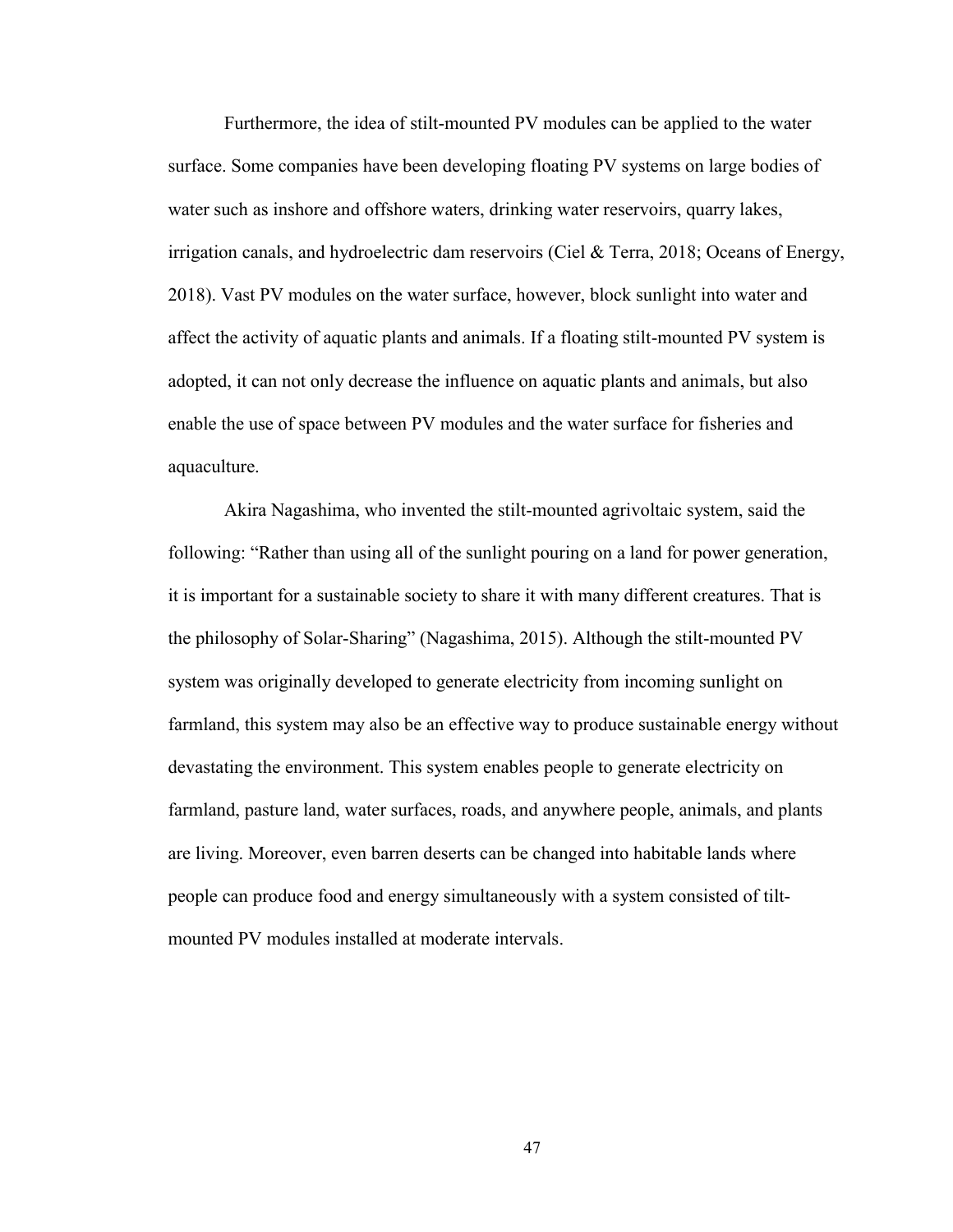#### References

- Agriculture & Livestock Industries Corporation (2018). Vegitable Total and Aggregate Information Network. Retrieved October 6, 2018, from https://vegetan.alic.go.jp/sch7.do.
- Ciel & Terra. (2018). Simple, Durable and Affordable Floating Solar PV Platforms. Retrieved November 22, 2018, from https://www.ciel-et-terre.net/hydreliofloating-solar-system-benefits/.
- Cossu, M., Murgia, L., Ledda, L., Deligios, P.A., Sirigu, A., & Chessa, (2014). F. Solar radiation distribution inside a greenhouse with south-oriented photovoltaic roofs and effects on crop productivity. *Applied Energy*,*133*, 89–100.
- Dean, C. D., Kusaka, R., Walsh, P. S., Allais, F., & Zwier, T. S. (2014). Plant Sunscreens in the UV-B: Ultraviolet Spectroscopy of Jet-Cooled Sinapoyl Malate, Sinapic Acid, and Sinapate Ester Derivatives. *Journal of the American Chemical Society*, 136 (42), 14780-14795.
- Dinesh, H., & Pearce, J.M. (2016). The potential of agrivoltaic systems. *Renewable and Sustainable Energy Reviews*, *54*, 299–308.
- Dupraz, C., Marrou, H., Talbot, G., Dufour, L., Nogier, A., & Ferard, Y. (2011). Combining solar photovoltaic panels and food crops for optimising land use: Towards new agrivoltaic schemes. *Renewable Energy*, *36(10)*, 2725-2732.
- Fraunhofer Institute for Solar Energy Systems. (2015). *Current and Future Cost of Photovoltaics—Long-term Scenarios for Market Development, System Prices and LCOE of Utility-Scale PV Systems*. Retrieved July 9, 2017, from https://www.agora-energiewende.de/fileadmin/Projekte/2014/Kosten-Photovoltaik-2050/AgoraEnergiewende\_Current\_and\_Future\_Cost\_of\_PV\_Feb2015\_web.pdf.
- Federation of Electric Power Companies of Japan. (2016). *Electricity Demand in Fiscal 2015 (Confirmed Report)*. Retrieved November 9, 2018, from file:///C:/Users/takas/AppData/Local/Microsoft/Windows/INetCache/IE/IGZ49KT R/juyou  $k$  e fy2015.pdf.
- Fthenakis, V., & Kim, H. C. (2009). Land use and electricity generation: A life-cycle analysis. *Renewable and Sustainable Energy Reviews*, *13(6–7)*, 1465-1474.
- Goetzberger, A, & Zastrow, A. (1982). On the coexistence of solar-energy conversion and plant cultivation. *International Journal of Solar Energy*, *1(1)*, 55-69.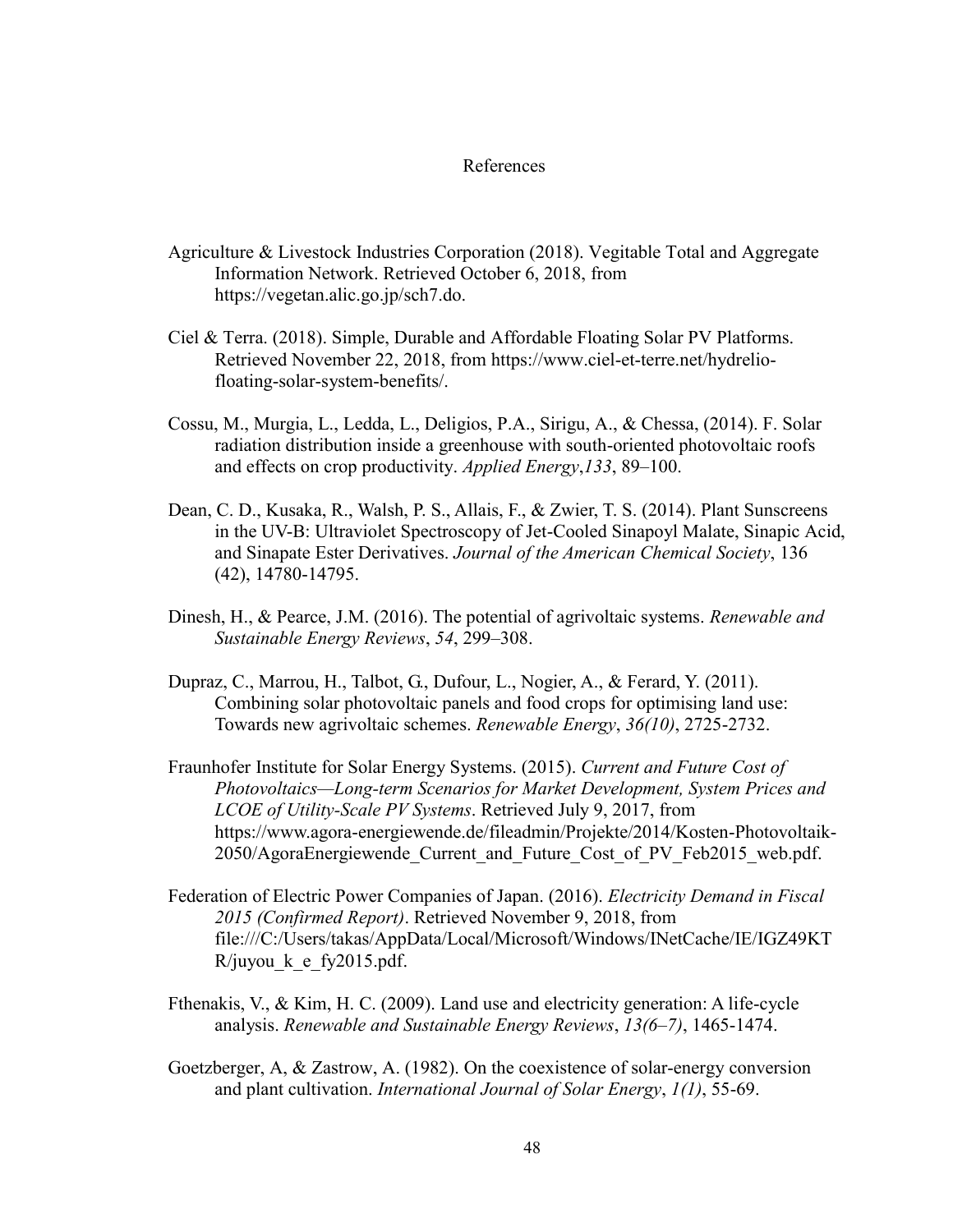- Guerrero-Lemus, R., Vega, R., Kim, T., Kimm, A., & Shephard, L.E. (2016). Bifacial solar photovoltaics – A technology review. *Renewable and Sustainable Energy Reviews*, 60, 1533-1549.
- Ho, M. (2013). Japanese Farmers Producing Crops and Solar Energy Simultaneously. *Science in Society*. Retrieved October 9, 2018, from http://www.isis.org.uk/Japanese Farmers Producing Crops and Solar Energy.php.
- International Energy Agency (IEA). (2014). *Technology Roadmap: Solar Photovoltaic Energy, 2014 edition*. Paris: IEA.
- -----. (2015). *Projected Costs of Generating Electricity 2015 Edition*. Paris: IEA.
- -----. (2018a). *Snapshot of Global Photovoltaic Markets 2018*. Paris: IEA.
- -----. (2018b). *United States: Electricity and Heat for 2015*. Retrieved July 1, 2018, from http://www.iea.org/statistics/statisticssearch/report/?country=USA&product=electri cityandheat&year=2015.
- Japanese Ministry of Agriculture, Forestry and Fisheries (MAFF). (2018a). *Einougata hatsuden setsubi no secchi ni kakaru kyoka jisseki*. Retrieved November 15, 2018, from http://www.maff.go.jp/j/shokusan/renewable/energy/einou.html.
- -----. (2018b). *Nochi ni kansuru toukei*. Retrieved November 15, 2018, from http://www.maff.go.jp/j/tokei/sihyo/data/10.html.
- Japanese Ministry of Economy, Trade and Industry (METI). (2018). *The 8th meeting, New and Renewable Energy Subcommittee*. Retrieved October 9, 2018, from http://www.meti.go.jp/shingikai/enecho/denryoku\_gas/saisei\_kano/008.html.
- *-----. Feed-in Tariff Scheme in Japan*. (2012). Retrieved May 15, 2018, from http://www.meti.go.jp/english/policy/energy\_environment/renewable/.
- Johnston, M., Onwueme, I. C. (1998). Effect of shade of photosynthetic pigments in the tropical root crops: yam, taro, tannia, cassava and sweet potato. *Experimental Agriculture*, *34(3)*, 301–312.
- Lin S, Zhang, Q., & Chen, Q. (2007). Shade-tolerance of ten species of garden plants. *Journal of Northeast Forestry University*, *35*, 32-34.
- Majumdar, D., & Pasqualetti, M. J. (2018). Dual use of agricultural land: Introducing 'agrivoltaics' in Phoenix Metropolitan Statistical Area, USA. *Landscape and Urban Planning*, *170*, 150-168.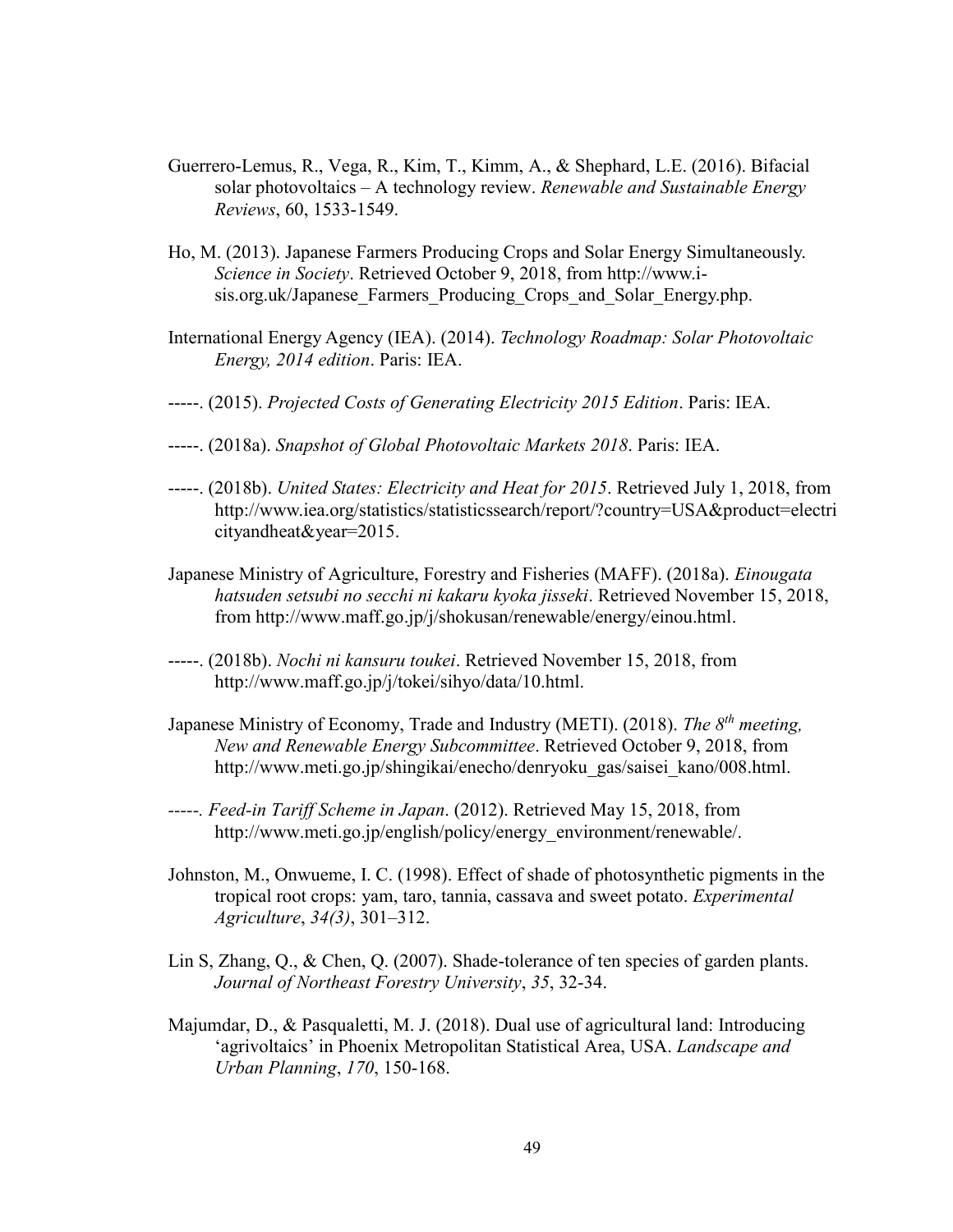- Marrou, H., Dufour, L., & Wery J. (2013). How does a shelter of solar panels influence water flows in a soil–crop system? *European Journal of Agronomy*, *50*, 38-51.
- Marrou, H., Guilioni, L., Dufour, L., Dupraz, C., & Wery, J. (2013). Microclimate under agrivoltaic systems: is crop growth rate affected in the partial shade of solar panels? *Agricultural and Forest Meteorology*, *177(1)*, 17-32.
- Movellan, J. (2013). Japan Next-Generation Farmers Cultivate Crops and Solar Energy. *Renewable Energy World*, October 10, 2013. Retrieved July 25, 2018, from https://www.renewableenergyworld.com/articles/2013/10/japan-next-generationfarmers-cultivate-agriculture-and-solar-energy.html.
- Nagashima, A. (2005). *Japan Patent No. 2005-277038*. Tokyo, Japan. Japan Patent Office.
- -----. (2014). Development and Prospect of Photovoltaic system "Solar Sharing". *Journal of Japan Solar Energy Society*, *40(6)*, 11-15.
- -----. (2015). *Encouragement for Solar Sharing*. Tokyo: RIC.
- Neill, S., Stapleton, G., & Martell, C. (2017). *Solar Farms: The Earthscan Expert Guide to Design and Construction of Utility-scale Photovoltaic Systems*. Oxford: Routledge.
- Nonhebel S. (2005). Renewable energy and food supply: will there be enough land? *Renewal and Sustainable Energy Reviews*, *9(2)*, 191–201.
- Scognamiglio, A. (2014). Photovoltaic Greenhouses: A Feasible Solution for Islands? Design, Operation Monitoring and Lessons Learned from a Real Case Study; Conference Paper, The 6th World Conference on Photovoltaic Energy Conversion, Kyoto, Japan, November 23-27, 2014.
- Solar Energy Industries Association (SEIA). (2018). *Photovoltaic (Solar Electric)*. Retrieved November 9, 2018, from http://www.seia.org/policy/solartechnology/photovoltaic-solar-electric.
- Solar Sharing Network. (2018a). *What is Solar Sharing?* Retrieved May 15, 2018, from https://apcmaintenance.meclib.jp/kaigai\_ver1/book/index.html#target/page\_no=1.
- -----. (2018b). *List of Power Plants*. Retrieved July 25, 2018, from https://solarsharing.org/?cat=11&paged=3.
- -----. (2018c). *Hydroponics tomato with electric green house*. Retrieved November 5, 2018, from https://solar-sharing.org/?page\_id=2937.

Oceans of Energy. (2018). Oceans of Energy: Offshore Floating Solar. Retrieved